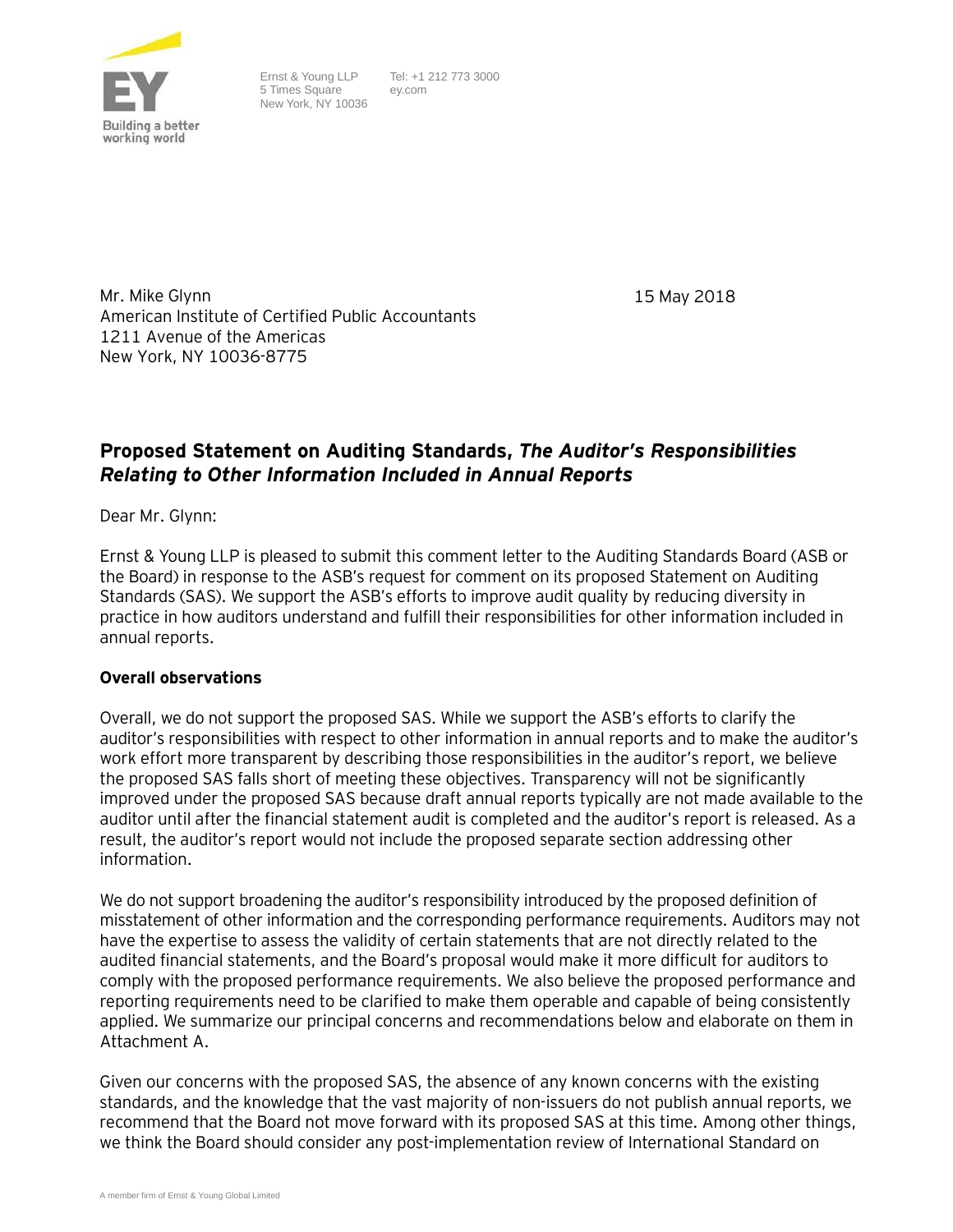

Auditing (ISA) 720 (Revised), *The Auditor's Responsibilities Relating to Other Information*, performed by the International Auditing and Assurance Standards Board, specifically as it relates to audits of non-issuers. We also recommend that the Board continue to monitor the efforts of the Public Company Accounting Oversight Board (PCAOB) in this area and consider the feedback the PCAOB received on its 2013 proposed standard on other information. Better coordination with the PCAOB would help minimize any unnecessary differences and simplify the policies and procedures auditors would need to adopt in the US to comply with the auditing standards of both the American Institute of Certified Public Accountants (AICPA) and the PCAOB.

If the Board concludes that changes can't be postponed, we believe our recommendations, which are similar to those the Center for Audit Quality provided to the PCAOB on its 2013 proposed standard on other information, are more operable, which would result in more consistent application of the standard by auditors and provide more transparency in the auditor's report for users of the financial statements.

# **Differences with requirements for exempt offering documents**

We observe that the proposed SAS would impose responsibilities on the auditor for other information that are different from those imposed on the auditor under recently issued AU-C 945, *Auditor Involvement with Exempt Offering Documents*. For the reasons described in Attachment A, we believe having different thresholds to trigger auditor involvement with exempt offering documents versus other information included in annual reports, and different requirements for considering subsequent events and subsequently discovered facts, may not be in the public interest and recommend the Board consider reconciling these differences.

# **Proposed definition of misstatement of the other information**

We don't support the Board's proposal to broaden the auditor's responsibilities by introducing the term "misstatement of the other information" to AU-C section 720, *Other Information in Documents Containing Audited Financial Statements*.

Under the proposed SAS, a misstatement of other information would exist "when the other information is incorrectly stated or otherwise misleading (including because it omits or obscures information necessary for a proper understanding of a matter disclosed in the other information)."[1](#page-1-0) Determining what may be "misleading" to a reader or what may be "necessary for a proper understanding of a matter disclosed in the other information" would be inherently subjective and it would be difficult for auditors to understand how they would be expected to demonstrate compliance. We recognize that similar language has already been adopted in many foreign jurisdictions, but we don't believe the proposed SAS is sufficiently clear and operable for practitioners in the US, given our unique legal environment.

We recommend that the ASB use the existing definitions of "inconsistency" and "misstatement of fact" and add language to make it clear that the term "inconsistency" is associated with information

 $\overline{a}$ 

<span id="page-1-0"></span>Proposed AU-C 720.12.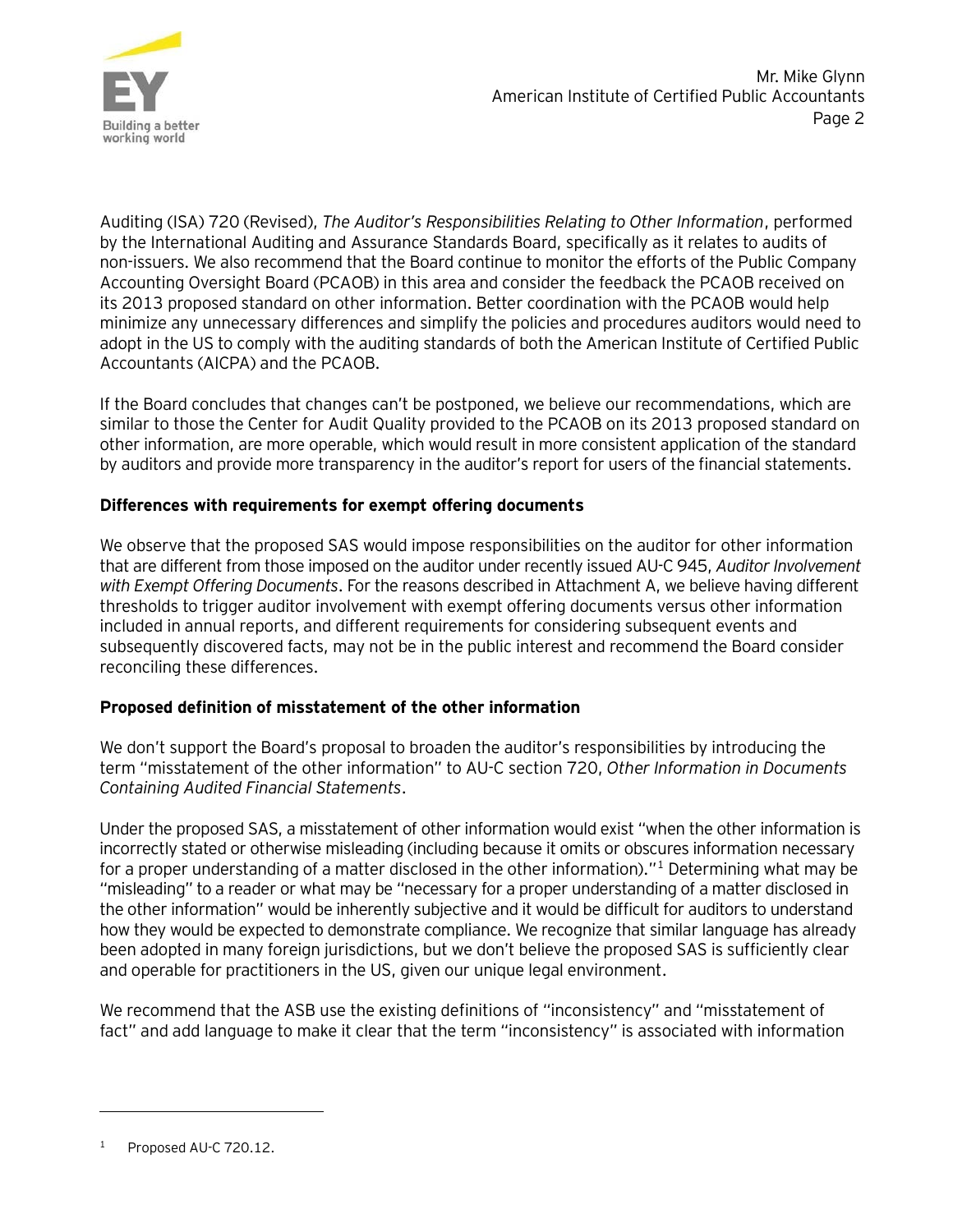

directly related to the financial statements and "misstatement of fact" is associated with information not directly related to the financial statements, rather than introduce vague new terms.

# **Performance responsibilities and documentation requirements**

We support the Board's goal to clarify and codify the auditor's performance responsibilities related to other information. However, we don't believe the proposal is sufficiently clear about what the auditor would have to do.

For example, we recognize that auditors must use knowledge gained during the audit when considering whether they are aware of a misstatement of the other information included in the annual report. However, the proposed SAS doesn't sufficiently prescribe the nature and extent of procedures to be performed or the extent of documentation that would be required to evidence the auditor's fulfillment of the performance responsibilities related to these considerations. We believe the recommendations we provide in this letter would help focus the auditor's documentation efforts by more clearly articulating the auditor's performance responsibilities that go beyond reading the other information.

### **Procedures for other information directly and not directly related to the audited financial statements**

We believe the ASB should revise the proposed requirements to make a clearer distinction between the performance requirements related to the other information that is directly related to the audited financial statements and the other information that is not. The risk is that auditors may not have the expertise to assess the validity of the other information that is not directly related to the audited financial statements.

As described in our response to Issue 3 in Attachment A, we recommend that the ASB require the auditor to perform certain procedures to compare the other information directly related to the financial statements included in the annual report to the audited financial statements, which would include information derived from the accounting records that support the audited financial statements, and to check the mathematical accuracy of the other information directly related to the financial statements.

With respect to other information not directly related to the audited financial statements, we believe the auditor's performance responsibilities should be consistent with existing requirements in AU-C 720.16 and should be limited to reading the other information and responding accordingly if, based on knowledge gained during the course of the audit, the auditor becomes aware of any potential material misstatements of fact.

# **Use of the term 'evaluate'**

We don't support the ASB's proposal to use the term "evaluate" in the performance requirements in proposed paragraphs 15a, A29, A31 and A34 because that is the term the auditing standards use to describe the procedures the auditor performs in reaching and supporting the audit opinion (i.e., a reasonable assurance performance standard). We believe that using the term "evaluate" in the context of other information in annual reports may imply that the auditor is obtaining reasonable assurance with respect to this information.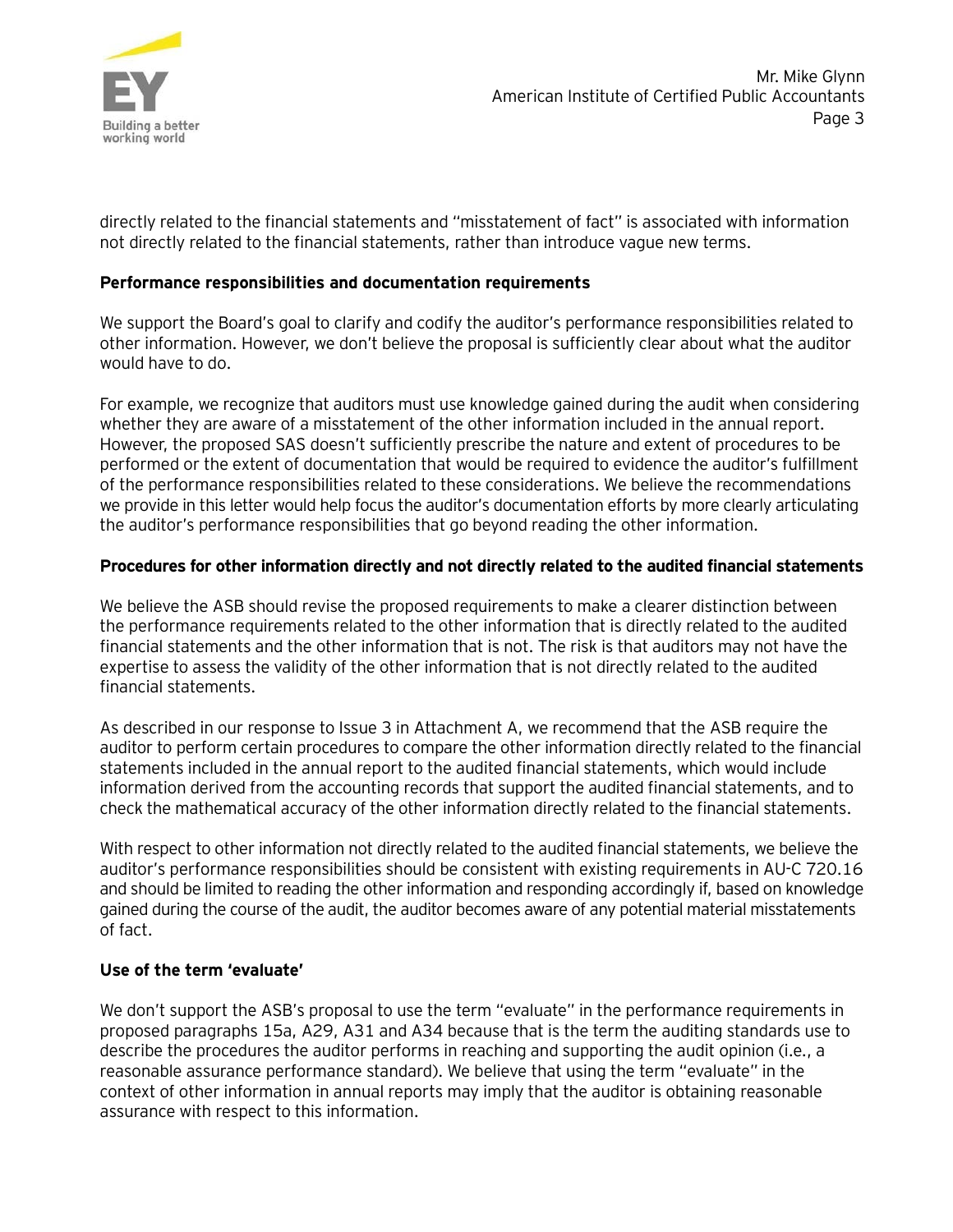

# **Communicating the auditor's responsibilities**

We support clarifying the auditor's responsibilities related to other information that is communicated to users of the financial statements, but we are concerned the proposed statement that the auditor's responsibility is to "read the other information and consider whether the other information is materially inconsistent with the financial statements or our knowledge obtained in the audit or otherwise appears to be materially misstated" is too vague. If the Board agrees with the performance requirements we recommend, we believe the Board should require the auditor to describe the procedures performed in the auditor's report and explain that those procedures do not constitute an audit or a review of the other information.

In addition, we don't support the inclusion of a separate section in the auditor's report addressing other information when the auditor has obtained some, but not all, of the other information to be included in the annual report.<sup>2</sup> As explained in our response to Issue 5 in Attachment A, we believe the proposed reporting requirement would not improve the informative value of the auditor's report and could potentially mislead users of the report.

We believe our recommendations would more clearly communicate the auditor's responsibilities regarding other information. They would also help mitigate the risk that investors or other financial statement users would infer that the auditor has a greater responsibility for the other information than is required by the proposed SAS.

**\* \* \* \* \***

Attachment A includes both our responses to the ASB's request for comment and additional recommendations. Attachment B includes our recommended edits to the proposed SAS. We would be pleased to discuss our comments with members of the ASB or its staff.

Very truly yours,

Ernet + Young LLP

 $\overline{a}$ 

<span id="page-3-0"></span><sup>2</sup> Proposed AU-C 720.22.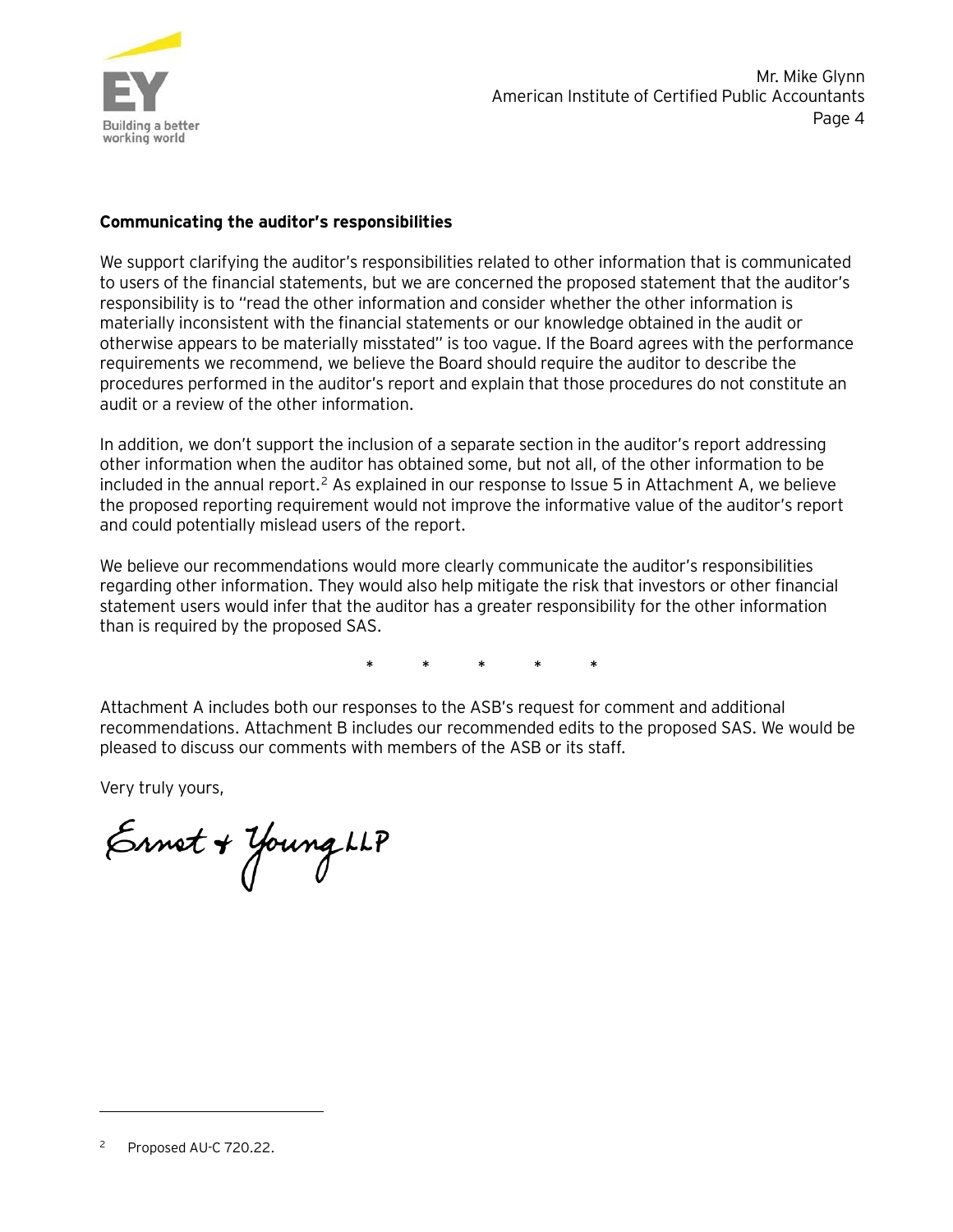# **Attachment A**

**Responses to specific matters on which the ASB is seeking comment**

# *Issue 1 — Do the proposed revisions clarify the scope of documents required to be subjected to the auditor's procedures? If you believe additional revisions or guidance is necessary, please be specific and provide reasons why additional revisions or guidance is necessary.*

We believe the proposed revisions clarify the scope of the documents required to be subjected to the auditor's procedures. However, we believe the proposed SAS should be further clarified to make clear when the auditor has responsibility to read the other information included in the client's annual report and fulfill his or her responsibilities in the proposed SAS. For example, the last sentence in proposed paragraph .A1 states that there may be circumstances at the date of the auditor's report that "if the auditor is unable to ascertain the purpose of such a document or whether it will be issued, the document is not considered other information for purposes of this proposed SAS." This could be interpreted to mean that the auditor has no responsibility with respect to any of the other information included in a client's annual report. In contrast, proposed paragraph .13 could be interpreted that the auditor is required to actively determine whether other information will be prepared and to obtain it even after the auditor's report date. Proposed paragraph .6 also implies the auditor always has some responsibility with respect to the other information because it states the auditor's responsibilities apply "regardless of whether the other information is obtained by the auditor prior to or after the date of the auditor's report."

We also observe the proposed SAS has a different threshold for triggering auditor involvement than the recently issued AU-C 945. Under AU-C 945 the auditor is considered involved with an exempt offering document and is expected to apply the requirements of that SAS when the auditor's report is included in the exempt offering document and the auditor performs one or more specified activities at the request of the reporting entity or another party.<sup>[3](#page-4-0)</sup> As a result, it's possible for an entity to issue an exempt offering document that includes or incorporates the auditor's report without requiring the auditor to perform any procedures. Although exempt offering documents may serve a different purpose than an annual report, we believe they contain similar information.[4](#page-4-1)

We believe having thresholds to trigger auditor involvement in exempt offering documents that are different from those for other information included in annual reports may not be in the public's interest. It's also not clear why there would be different responsibilities for performing procedures related to subsequent events and subsequently discovered facts under AU-C 945 and the proposed SAS when documents are made available after the auditor's report is issued. Accordingly, we recommend the Board consider reconciling these triggers for involvement and align the procedures to identify subsequent events.

-

<span id="page-4-0"></span><sup>3</sup> AU-C 945.8.

<span id="page-4-1"></span><sup>4</sup> AU-C 945.5 and proposed AU-C 720.12.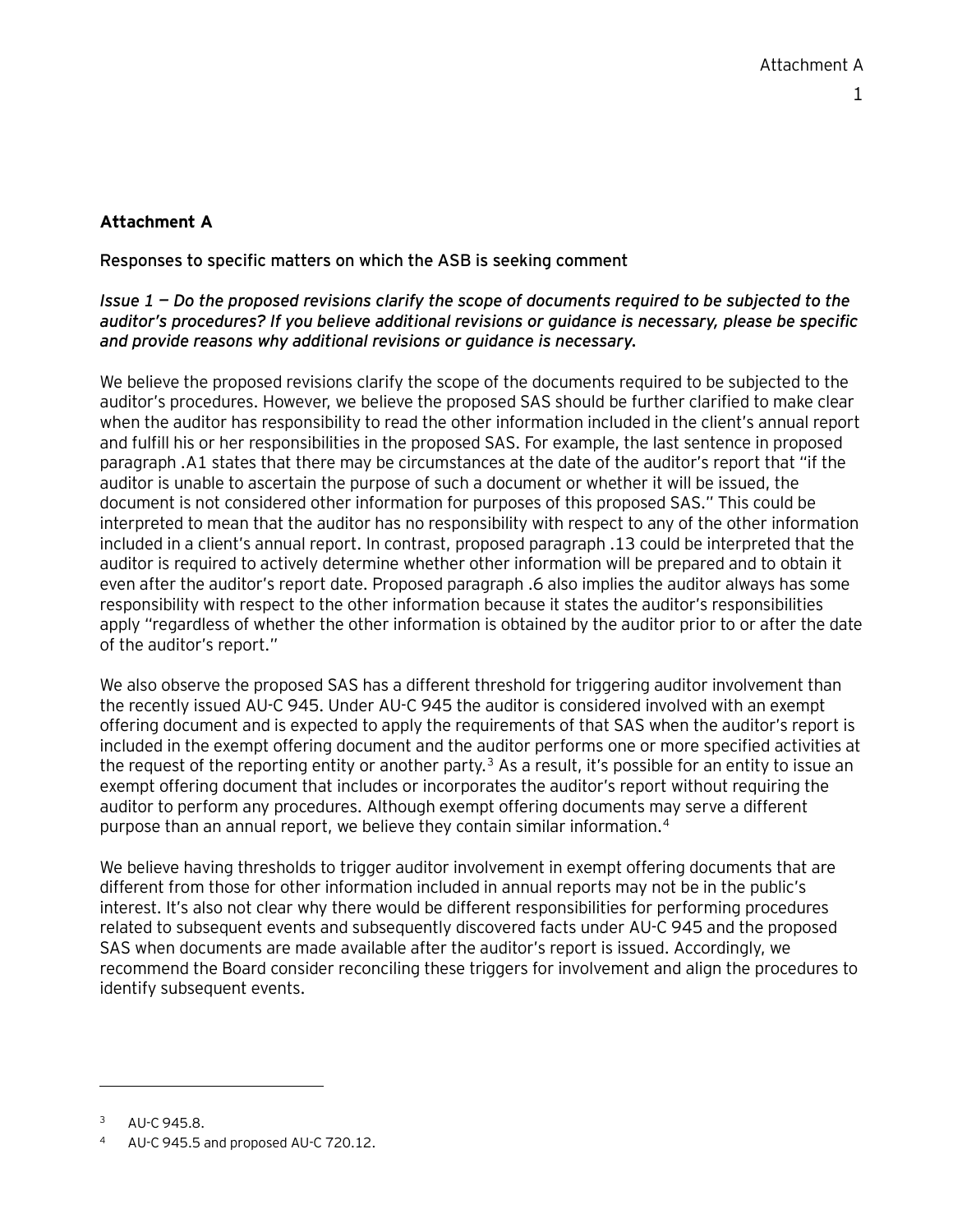*Issue 2 — Does the proposed requirement for the auditor to determine, through discussion with management, and obtain management's written acknowledgment regarding, which document or documents make up the annual report, and the entity's planned manner and timing of the issuance of such documents appropriately achieve the intent of ensuring that both the auditor and management understand the documents that are considered to constitute the entity's annual report and therefore are subject to the auditor's procedures required by the proposed SAS?*

We believe the proposed requirements achieve the intent that both management and the auditor understand what documents constitute the entity's annual report.

*Issue 3 — Will the work effort required by the proposed standard, in view of the proposed definitions, result in an improvement of the auditor's understanding of the auditor's responsibility for other information and, as a result, enable the auditor to perform a more thorough reading and challenging of statements included in (or omitted from) the other information that are inconsistent with the audited financial statements or the auditor's knowledge obtained as part of the audit? Does the proposed SAS provide adequate guidance with respect to the auditor's consideration of omitted or obscured information?*

We support the ASB's efforts to clarify the auditor's responsibilities with respect to other information included in annual reports. However, we believe the ASB should revise and clarify aspects of the proposal to make it more operable and promote consistent application by auditors.

Under the proposed SAS, a misstatement of other information exists "when the other information is incorrectly stated or otherwise misleading (including because it omits or obscures information necessary for a proper understanding of a matter disclosed in the other information)." As previously stated, we believe the concept of "misleading" in the definition of "misstatement of other information" would be subject to interpretation, and the proposed application guidance with respect to the auditor's consideration of omitted or obscured information is not clear about what an auditor would have to do to comply with this requirement.

We recognize that similar language has already been adopted in many foreign jurisdictions, but we don't believe the proposed SAS is sufficiently clear and operable, given the legal environment in the US.

We also note that auditors may not have the expertise to assess the validity of certain statements that are not directly related to the audited financial statements, and this would make it more difficult for auditors to comply with the proposed performance responsibilities.

Given these concerns, we recommend that the ASB use the existing definitions of "misstatement of fact" and "inconsistency" and add language to make it clear "misstatement of fact" is associated with information not directly related to the financial statements and *"*inconsistency*"* is associated with information directly related to the financial statements, which make a clearer distinction between the auditor's responsibilities with respect to the two types of other information included in the annual report. We believe the proposed application guidance in paragraph .A14 for assessing the materiality of other information would be a useful addition to help the auditor consider whether a material misstatement of fact or inconsistency exists.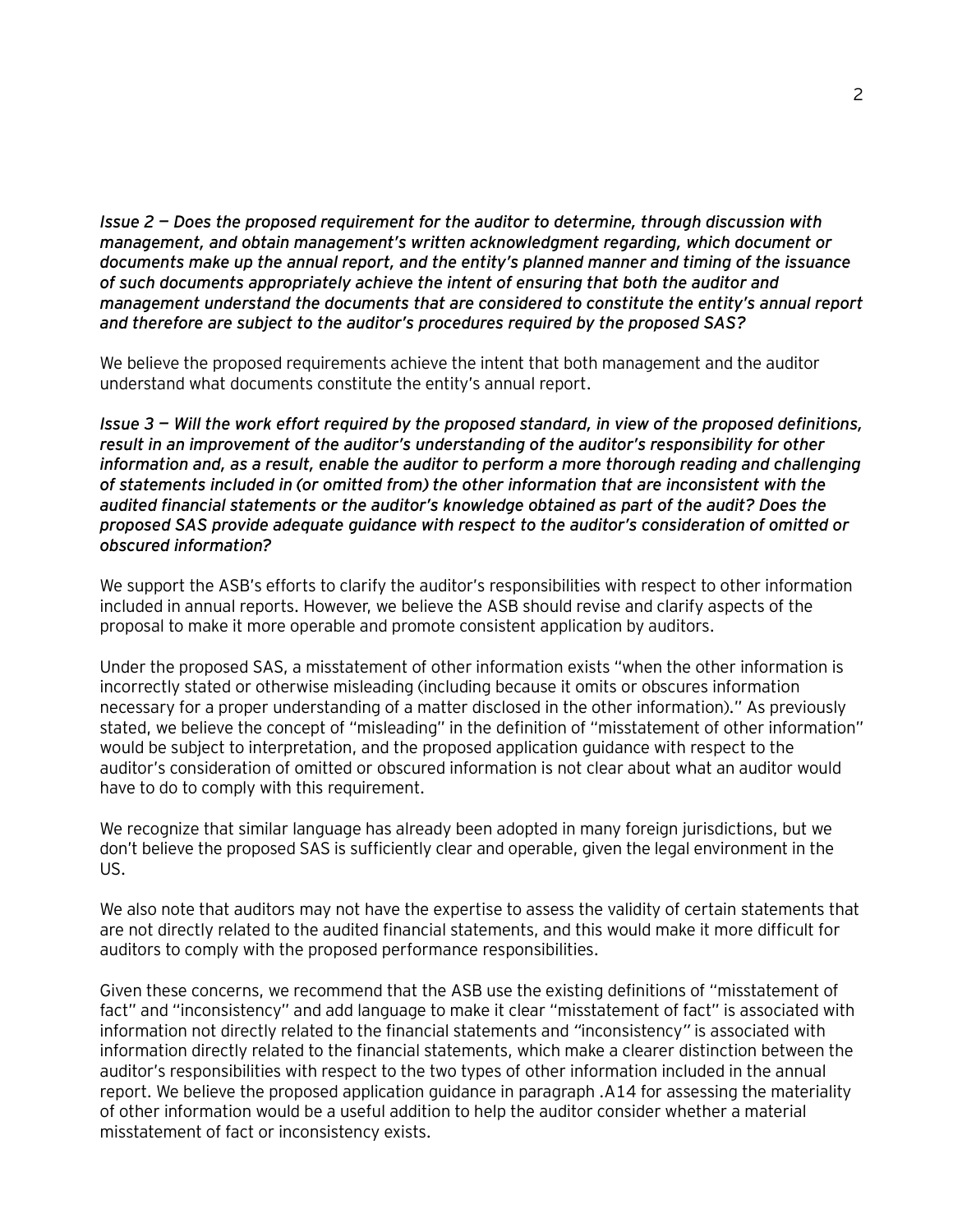We recognize that introducing the concept of "misleading" into AU-C 720 would better align generally accepted auditing standards with ISA (Revised), 720, *The Auditor's Responsibilities Relating to Other Information.* But we also observe that the AICPA's Professional Code of Conduct uses the term more narrowly than the International Ethics Standards Board for Accountants (IESBA) Code of Ethics. Paragraph 110.2 of the IESBA Code of Ethics states that "a professional accountant shall not knowingly be associated with reports, returns, communications or other information where the professional accountant believes that the information:

- (a) Contains a materially false or misleading statement;
- (b) Contains statements or information furnished recklessly; or
- (c) Omits or obscures information required to be included where such omission or obscurity would be misleading."

In contrast, the AICPA's Integrity and Objectivity Rule<sup>[5](#page-6-0)</sup> and Acts Discreditable Rule<sup>[6](#page-6-1)</sup> uses the term "misleading" only in the context of an auditor's association with financial statements and records. Accordingly, if the ASB proceeds with its proposed definition of material misstatement, which includes the use of the term "misleading," we recommend that the Board also consider the need for conforming amendments to the AICPA's Professional Code of Conduct.

# **Recommended limited procedures**

 $\overline{a}$ 

Because auditors may not have the expertise to assess the validity of certain statements included in annual reports that are not directly related to the audited financial statements, we believe any final SAS adopted by the ASB should make a clearer distinction between the performance requirements as to other information that is directly related to the audited financial statements and the performance requirements as to other information that is not.

The auditor should read the other information included in the annual report in its entirety, and with respect to material other information directly related to the audited financial statements, we recommend that any final SAS adopted by the ASB require the auditor to:

- ► Compare the amounts in the other information that are the same as or provide greater detail about the amounts in the financial statements and their presentation with (1) the amounts in the audited financial statements or (2) the amounts in accounting records that are subject to the audit or amounts that have been derived directly from such accounting records by analysis or computation
- ► Compare qualitative statements that represent or provide greater detail about information in the financial statements to (1) the audited financial statements or (2) accounting records that are subject to the audit or have been derived directly from such accounting records by analysis or computation

<span id="page-6-0"></span><sup>5</sup> AICPA Code of Professional Conduct 1.130.010, *Knowing Misrepresentations in the Preparation of Financial Statements or Records*.

<span id="page-6-1"></span><sup>6</sup> AICPA Code of Professional Conduct 1.400.040, *Negligence in the Preparation of Financial Statements or Records*.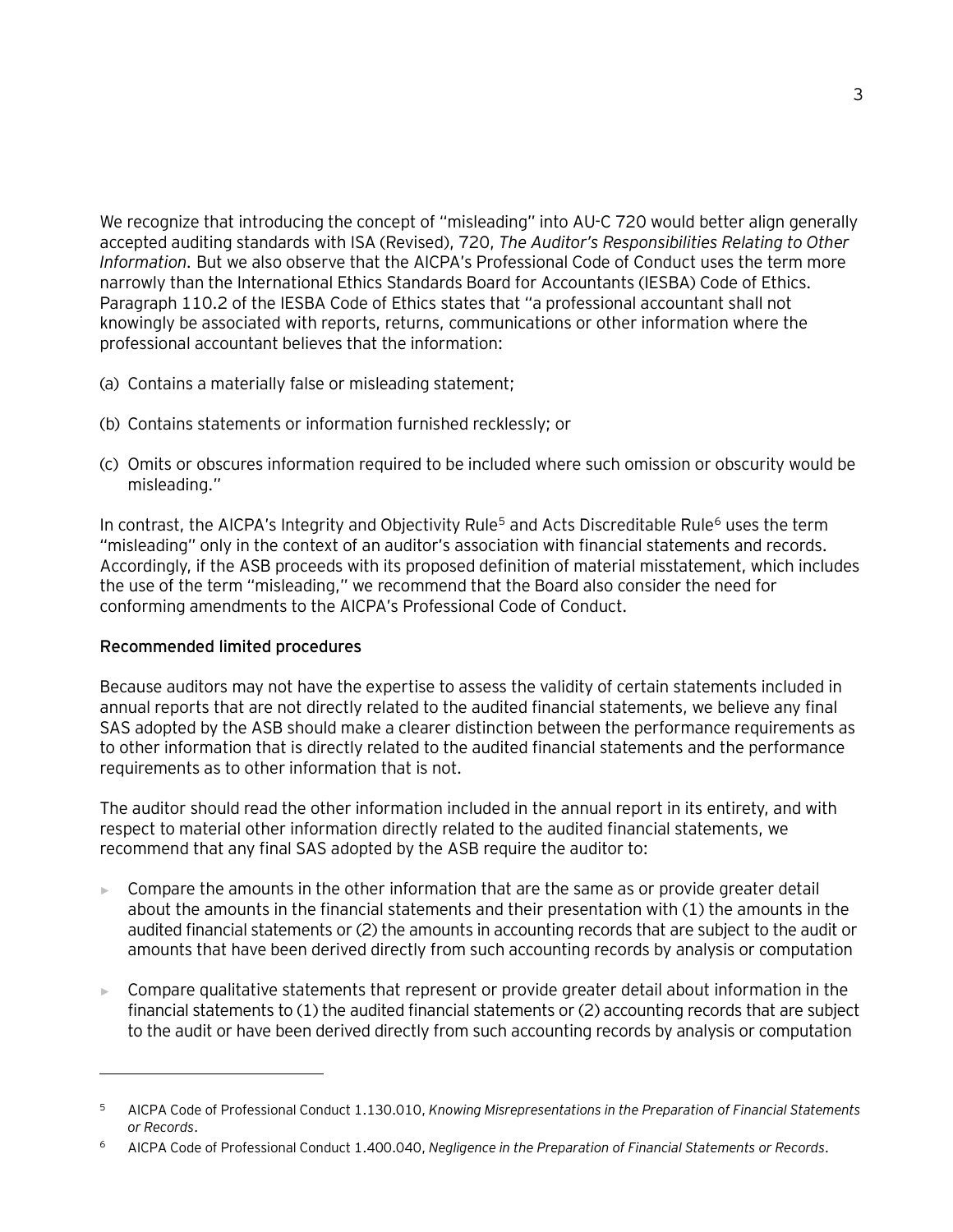► Recalculate the amounts in the other information that are calculated using amounts in (1) the other information, (2) the audited financial statements or (3) accounting records that are subject to the audit or have been derived directly from such accounting records by analysis or computation

While reading the other information, the auditor should remain alert for indications that the other information not related to the financial statements appears to contain a material misstatement of fact, based on knowledge obtained during the audit.

If, based on the procedures performed, the auditor becomes aware of a potential material inconsistency with the audited financial statements, a potential material misstatement of fact in the other information or both, the auditor should discuss the matter with management, and if necessary perform procedures to conclude whether a material inconsistency or material misstatement of fact of the other information exists, whether a material misstatement of the financial statements exists, or whether the auditor's understanding of the entity and its environment needs to be updated.

We believe requiring the auditor to perform these procedures would reduce the amount of auditor judgment required and would promote consistency in the nature and extent of procedures performed by auditors.

### **Use of the term 'evaluate'**

As stated in our cover letter, we don't support the use of the term "evaluate" in the proposed performance requirements in paragraphs 15a, A29, A31 and A34 because the auditing standards use that term to describe the procedures the auditor performs in reaching and supporting the audit opinion (i.e., a reasonable assurance performance standard). We believe that using the term "evaluate," in the context the ASB has proposed, may imply that the auditor is obtaining reasonable assurance with respect to other information in annual reports. As illustrated in our recommended procedures, we don't believe use of the term is necessary to convey what we believe to be the intended performance requirement. If the Board proceeds with its proposal, we strongly recommend the following edits to the proposed requirements:

- ► Proposed paragraph 15a: Consider whether there is a material inconsistency between the other information and the financial statements. As the basis for this consideration, the auditor should–to evaluate their consistency, compare selected amounts or other items in the other information (that are intended to be the same as, to summarize, or to provide greater detail about the amounts or other items in the financial statements) with such amounts or other items in the financial statements.
- ► Proposed paragraph A29, third bullet: The degree of judgment involved in addressing the requirements of paragraphs 15–16; for example, performing procedures to evaluate the consistency of compare amounts in the other information that are intended to be the same as amounts in the financial statements may be carried out by less experienced engagement team members.
- Proposed paragraph A31: In evaluating the consistency of comparing selected amounts or other items in the other information with the financial statements, the auditor is not required to compare all amounts or other items in the other information that are intended to be the same as, to summarize, or to provide greater detail about the amounts or other items in the financial statements, with such amounts or other items in the financial statements.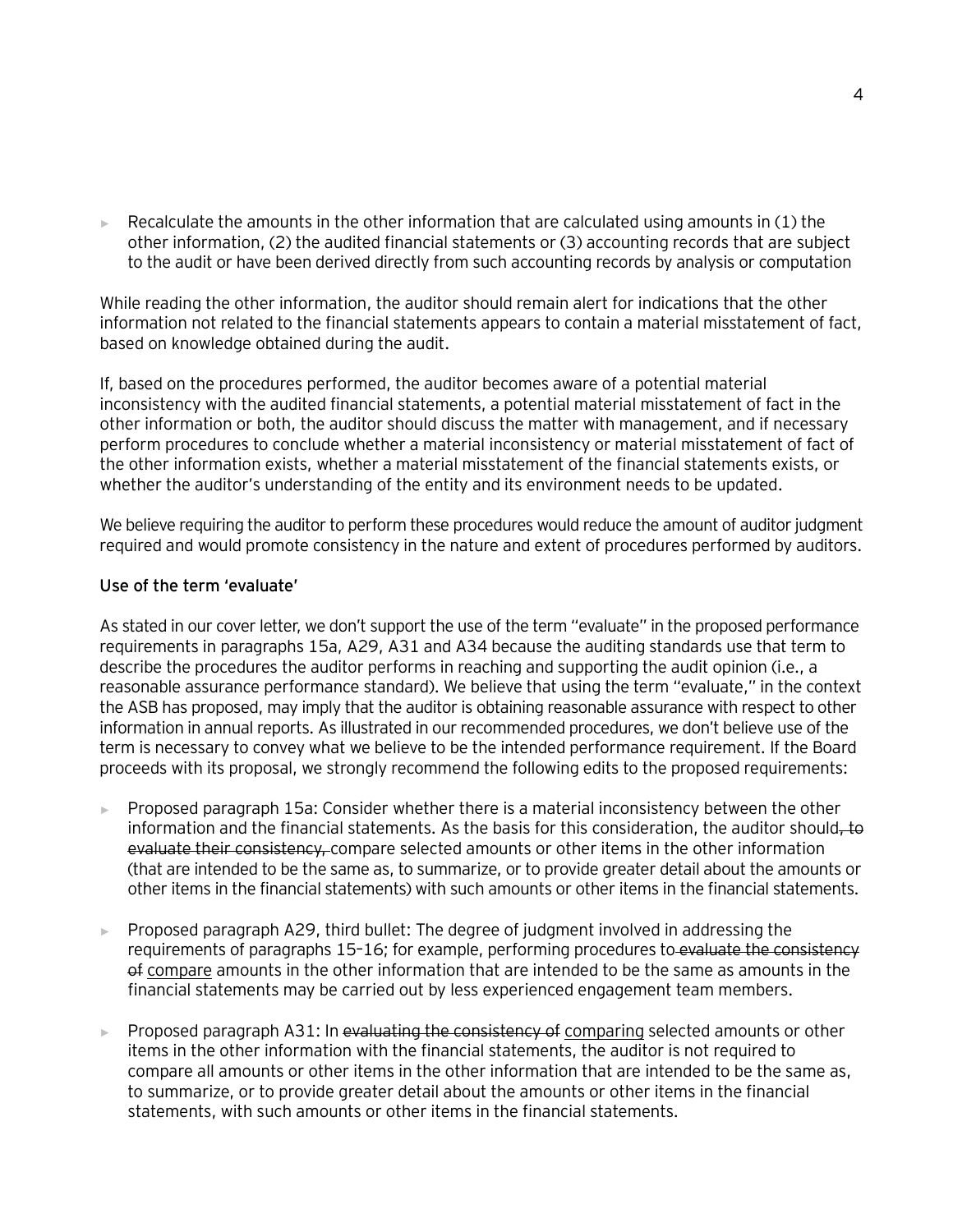Proposed paragraph A34: Evaluating the consistency of Comparing selected amounts or other items in the other information with the financial statements includes, when relevant given the nature of the other information, the manner of their presentation compared to the financial statements.

#### *Issue 4 — Does the proposed SAS provide adequate guidance for group auditors when a group auditor decides to make reference to a component auditor in the auditor's report on the group financial statements?*

We support the ASB's efforts to clarify the group auditor's responsibilities for other information included in the annual report. However, we believe the proposed application guidance needs further clarification to appropriately address these situations. If the Board proceeds with its proposed SAS instead of our recommended procedures described in Attachment B, we believe the following edits would improve the clarity of the proposed guidance. With respect to proposed paragraph .A38 we recommend the following edit:

In the case of a group audit, though the group auditor is required to read the entirety of the other information if, in accordance with paragraph .24 of AU-C section 600, *Special Considerations— Audits of Group Financial Statements (Including the Work of Component Auditors)*, the group auditor decides to make reference to a component auditor in the auditor's report on the group financial statements, the group auditor's knowledge is limited to does not extend beyond that obtained by the group auditor while performing the procedures required by paragraph .27 of AU-C section 600-during the audit of the group financial statements.

In addition, we recommend the last sentence of proposed paragraph .A42 be modified as illustrated below because as written it could be read to imply there may be additional work required when the group auditor references the component auditor for a significant component of the group financial statements:

► A42. Whether, and if so the extent to which, the auditor refers to relevant audit documentation or makes inquiries of relevant members of the engagement team or relevant component auditors is a matter of professional judgment. However, it may not be necessary for the auditor to refer to relevant audit documentation or to make inquiries of relevant members of the engagement team or relevant component auditors about any matter included in the other information. This may be the case, for example, when the group auditor decides to make reference to a component auditor in the auditor's report in accordance with paragraph .24 of AU-C section 600 and the group auditor has obtained sufficient knowledge in connection with the group audit about matters in the other information relating to a significant component.

### *Issue 5 — Does the proposed requirement for the auditor to include a separate section in the auditor's report addressing other information appropriately convey the nature and extent of the auditor's consideration of other information without inappropriately implying that the auditor has obtained assurance on or is expressing an opinion or conclusion on the other information?*

We support the ASB's efforts to make the auditor's work effort more transparent by describing those responsibilities in the auditor's report. But as stated in our cover letter, we don't believe the proposed standard achieves this objective. We believe there will limited instances where non-issuers will prepare and provide the auditor with the other information prior to the issuance of the auditor's report. As a result, the auditor would not be required to include the related section describing those responsibilities in the auditor's report.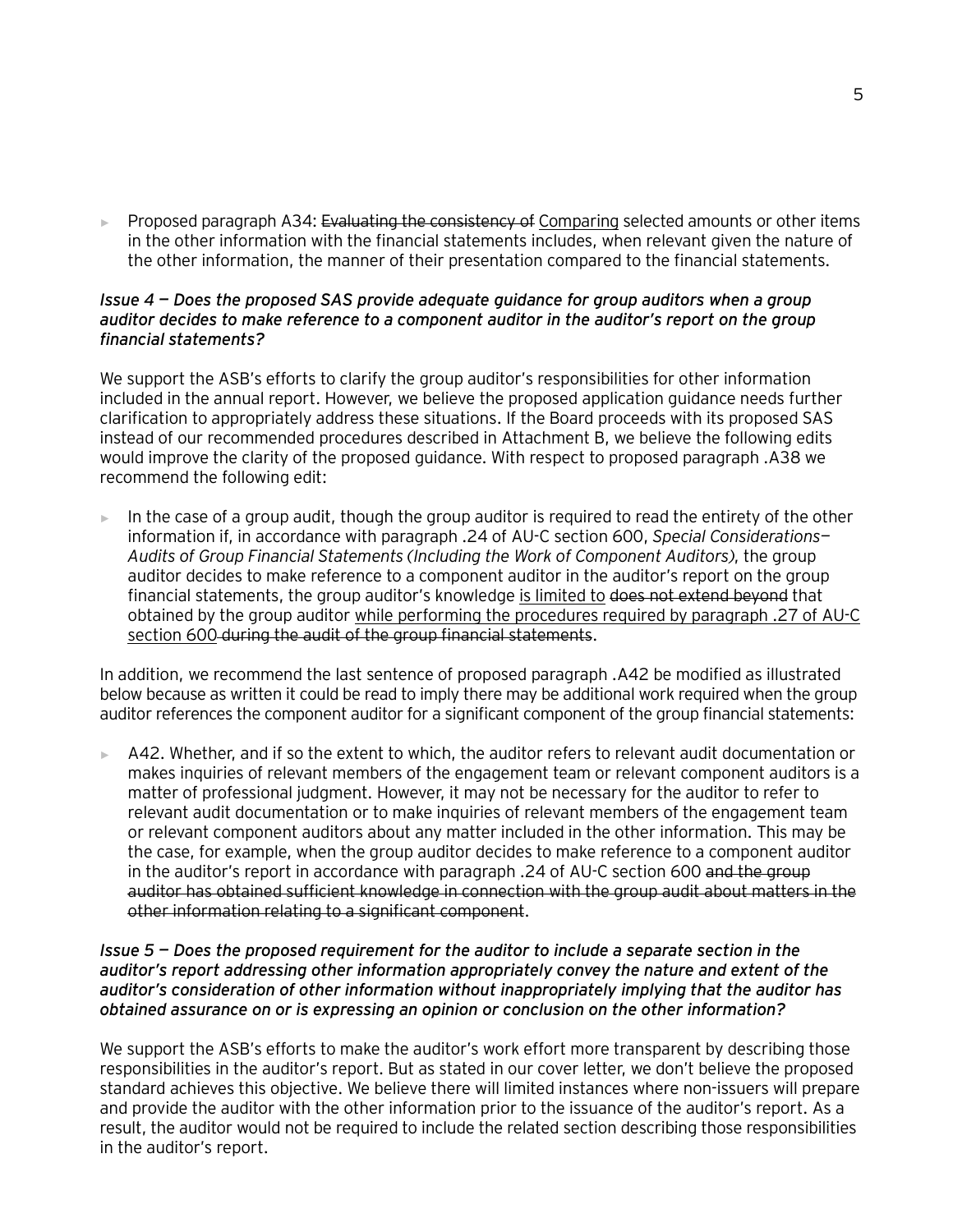In addition, we don't support the inclusion of a separate section in the auditor's report addressing other information when the auditor has obtained some, but not all, of the other information to be included in the annual report.<sup>[7](#page-9-0)</sup> We don't believe the proposed reporting requirement would improve the informative value of the auditor's report. In fact, we believe including such communications in the auditor's report could be misleading to users of the financial statements. The application guidance in proposed paragraph .A59 indicates the auditor could consider identifying other information it expects to obtain after the date of the auditor's report. We believe it's potentially misleading to communicate procedures that may possibly be performed on information yet to be obtained without requiring the auditor to later communicate whether the remaining other information was in fact obtained and whether the auditor was able to fulfill his or her remaining responsibilities with respect to that other information. As a result, we recommend the auditor only include a section in the auditor's report addressing other information when "all" of the other information is obtained by the auditor prior to release of the auditor's report. We believe our recommendation would reduce the risk of inappropriate inferences by users about the extent of procedures performed or findings, especially in those instances when the entity releases its annual report without sharing an advance copy with its auditors.

Notwithstanding the limited circumstances under which a separate section addressing other information would be included in the auditor's report, we support the Board's efforts to narrow existing expectation gaps by requiring auditors to articulate in their reports their responsibilities under the proposed SAS and the outcome of their work relative to the other information.

However, we believe the reporting recommendations described below would more clearly communicate the auditor's responsibilities regarding other information. They would also help mitigate the risk that investors or other financial statement users would infer that the auditor has a greater responsibility for the other information than is required by the proposed SAS.

In the context of our recommended procedures, we believe the auditor's report should:

- $\blacktriangleright$  State that management is responsible for the other information
- $\blacktriangleright$  Identify the annual report that contains the other information
- Indicate that the auditor's opinion does not cover the other information
- $\blacktriangleright$  Describe the auditor's responsibilities related to other information by including:
	- $\blacktriangleright$  A statement that the auditor's responsibility is to read and perform certain limited procedures on the other information
	- A statement that in the event the auditor becomes aware that the other information contains a material inconsistency with the audited financial statements or a material misstatement of fact in the other information, or both, that has not been appropriately revised, the auditor is required to describe the inconsistency or misstatement, or both, in the audit report

 $\overline{a}$ 

<span id="page-9-0"></span>Proposed AU-C 720.22.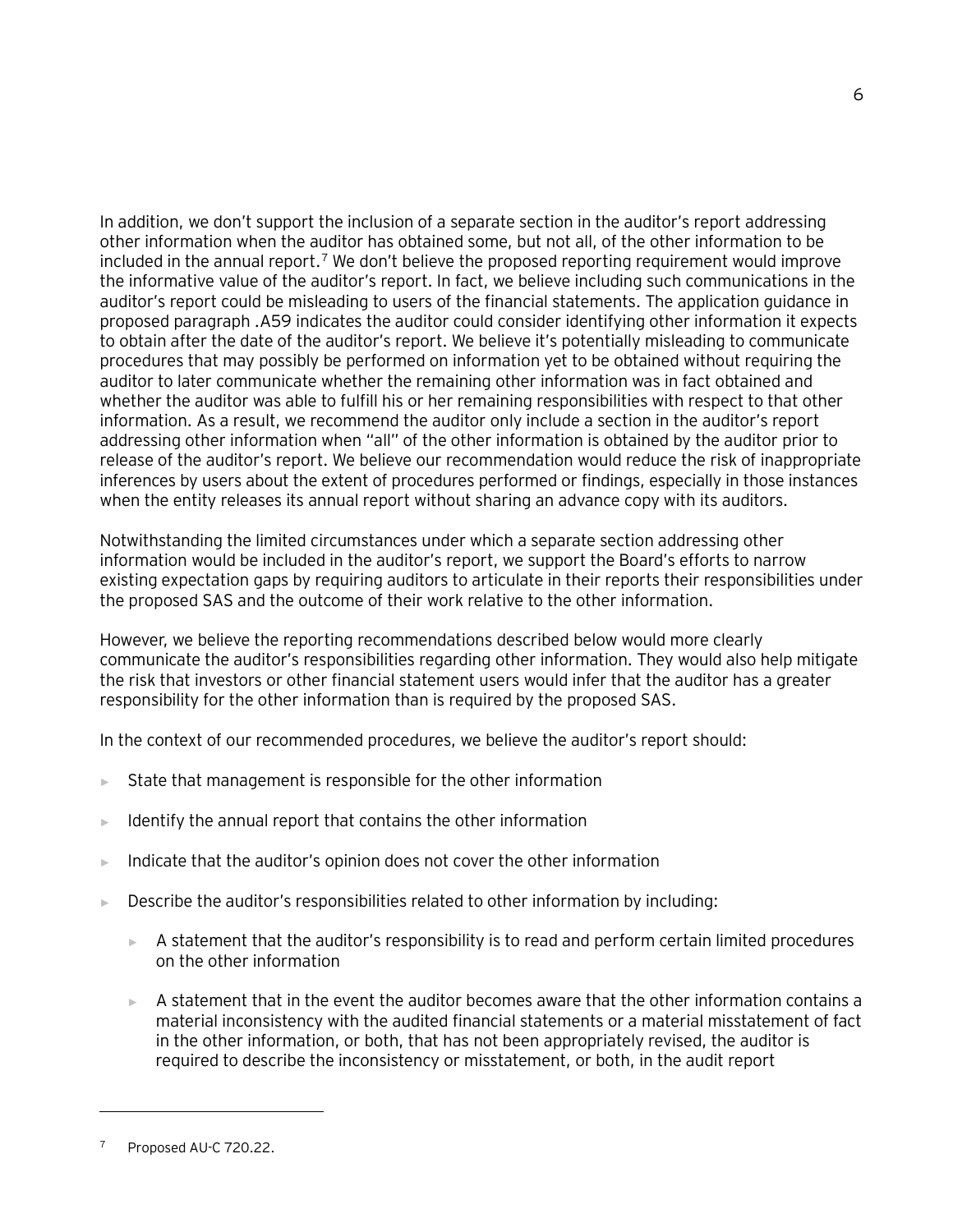- ► A statement that the auditor is not responsible for searching for omitted information or for the completeness of the other information presented in the entity's annual report
- ► A statement that the limited procedures do not constitute an audit or review of the other information
- ► A description of the limited procedures performed on other information directly related to the financial statements
- ► A statement that the procedures performed on other information unrelated to matters appearing in the financial statements are limited to reading the other information and, based on knowledge obtained in the audit of the financial statements, remaining alert for indications that the other information is materially and incorrectly stated or presented
- Include either a statement that the auditor has nothing to report or include a description of the uncorrected material inconsistency or material misstatement of fact

Including these communications in the auditor's report would clarify the auditor's responsibilities and help users of the financial statements understand those responsibilities. It would also help mitigate the risk that investors or other financial statement users would infer that the auditor has a greater responsibility for the other information than is required by the proposed standard. Refer to Attachment B for recommendations on the illustrative sections in the auditor's report related to other information.

We also recommend that the ASB include additional application guidance that states that because (1) the auditor generally does not have and is not required to have the expertise to evaluate whether other information unrelated to the financial statements is materially misstated, (2) the nature and extent of the procedures required to be performed under this proposed SAS are limited and (3) there aren't any generally recognized standards or frameworks available to assess the presentation of other information prepared by management, the auditor is unable to provide any form of assurance on the other information presented in the entity's annual report.

We recognize that the proposed SAS does not prescribe the location of the Other Information (OI) section in the auditor's report. However, we observe that the example auditor reports in the Board's separate proposed SAS on auditor reporting present the OI section in the middle of the auditor's report, just before the Responsibilities of Management section.

Given the limited procedures performed on the OI and that such procedures don't constitute an audit, we believe the auditor's discussion of OI should be presented at the end of the auditor's report. We recognize that the proposed requirement to use a separate section title would help users understand the difference between the auditor's association with the financial statements from the other information. But requiring the OI section to be as far away as possible from the sections describing the auditor's opinion on the financial statements and the basis for that opinion would underscore the fact that the auditor isn't providing any assurance with respect to the OI. Additionally, prescribing the location of the OI section in the auditor's report would make reporting more consistent.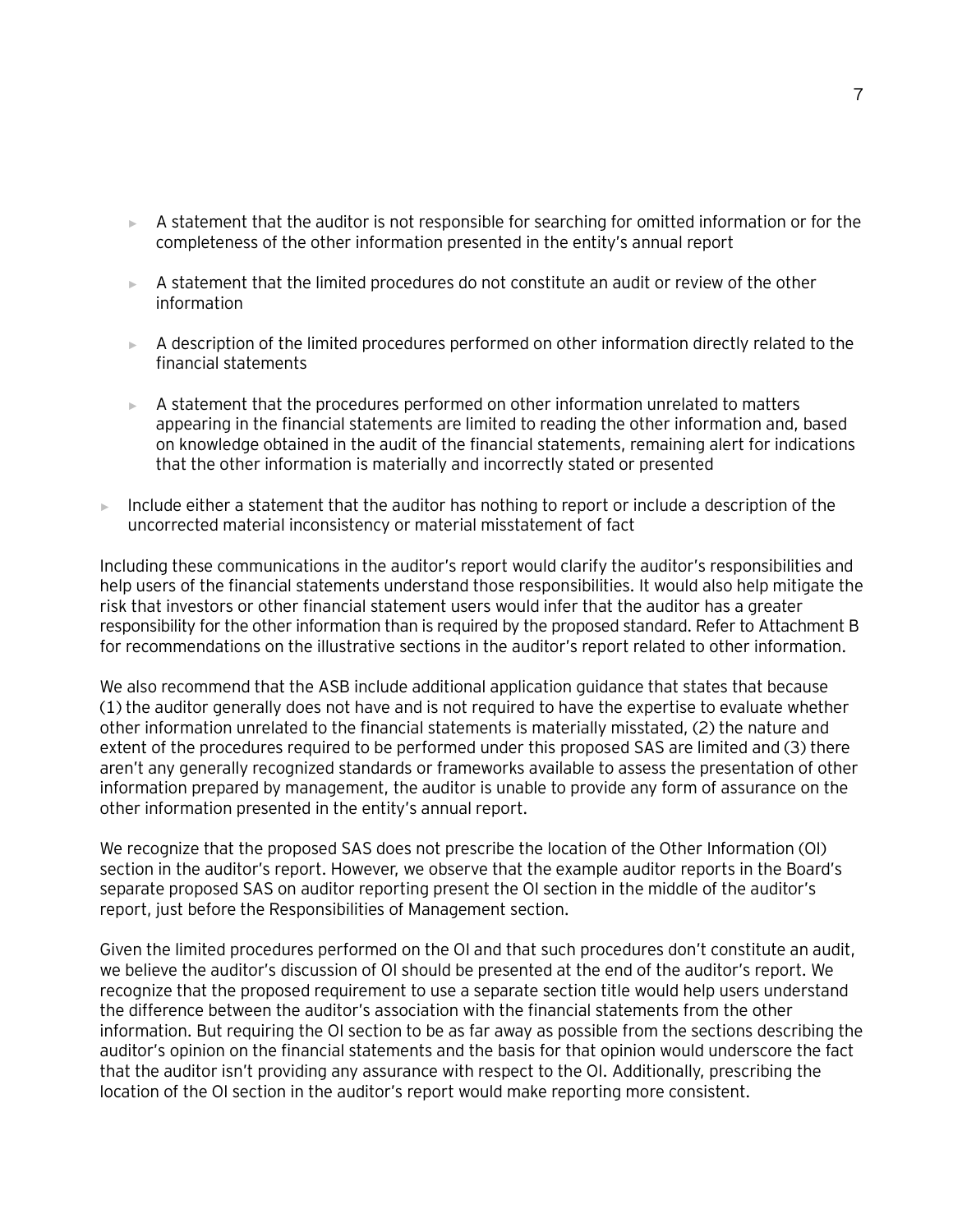#### **Proposed effective date**

We don't believe the proposed effective date for audits of financial statements for periods beginning on or after 15 June 2019 provides sufficient time for auditors to implement a new SAS. To allow audit firms sufficient time to train their personnel, update their policies and systems of quality control, and determine that management understands what it is expected to do, we believe the effective date should be no earlier than for audits of financial reporting periods beginning after 15 December 2019 (i.e., 2020 for calendar-year-end reporting entities).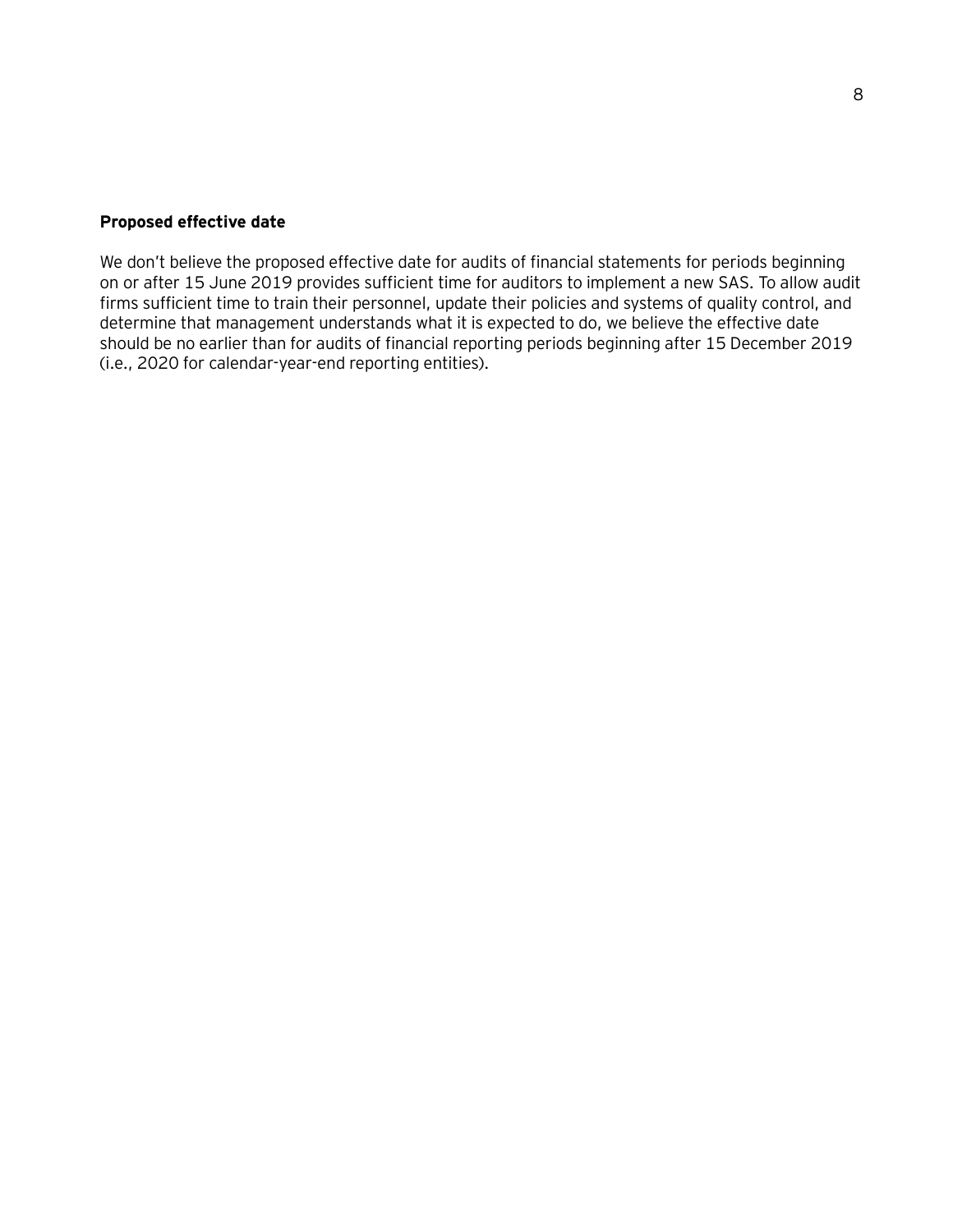**Proposed Revised AU-C section 720,** *The Auditor's Responsibilities Relating to Other Information Included in Annual Reports*

**ISA 720 (Revised) used as base.<sup>1</sup>**

| Introduction, Effective Date, Objective, Definitions, and Re-<br>quirements Paragraphs                                                                                                                                                                                                                                                                                                                                                  | <b>Application and Other Explanatory Material</b>                                                                                                                                                                                                                                                                                                                                                                                                                                                                                                       |
|-----------------------------------------------------------------------------------------------------------------------------------------------------------------------------------------------------------------------------------------------------------------------------------------------------------------------------------------------------------------------------------------------------------------------------------------|---------------------------------------------------------------------------------------------------------------------------------------------------------------------------------------------------------------------------------------------------------------------------------------------------------------------------------------------------------------------------------------------------------------------------------------------------------------------------------------------------------------------------------------------------------|
| <b>Introduction</b>                                                                                                                                                                                                                                                                                                                                                                                                                     |                                                                                                                                                                                                                                                                                                                                                                                                                                                                                                                                                         |
| <b>Scope of This Proposed SAS</b>                                                                                                                                                                                                                                                                                                                                                                                                       | Scope of This Proposed SAS (Ref: par. 1–2 and 9)                                                                                                                                                                                                                                                                                                                                                                                                                                                                                                        |
| 1. This proposed Statement on Auditing Standards (SAS) addresses the<br>auditor's responsibilities relating to other information, whether financial<br>or nonfinancial information (other than financial statements and the audi-<br>tor's report thereon), included in an entity's annual report. An entity's an-<br>nual report may be a single document or a combination of documents that<br>serve the same purpose. (Ref: par. A1) | A1. There may be circumstances in which, at the date of the auditor's<br>report, the entity is considering the development of a document that may<br>constitute or may be part of the entity's annual report (for example, a<br>voluntary report to stakeholders) but management is unable to confirm<br>to the auditor the purpose of such a document. If the auditor is unable to<br>ascertain the purpose of such a document or whether it will be issued,<br>the document is not considered other information for purposes of this<br>proposed SAS. |
| <b>2.</b> This proposed SAS also may be applied, adapted as necessary in the<br>circumstances, to other documents to which the auditor, at management's<br>request, devotes attention. (Ref: par. A2–A4)                                                                                                                                                                                                                                | A2. In instances in which the auditor applies this proposed SAS to other<br>documents to which the auditor, at management's request, devotes at-<br>tention, all of the requirements of this proposed SAS, including those                                                                                                                                                                                                                                                                                                                              |

<sup>&</sup>lt;sup>1</sup> ISA 720 (Revised) © April 2015 by the International Federation of Accountants (IFAC). All rights reserved. Reproduced with the permission of IFAC.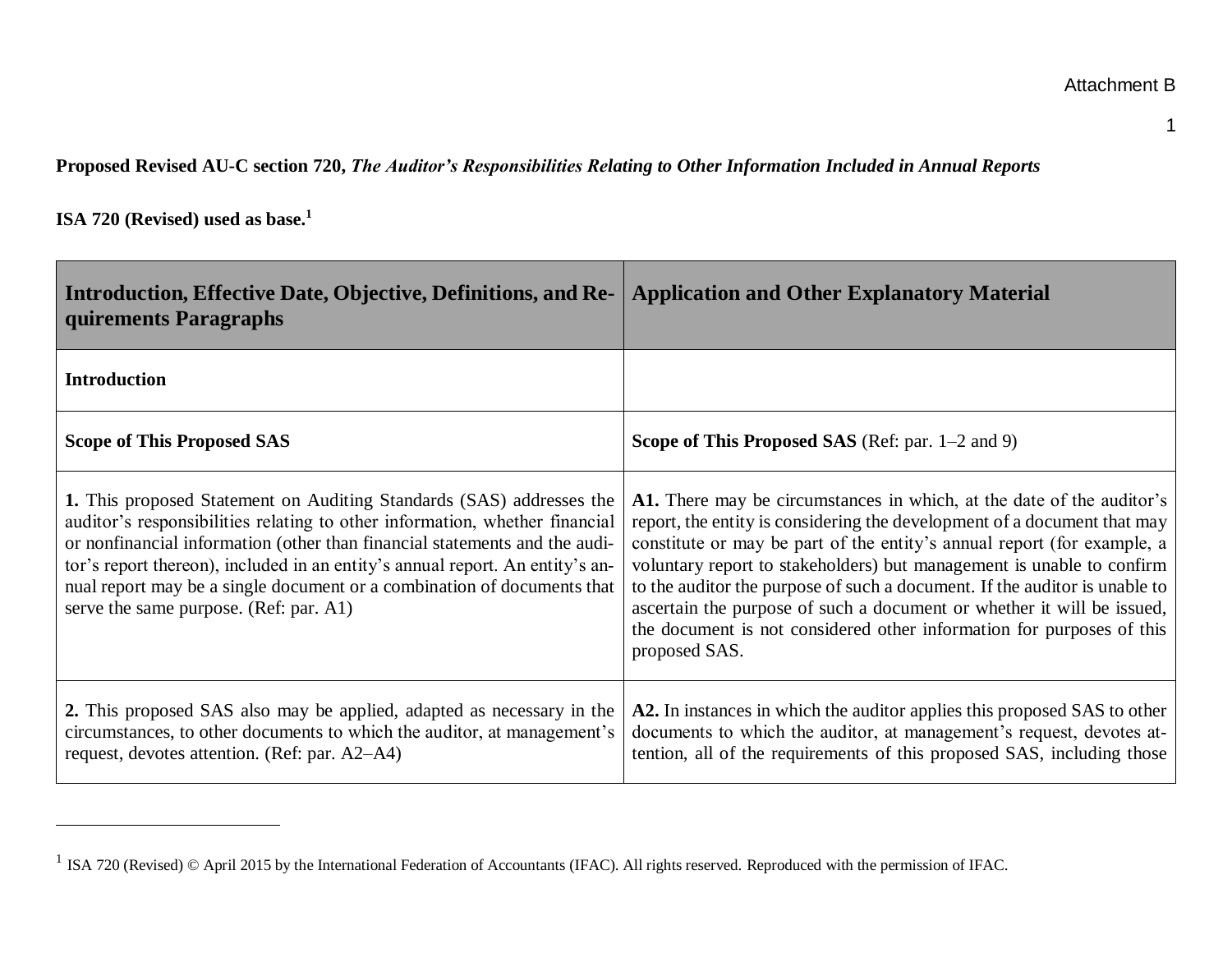| Introduction, Effective Date, Objective, Definitions, and Re-<br>quirements Paragraphs                                                                                                                                                                                                                                                                                                                                                                                                                                                                                                                                                                                                                          | <b>Application and Other Explanatory Material</b>                                                                                                                                                                                                                                                                                                                                                |
|-----------------------------------------------------------------------------------------------------------------------------------------------------------------------------------------------------------------------------------------------------------------------------------------------------------------------------------------------------------------------------------------------------------------------------------------------------------------------------------------------------------------------------------------------------------------------------------------------------------------------------------------------------------------------------------------------------------------|--------------------------------------------------------------------------------------------------------------------------------------------------------------------------------------------------------------------------------------------------------------------------------------------------------------------------------------------------------------------------------------------------|
|                                                                                                                                                                                                                                                                                                                                                                                                                                                                                                                                                                                                                                                                                                                 | requirements regarding reporting, are applicable, adapted as necessary<br>in the circumstances.                                                                                                                                                                                                                                                                                                  |
|                                                                                                                                                                                                                                                                                                                                                                                                                                                                                                                                                                                                                                                                                                                 | A3. Other AU-C sections provide requirements and guidance with re-<br>spect to information in certain documents other than annual reports. For<br>example, AU-C section 945, Auditor Involvement With Exempt Offering<br>Documents.                                                                                                                                                              |
|                                                                                                                                                                                                                                                                                                                                                                                                                                                                                                                                                                                                                                                                                                                 | A4. This proposed SAS also addresses other information for which a<br>designated accounting standard setter <sup>1</sup> has issued standards or guidance<br>regarding the format to be used and content to be included when such<br>information is voluntarily presented in an annual report—for example,<br>GASB Statement No. 44, Economic Condition Reporting: The Statisti-<br>cal Section. |
|                                                                                                                                                                                                                                                                                                                                                                                                                                                                                                                                                                                                                                                                                                                 | <sup>1</sup> Designated accounting standards setter is defined in paragraph $.04$ of AU-C section<br>730, Required Supplementary Information.                                                                                                                                                                                                                                                    |
| 3. This proposed SAS is written in the context of an audit of financial<br>statements by an independent auditor. Accordingly, the objectives of the<br>auditor in this proposed SAS are to be understood in the context of the<br>overall objectives of the auditor as stated in paragraph .12 of AU-C section<br>200, Overall Objectives of the Independent Auditor and the Conduct of an<br>Audit in Accordance With Generally Accepted Auditing Standards. The<br>requirements in the standards are designed to enable the auditor to achieve<br>the objectives specified in the standards, and thereby the overall objectives<br>of the auditor. The auditor's opinion on the financial statements does not |                                                                                                                                                                                                                                                                                                                                                                                                  |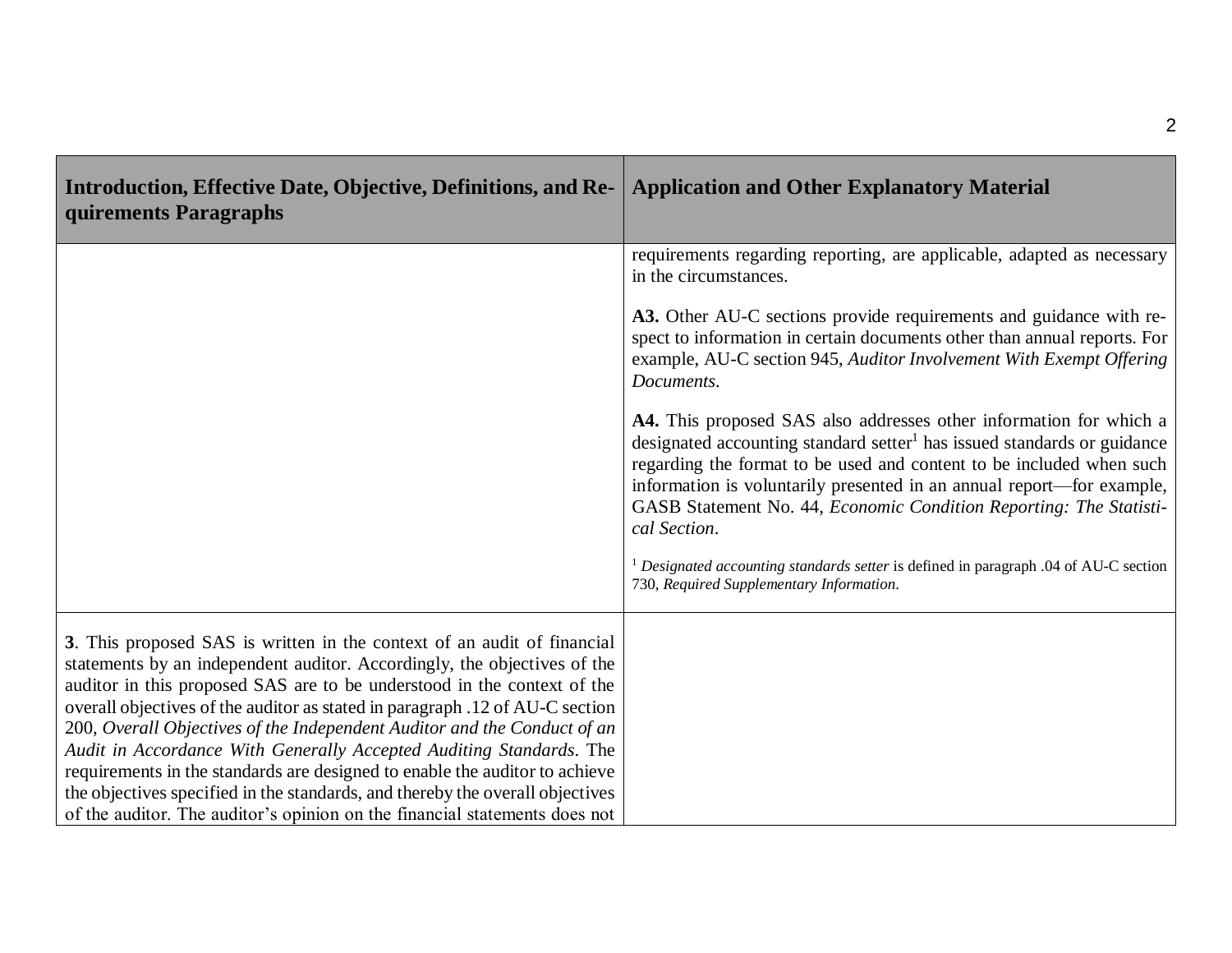| Introduction, Effective Date, Objective, Definitions, and Re-<br>quirements Paragraphs                                                                                                                                                                                                                                                                                                                                                                                                                                                                                                                                                                                                                                                                                                                                                                                                                                                                                                                                                                                                                                                  | <b>Application and Other Explanatory Material</b> |
|-----------------------------------------------------------------------------------------------------------------------------------------------------------------------------------------------------------------------------------------------------------------------------------------------------------------------------------------------------------------------------------------------------------------------------------------------------------------------------------------------------------------------------------------------------------------------------------------------------------------------------------------------------------------------------------------------------------------------------------------------------------------------------------------------------------------------------------------------------------------------------------------------------------------------------------------------------------------------------------------------------------------------------------------------------------------------------------------------------------------------------------------|---------------------------------------------------|
| cover the other information, nor does this proposed SAS require the audi-<br>tor to obtain audit evidence beyond that required to form an opinion on the<br>financial statements.                                                                                                                                                                                                                                                                                                                                                                                                                                                                                                                                                                                                                                                                                                                                                                                                                                                                                                                                                       |                                                   |
| 4. This proposed SAS requires the auditor to read and considerperform<br>certain limited procedures on the other information because otherincluded<br>in the annual report. Other information that is materially inconsistent<br>withdirectly related to the financial statements or the auditor's knowledge<br>obtained that conflicts with information contained in the auditfinancial<br>statements and other information that is not directly related to the financial<br>statements that is incorrectly stated or presented may indicate that there is<br>a material misstatement of the financial statements or that a material mis-<br>statement of fact exists in the other information-exists, either of which.<br>Material inconsistencies between the other information and the financial<br>statements or material misstatements of fact in the other information may<br>undermine the credibility of the financial statements and the auditor's re-<br>port thereon. Such material misstatements may also inappropriately influ-<br>ence the economic decisions of the users for whom the auditor's report is<br>prepared. |                                                   |
| 5. Other information may include amounts or other items that are intended<br>to be the same as, to summarize, or to provide greater detail about amounts<br>or other items in the financial statements and other amounts or other items<br>about which the auditor has obtained knowledge in the audit. Other infor-<br>mation may also include other matters.                                                                                                                                                                                                                                                                                                                                                                                                                                                                                                                                                                                                                                                                                                                                                                          |                                                   |
| <b>6.6.</b> The requirements of this proposed SAS apply when the auditor is<br>aware that the auditor's report on the financial statements will be included                                                                                                                                                                                                                                                                                                                                                                                                                                                                                                                                                                                                                                                                                                                                                                                                                                                                                                                                                                             |                                                   |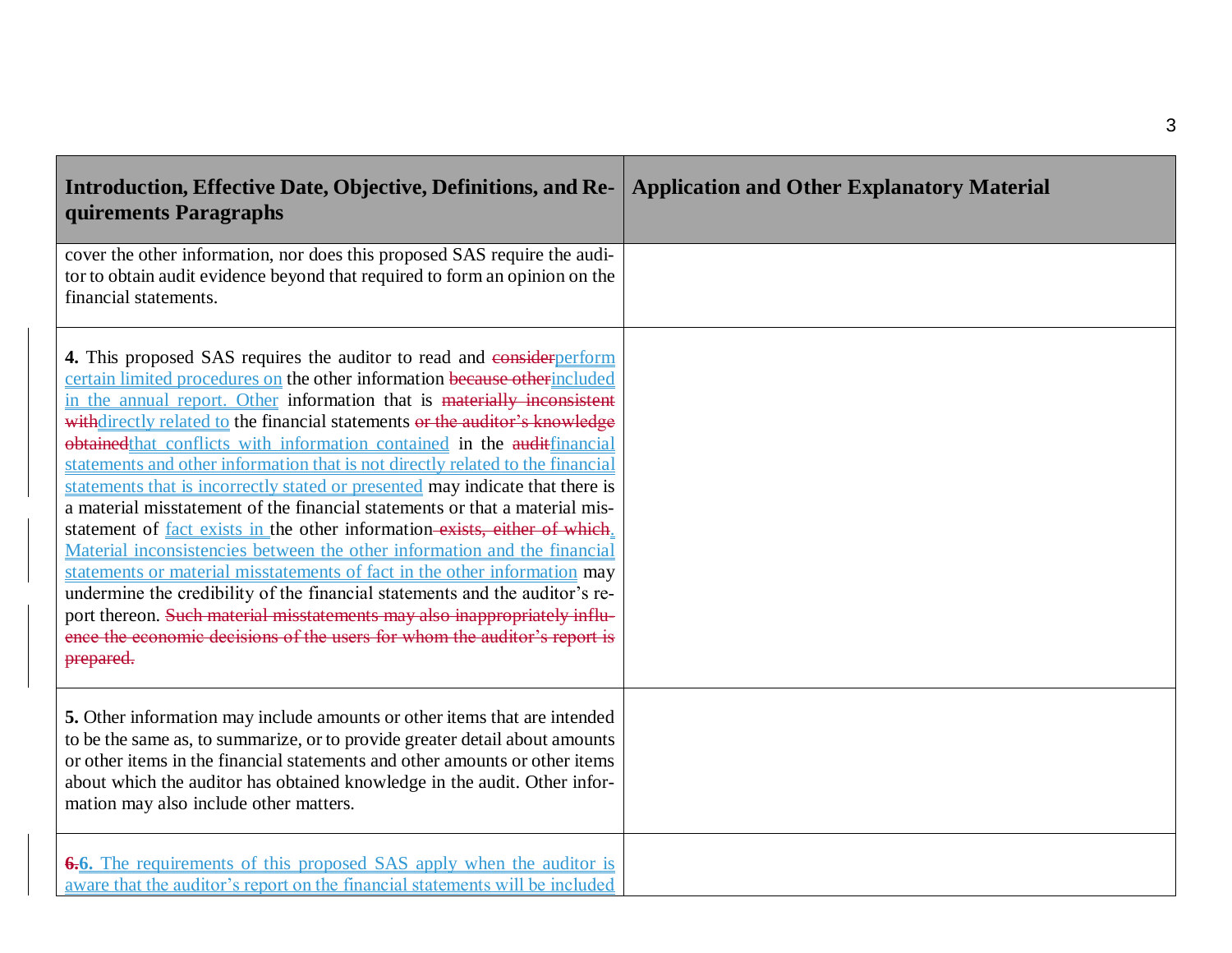| Introduction, Effective Date, Objective, Definitions, and Re-<br>quirements Paragraphs                                                                                                                                                                                                                                                                                                                  | <b>Application and Other Explanatory Material</b> |
|---------------------------------------------------------------------------------------------------------------------------------------------------------------------------------------------------------------------------------------------------------------------------------------------------------------------------------------------------------------------------------------------------------|---------------------------------------------------|
| in the entity's annual report with the other information. The auditor's re-<br>sponsibilities relating to other information (other than applicable reporting<br>responsibilities) apply regardless of whether the other information is ob-<br>tained by the auditor prior to or after the date of the auditor's report.                                                                                 |                                                   |
| 7. The auditor's responsibilities auditor would not be responsible under this<br>proposed SAS do not constitute an assurance engagement on other infor-<br>mation or impose an obligation onfor performing the auditor to obtain as-<br>surance abouttype of procedures or reaching the type of opinion or con-<br>clusion the auditor would reach in an audit or review of the other infor-<br>mation. |                                                   |
| 8. Law or regulation may impose additional obligations on the auditor in<br>relation to other information that are beyond the scope of this proposed<br>SAS.                                                                                                                                                                                                                                            |                                                   |
| 9. This proposed SAS does not apply to supplemental supplementary in-<br>formation addressed by AU-C section 725, Supplementary Information in<br>Relation to the Financial Statements as a Whole, or required supplemen-<br>tary information addressed by AU-C section 730, Required Supplementary<br><i>Information.</i> (Ref: par. A3)                                                               |                                                   |
| <b>Effective Date</b>                                                                                                                                                                                                                                                                                                                                                                                   |                                                   |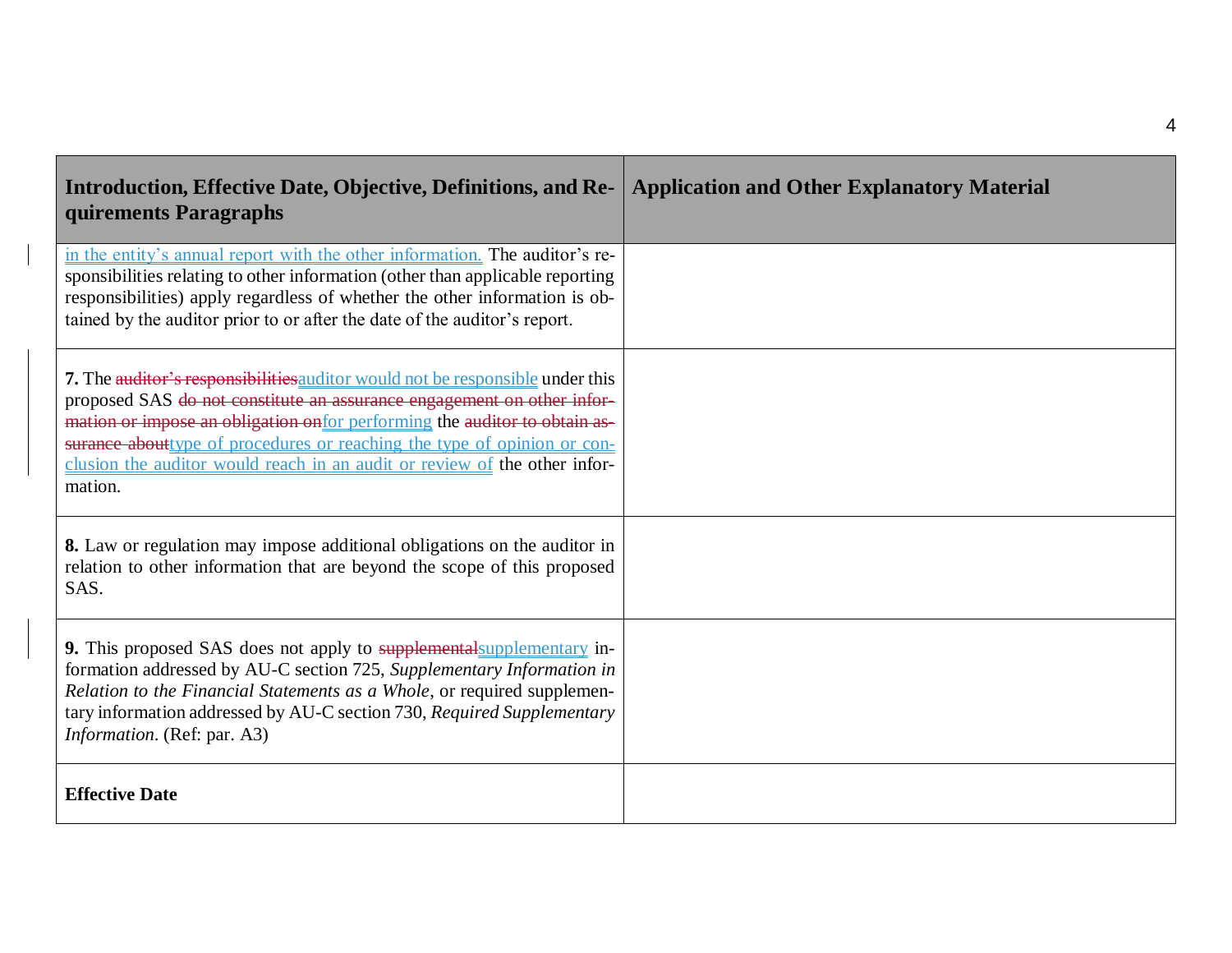| Introduction, Effective Date, Objective, Definitions, and Re-<br>quirements Paragraphs                                                                                                                                                                                                                                                                                                   | <b>Application and Other Explanatory Material</b> |
|------------------------------------------------------------------------------------------------------------------------------------------------------------------------------------------------------------------------------------------------------------------------------------------------------------------------------------------------------------------------------------------|---------------------------------------------------|
| 10. This proposed SAS will be effective for audits of financial statements<br>for periods beginning on or after JuneDecember 15, 2019. <sup>*</sup> Early imple-<br>mentation is not permitted.                                                                                                                                                                                          |                                                   |
| This proposed effective date is provisional but will not be earlier than June 15, 2019.                                                                                                                                                                                                                                                                                                  |                                                   |
| <b>Objectives</b>                                                                                                                                                                                                                                                                                                                                                                        |                                                   |
| 11. The objectives of the auditor, having read the other information, are as<br>follows:                                                                                                                                                                                                                                                                                                 |                                                   |
| a. To eonsiderperform certain limited procedures on other infor-<br>mation described in paragraphs 15 and 16 below and determine<br>whether there he or she is aware of $(1)$ a material inconsistency<br>between either the amounts in the other information and the fi-<br>nancial statements                                                                                          |                                                   |
| $b.a.$ To consider whether there is or their presentation, $(2)$ a material<br>inconsistency between misstatement of fact in the other information<br>and the auditor's knowledge obtained in the auditor (3) both,                                                                                                                                                                      |                                                   |
| e.b. To respond appropriately when the auditor identifies or becomes<br>aware that such material inconsistencies or material misstatements<br>of fact appear to exist, or when that could undermine the credibility<br>of the auditor otherwise becomes aware that other information ap-<br>pears to be materially misstated financial statements and the audi-<br>tor's report thereon, |                                                   |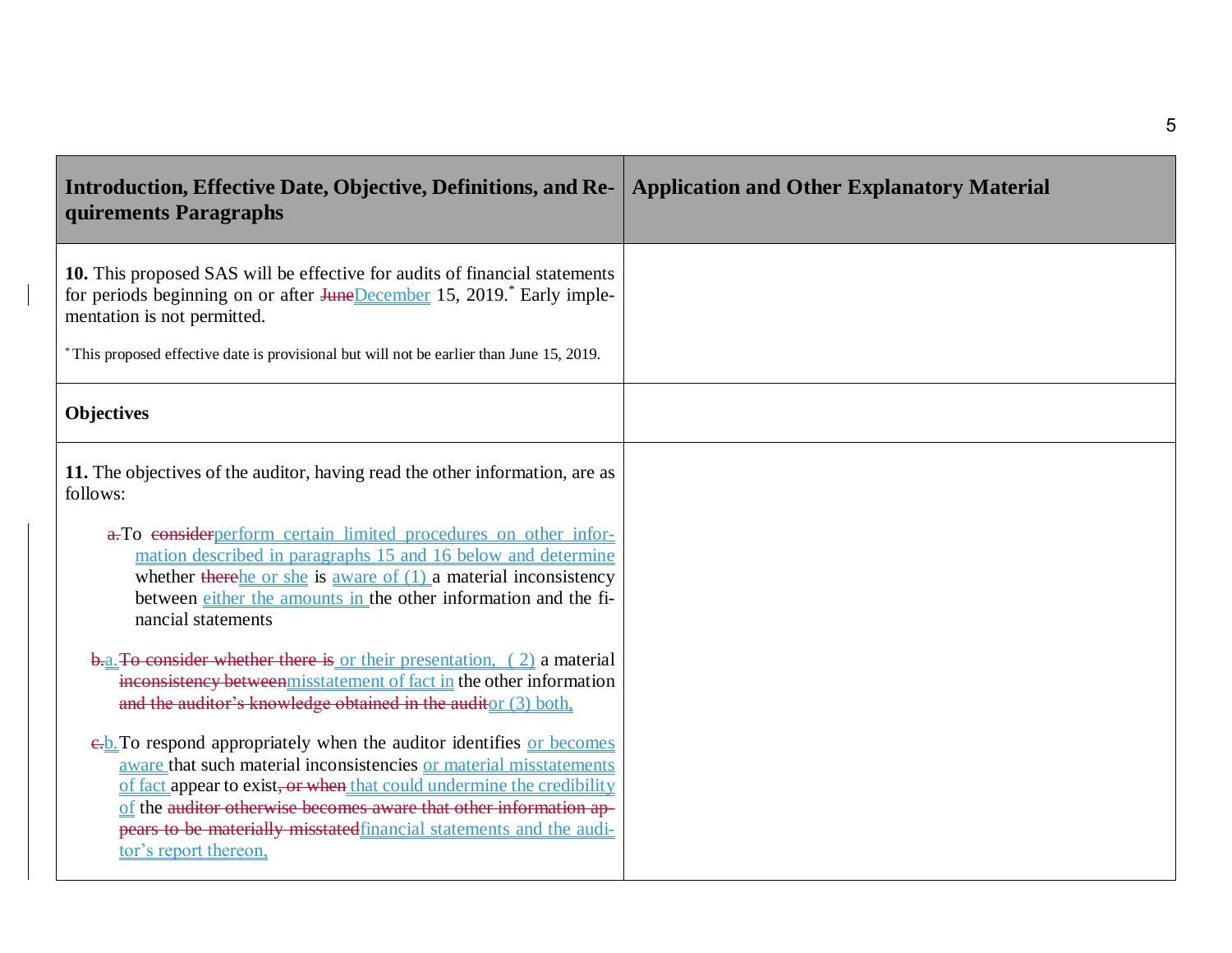| Introduction, Effective Date, Objective, Definitions, and Re-<br>quirements Paragraphs                                                                                                                                                                                                                                                                                                                                                                                                                                                                                                                                                                                                                                                                                                                                                                                                                                                                                                                                                                                                  | <b>Application and Other Explanatory Material</b>                                                                                                                                                                                                                                                                                                                                                                                                                                                                                                                                                                                                                                                                                                                                                                                                                                                                                                                                                                                  |
|-----------------------------------------------------------------------------------------------------------------------------------------------------------------------------------------------------------------------------------------------------------------------------------------------------------------------------------------------------------------------------------------------------------------------------------------------------------------------------------------------------------------------------------------------------------------------------------------------------------------------------------------------------------------------------------------------------------------------------------------------------------------------------------------------------------------------------------------------------------------------------------------------------------------------------------------------------------------------------------------------------------------------------------------------------------------------------------------|------------------------------------------------------------------------------------------------------------------------------------------------------------------------------------------------------------------------------------------------------------------------------------------------------------------------------------------------------------------------------------------------------------------------------------------------------------------------------------------------------------------------------------------------------------------------------------------------------------------------------------------------------------------------------------------------------------------------------------------------------------------------------------------------------------------------------------------------------------------------------------------------------------------------------------------------------------------------------------------------------------------------------------|
| $\frac{d}{dx}$ . To report in accordance with this proposed SAS                                                                                                                                                                                                                                                                                                                                                                                                                                                                                                                                                                                                                                                                                                                                                                                                                                                                                                                                                                                                                         |                                                                                                                                                                                                                                                                                                                                                                                                                                                                                                                                                                                                                                                                                                                                                                                                                                                                                                                                                                                                                                    |
| <b>Definitions</b>                                                                                                                                                                                                                                                                                                                                                                                                                                                                                                                                                                                                                                                                                                                                                                                                                                                                                                                                                                                                                                                                      | <b>Definitions</b>                                                                                                                                                                                                                                                                                                                                                                                                                                                                                                                                                                                                                                                                                                                                                                                                                                                                                                                                                                                                                 |
| 12. For purposes of the auditing standards, the following terms have the<br>meanings attributed below:<br><b>Annual report.</b> A document, or combination of documents, prepared typ-<br>ically on an annual basis by management or those charged with govern-<br>ance in accordance with law, regulation, or custom, the purpose of which<br>is to provide owners (or similar stakeholders) with information on the en-<br>tity's operations and the entity's financial results and financial position as<br>set out in the financial statements. An annual report contains, accompa-<br>nies, or incorporates by reference the financial statements and the audi-<br>tor's report thereon and usually includes information about the entity's<br>developments, its future outlook and risks and uncertainties, a statement<br>by the entity's governing body, and reports covering governance matters.<br>Annual reports include annual reports of governments and organizations<br>for charitable or philanthropic purposes that are available to the public.<br>(Ref: par. A5-A11) | Annual Report (Ref: par. 12)<br>A5. Law, regulation, or custom may define the content of an annual re-<br>port and the name by which it is to be referred.<br>A6. An annual report is typically prepared on an annual basis. However,<br>when the financial statements being audited are prepared for a period<br>less than or more than a year, an annual report may also be prepared that<br>covers the same period as the financial statements.<br>A7. In some cases, an entity's annual report may be a single document<br>and referred to by the title "Annual Report" or by some other title. In<br>other cases, law, regulation, or custom may require the entity to report<br>to owners (or similar stakeholders) information on the entity's opera-<br>tions and the entity's financial results and financial position as set out in<br>the financial statements (that is, an annual report) by way of a single<br>document, or by way of two or more separate documents that in combi-<br>nation serve the same purpose. |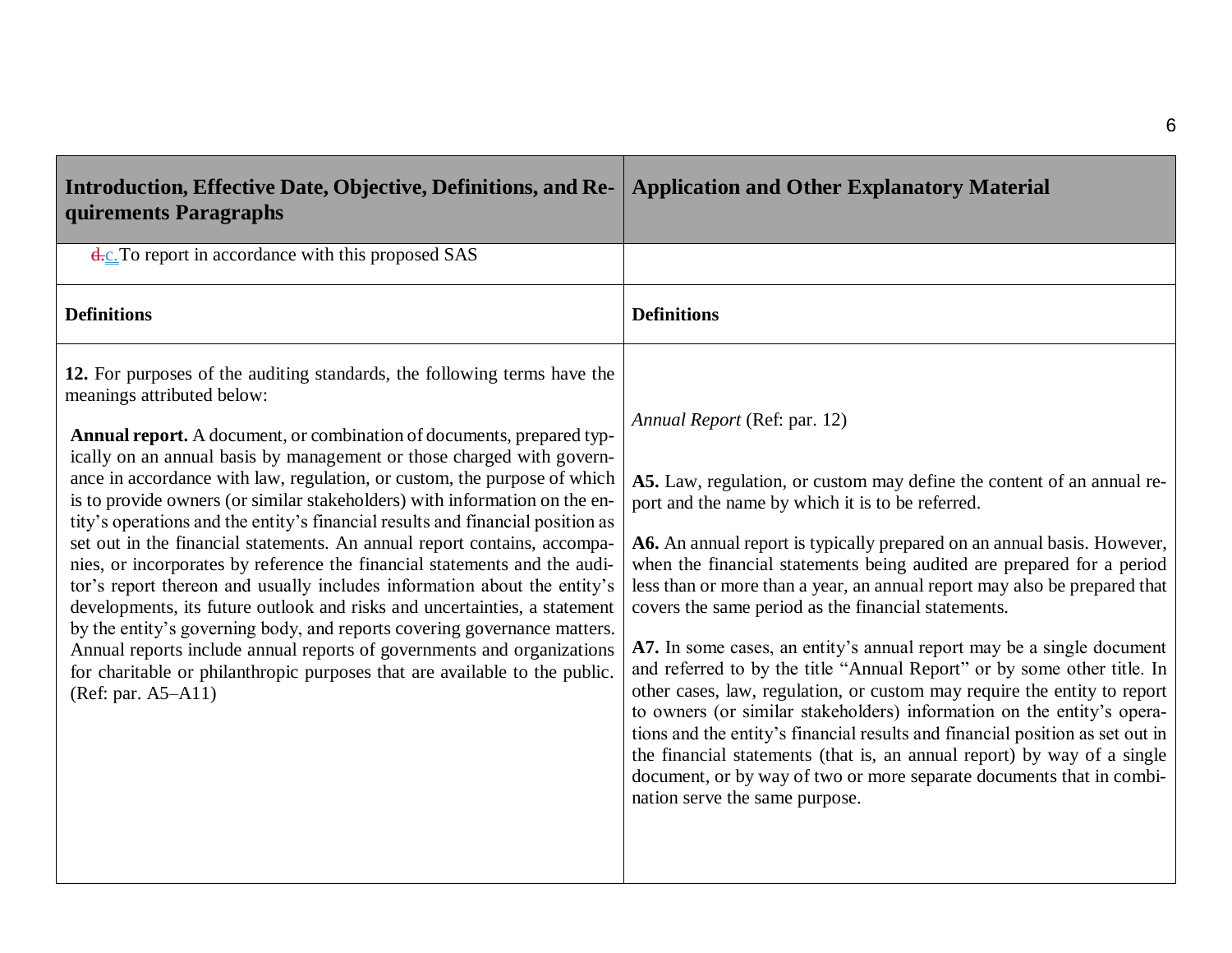| Introduction, Effective Date, Objective, Definitions, and Re-<br>quirements Paragraphs | <b>Application and Other Explanatory Material</b>                                                                                                                                                                                                                                                                                                                                                                                                                                                                                                                                                                                                                                                                                                                                                                                                                                                                                                                     |
|----------------------------------------------------------------------------------------|-----------------------------------------------------------------------------------------------------------------------------------------------------------------------------------------------------------------------------------------------------------------------------------------------------------------------------------------------------------------------------------------------------------------------------------------------------------------------------------------------------------------------------------------------------------------------------------------------------------------------------------------------------------------------------------------------------------------------------------------------------------------------------------------------------------------------------------------------------------------------------------------------------------------------------------------------------------------------|
|                                                                                        | A8. An annual report may be made available to users in printed form, or<br>electronically, including on the entity's website. A document (or combi-<br>nation of documents) may meet the definition of an annual report, irre-<br>spective of the manner in which it is made available to users.<br>A9. An annual report is different in nature, purpose, and content from<br>other reports, such as a report prepared to meet the information needs of<br>a specific stakeholder group or a report prepared to comply with a spe-<br>cific regulatory reporting objective (even when such a report is required<br>to be publicly available). Examples of reports that, when issued as stand-<br>alone documents, are not typically part of the combination of documents<br>that make up an annual report (subject to law, regulation, or custom),<br>and that, therefore, are not other information within the scope of this<br>proposed SAS, include the following: |
|                                                                                        | IRS Form 990, Return of Organization Exempt From Income Tax<br>$\bullet$<br>IRS Form 5500, Annual Return/Report of Employee Benefit Plan<br>Annual statement filed with National Association of Insurance<br>Commissioners<br>Separate industry or regulatory reports (for example, capital ad-<br>equacy reports), such as may be prepared in the banking, insur-<br>ance, and pension industries<br>Corporate social responsibility reports<br>Sustainability reports<br>Diversity and equal opportunity reports<br>Product responsibility reports<br>Labor practices and working conditions reports<br>Human rights reports                                                                                                                                                                                                                                                                                                                                        |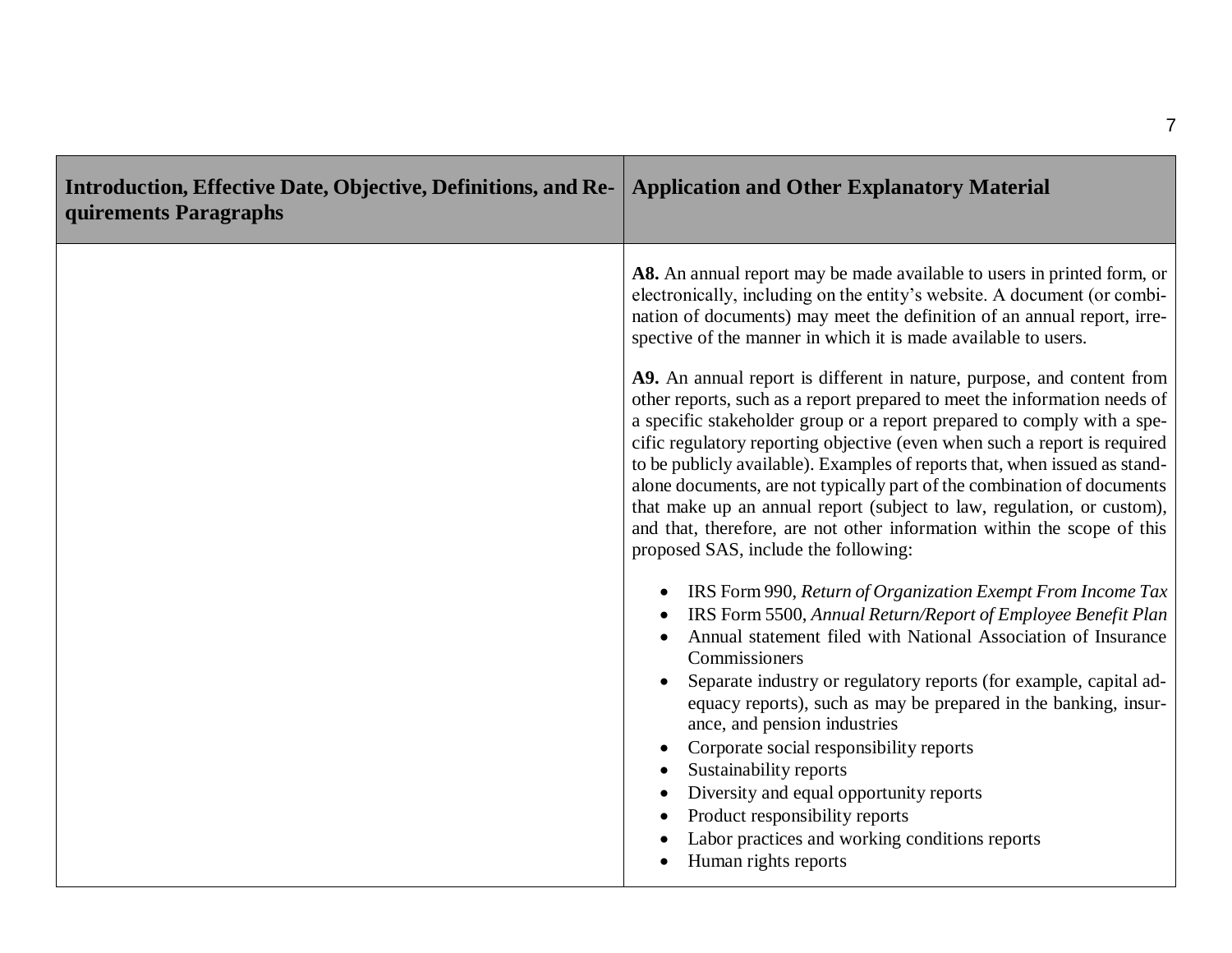| Introduction, Effective Date, Objective, Definitions, and Re-<br>quirements Paragraphs                                                                                                                                                                                                                                                                                                                                                                                                                                                                                                                                                                                                                                                                                                                                                                                                                                                                               | <b>Application and Other Explanatory Material</b>                                                                                                                                                                                                                                                                                                                                                                                                                                                                                                                                                                                                                                                                                                                                                                                                                                                                                                                                                                                                                                                                                                                                        |
|----------------------------------------------------------------------------------------------------------------------------------------------------------------------------------------------------------------------------------------------------------------------------------------------------------------------------------------------------------------------------------------------------------------------------------------------------------------------------------------------------------------------------------------------------------------------------------------------------------------------------------------------------------------------------------------------------------------------------------------------------------------------------------------------------------------------------------------------------------------------------------------------------------------------------------------------------------------------|------------------------------------------------------------------------------------------------------------------------------------------------------------------------------------------------------------------------------------------------------------------------------------------------------------------------------------------------------------------------------------------------------------------------------------------------------------------------------------------------------------------------------------------------------------------------------------------------------------------------------------------------------------------------------------------------------------------------------------------------------------------------------------------------------------------------------------------------------------------------------------------------------------------------------------------------------------------------------------------------------------------------------------------------------------------------------------------------------------------------------------------------------------------------------------------|
| Misstatement of the other Inconsistency. Other information. A misstate-<br>ment of the other directly related to the financial statements that conflicts<br>with information exists when the other contained in the financial state-<br>ments. A material inconsistency may raise doubt about the audit conclu-<br>sions drawn from audit evidence previously obtained and, possibly, about<br>the basis for the auditor's opinion on the financial statements.<br>Misstatement of fact. Other information that is not directly related to mat-<br>ters appearing in the financial statements that is incorrectly stated or oth-<br>erwise misleading (including because it omits or obscures information<br>necessary for a proper understanding presented. A material misstatement<br>of fact may undermine the credibility of a matter disclosed in the other<br>information)-the document containing the audited financial statements.<br>(Ref: par. A12-A14A13) | A10. Though a document may be referred to as an annual report, such<br>document may not meet the definition of an annual report for purposes<br>of this proposed SAS.<br><b>Considerations Specific to Governmental Entities</b><br>A11. The term annual reports of governments is intended to include<br>comprehensive annual financial reports or other annual financial reports<br>that include the government's financial statements and the auditor's re-<br>port thereon.<br><b>Misstatement</b> Material inconsistency or misstatement of the Other Infor-<br>$mationfact$ (Ref: par. 12)<br>A12. When a particular matter is disclosed in the other information, the<br>other information may omit information that is necessary for a proper<br>understanding of that matter or, in light of the circumstances, to keep the<br>other information from being misleading. The auditor is not responsible<br>for searching for omitted information or for the completeness of the<br>other information.<br>A13. Other information may be undermined by the inclusion of infor-<br>mation that is not relevant or that obscures a proper understanding of the<br>matters disclosed. |
|                                                                                                                                                                                                                                                                                                                                                                                                                                                                                                                                                                                                                                                                                                                                                                                                                                                                                                                                                                      | <b>A14.</b> The concept of materiality may be discussed in a framework appli-<br>cable to the other information and, if so, such a framework may provide                                                                                                                                                                                                                                                                                                                                                                                                                                                                                                                                                                                                                                                                                                                                                                                                                                                                                                                                                                                                                                 |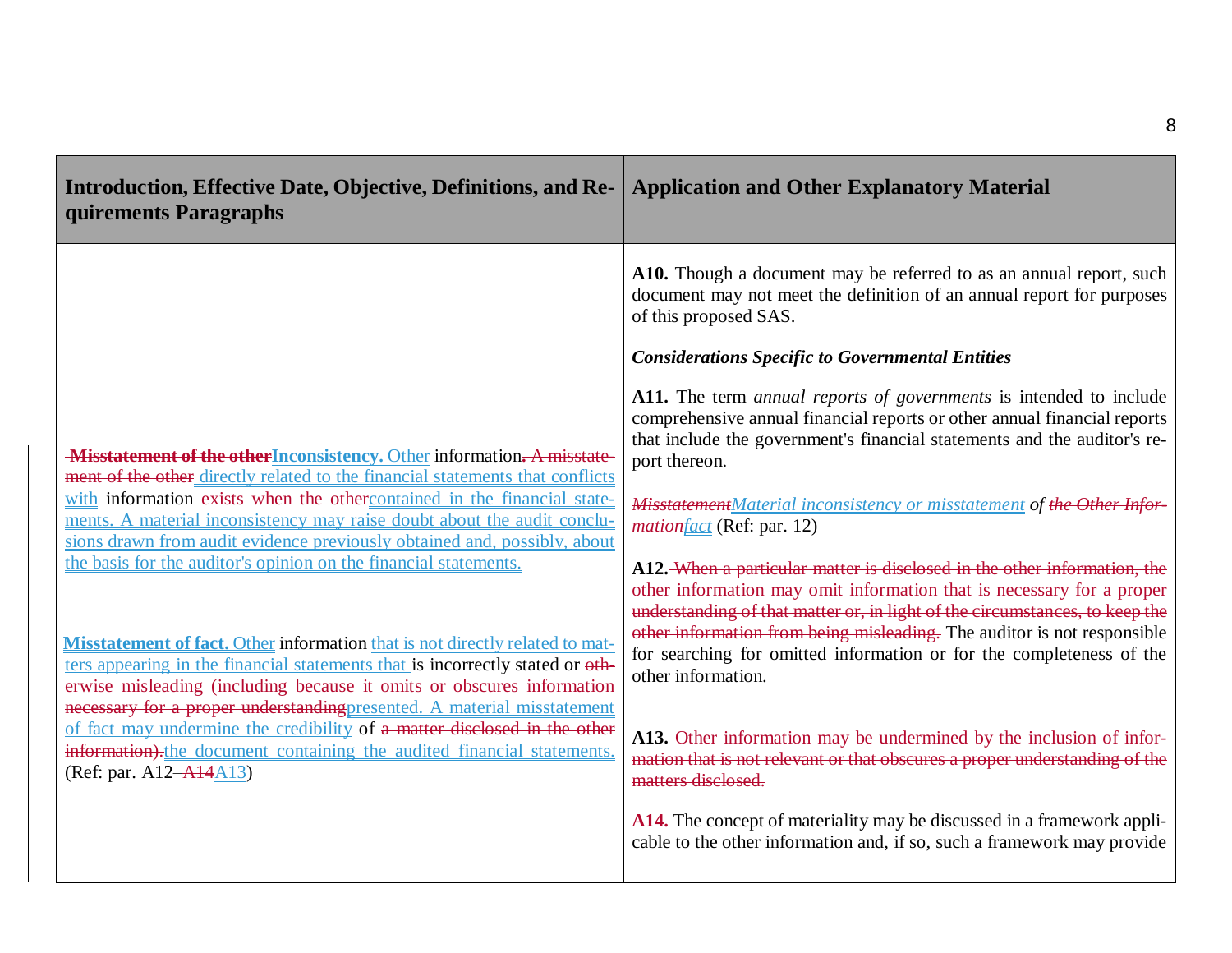| Introduction, Effective Date, Objective, Definitions, and Re-<br>quirements Paragraphs | <b>Application and Other Explanatory Material</b>                                                                                                                                                                                                                                                                                                                                                                                                                   |
|----------------------------------------------------------------------------------------|---------------------------------------------------------------------------------------------------------------------------------------------------------------------------------------------------------------------------------------------------------------------------------------------------------------------------------------------------------------------------------------------------------------------------------------------------------------------|
|                                                                                        | a frame of reference for the auditor in making judgments about materi-<br>ality under this proposed SAS. In many cases, however, there may be no<br>applicable framework that includes a discussion of the concept of mate-<br>riality as it applies to the other information. In such circumstances, the<br>following characteristics provide the auditor with a frame of reference<br>in determining if a misstatement of the other information fact is material: |
|                                                                                        | Materiality is considered in the context of the common infor-<br>mation needs of users as a group. The users of the other infor-<br>mation are expected to be the same as the users of the financial<br>statements because such users may be expected to read the other<br>information to provide context to the financial statements.                                                                                                                              |
|                                                                                        | Judgments about materiality take into account the specific cir-<br>cumstances of the misstatement of fact, considering whether us-<br>ers would be influenced by the effect of the uncorrected misstate-<br>ment. Not all misstatements will influence the economic deci-<br>sions of users.                                                                                                                                                                        |
|                                                                                        | Judgments about materiality involve both qualitative and quanti-<br>tative considerations. Accordingly, such judgments may take<br>into account the nature or magnitude of the items that the other<br>information addresses in the context of the entity's annual report.                                                                                                                                                                                          |
|                                                                                        | Other Information (Ref: par. 12)                                                                                                                                                                                                                                                                                                                                                                                                                                    |
|                                                                                        | <b>A15A14.</b> The following are examples of amounts and other items that<br>may be included in other information. This list is not intended to be ex-<br>haustive:                                                                                                                                                                                                                                                                                                 |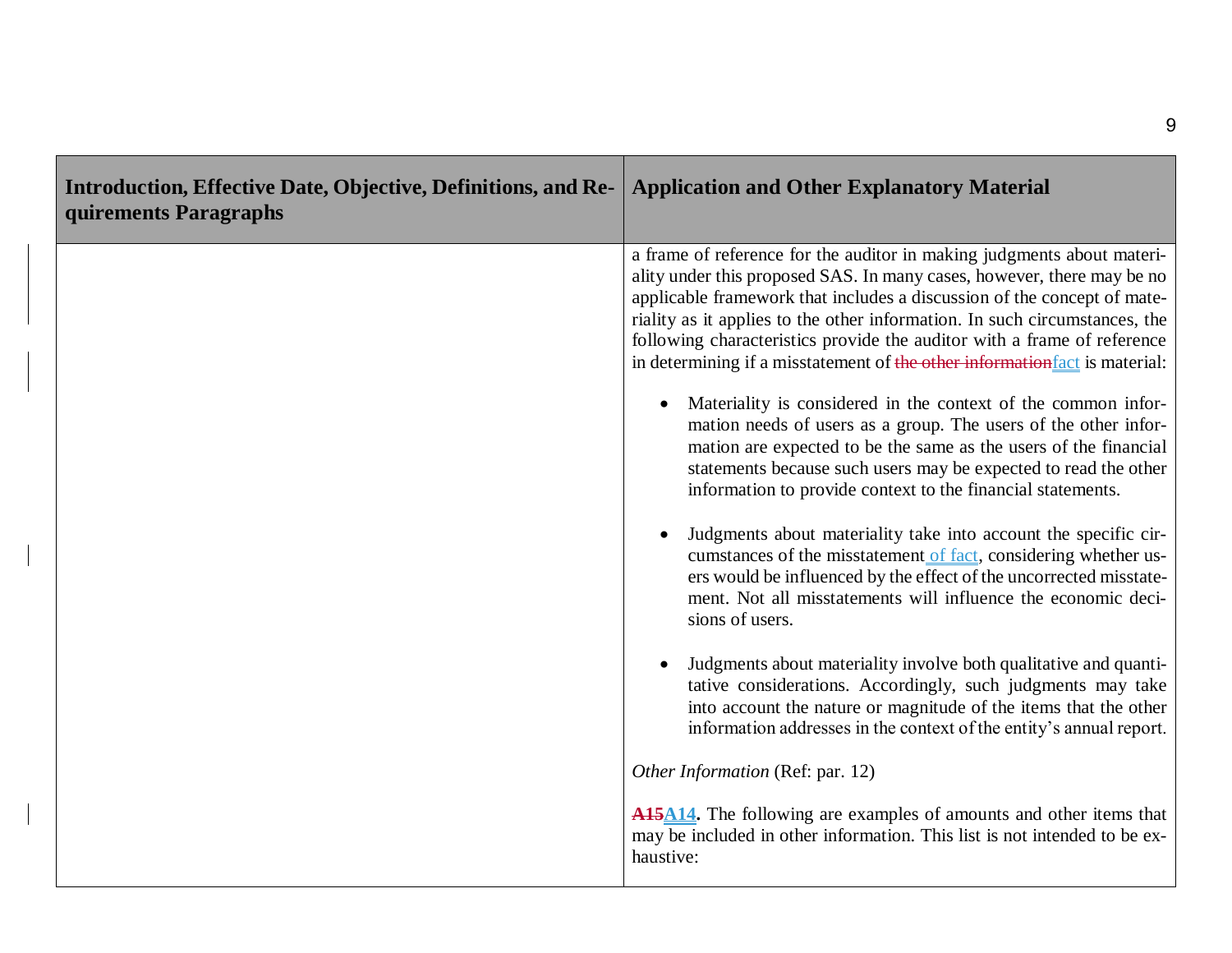| Introduction, Effective Date, Objective, Definitions, and Re-<br>quirements Paragraphs                                                                                                                                                                                                                                                                                                                                                                                             | <b>Application and Other Explanatory Material</b>                                                                                                                                                                                                                                                                                                                                                                                                                                                                                                                                                                                                |
|------------------------------------------------------------------------------------------------------------------------------------------------------------------------------------------------------------------------------------------------------------------------------------------------------------------------------------------------------------------------------------------------------------------------------------------------------------------------------------|--------------------------------------------------------------------------------------------------------------------------------------------------------------------------------------------------------------------------------------------------------------------------------------------------------------------------------------------------------------------------------------------------------------------------------------------------------------------------------------------------------------------------------------------------------------------------------------------------------------------------------------------------|
| Other information. Financial or nonfinancial information (other than fi-<br>nancial statements and the auditor's report thereon) included in an entity's<br>annual report. (Ref: par. A15A14)                                                                                                                                                                                                                                                                                      | Management report, management commentarydiscussion and<br>analysis, or operating and financial review or similar reports by<br>those charged with governance (for example, a directors' report)<br>Chairman's statement<br>$\bullet$<br>Corporate governance statement<br>Management's internal control and risk assessment reports<br>Financial summaries or highlights<br>Employment data<br>Planned capital expenditures<br>Financial ratios<br>Names of officers and directors<br>Selected quarterly data                                                                                                                                    |
| <b>Requirements</b>                                                                                                                                                                                                                                                                                                                                                                                                                                                                |                                                                                                                                                                                                                                                                                                                                                                                                                                                                                                                                                                                                                                                  |
| <b>Obtaining the Other Information</b>                                                                                                                                                                                                                                                                                                                                                                                                                                             | <b>Obtaining the Other Information</b> (Ref: par. 13–14)                                                                                                                                                                                                                                                                                                                                                                                                                                                                                                                                                                                         |
| 13. The auditor should do the following: (Ref: par. $\frac{A16A15}{A26}$ )<br>a. Determine, through discussion with management, and obtain<br>management's written acknowledgment regarding, which docu-<br>ment or documents compose the annual report, and the entity's<br>planned manner and timing of the issuance of such documents.<br>b. Make appropriate arrangements with management to obtain in a<br>timely manner and, if possible, prior to the date of the auditor's | <b>A16A15.</b> Determining the document or documents that make up the an-<br>nual report is oftenmay be clear based on law, regulation, or custom. In<br>many cases, management or those charged with governance may have<br>customarily issued a package of documents that together make up the<br>annual report, or may have committed to do so. In some cases, it may<br>not be clear which documents make up the annual report. In such cases,<br>the timing and purpose of the documents (and for whom they are in-<br>tended) are matters that may be relevant to the auditor's determination<br>of which documents are the annual report. |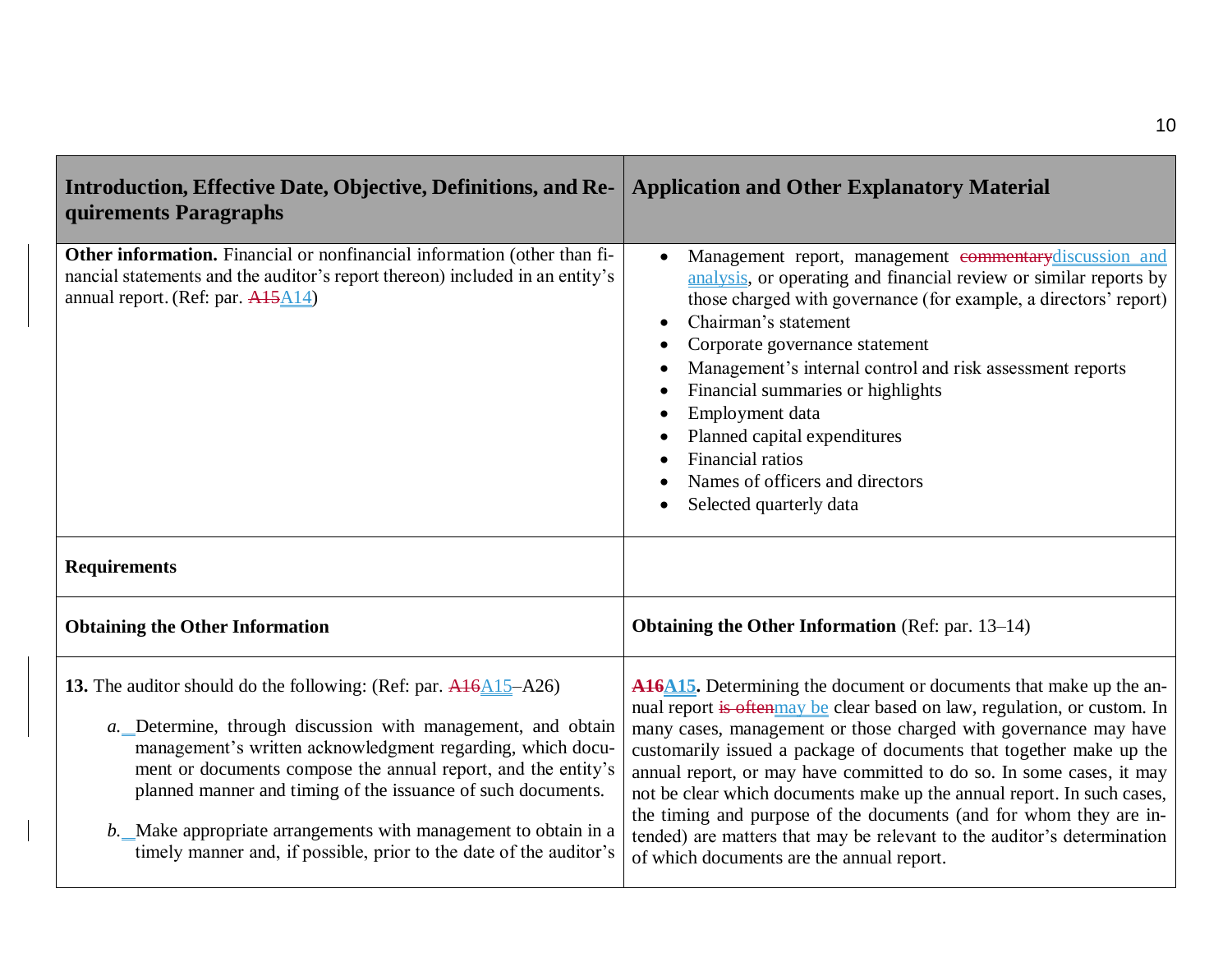| Introduction, Effective Date, Objective, Definitions, and Re-<br>quirements Paragraphs   | <b>Application and Other Explanatory Material</b>                                                                                                                                                                                                                                                                                                                                                                                                                                                              |
|------------------------------------------------------------------------------------------|----------------------------------------------------------------------------------------------------------------------------------------------------------------------------------------------------------------------------------------------------------------------------------------------------------------------------------------------------------------------------------------------------------------------------------------------------------------------------------------------------------------|
| report, the final version of the document or documents compos-<br>ing the annual report. | <b>A17A16.</b> Management's written acknowledgment of the documents that<br>constitute the annual report and the expected timing that such documents<br>will be made available to the auditor may be included in the engagement<br>letter, an amendment to the engagement letter, a representation letter, or<br>some other written communication.                                                                                                                                                             |
|                                                                                          | <b>A18A17.</b> Management, or those charged with governance, is responsible<br>for preparing the annual report. The auditor may communicate the fol-<br>lowing to management or those charged with governance:                                                                                                                                                                                                                                                                                                 |
|                                                                                          | The auditor's expectations in relation to obtaining the final ver-<br>sion of the annual report (including a combination of documents<br>that together make up the annual report) in a timely manner prior<br>to the date of the auditor's report such that the auditor can com-<br>plete the procedures required by this proposed SAS before the<br>date of the auditor's report, or if that is not possible, as soon as<br>practicable and in any case prior to the entity's issuance of such<br>information |
|                                                                                          | The possible implications when the other information is obtained<br>after the date of the auditor's report                                                                                                                                                                                                                                                                                                                                                                                                     |
|                                                                                          | <b>A19A18.</b> The communications referred to in paragraph A18 may be par-<br>ticularly appropriate in the following instances:                                                                                                                                                                                                                                                                                                                                                                                |
|                                                                                          | In an initial audit engagement<br>When there has been a change in management or those charged<br>with governance<br>When other information is expected to be obtained after the date<br>of the auditor's report                                                                                                                                                                                                                                                                                                |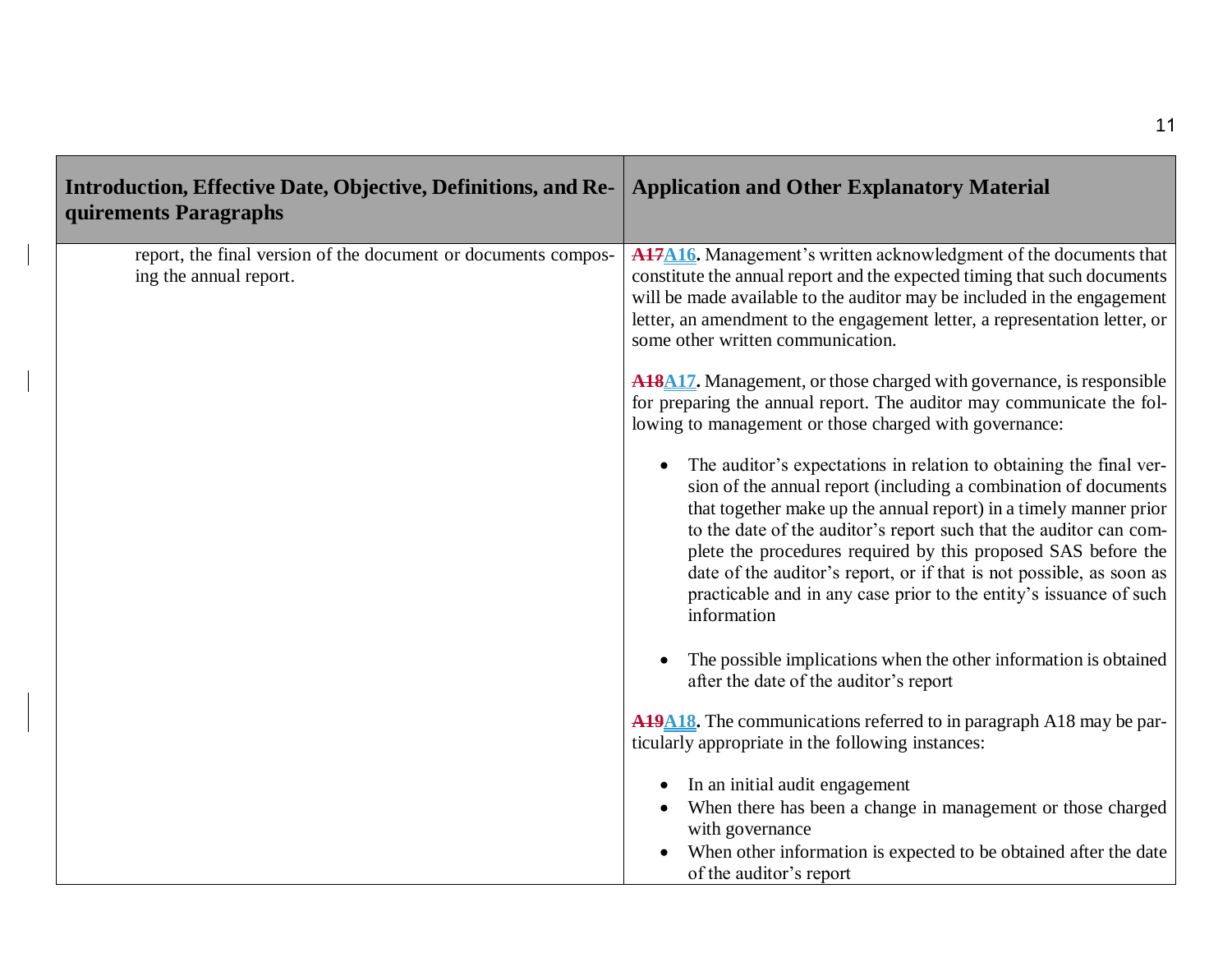| Introduction, Effective Date, Objective, Definitions, and Re-<br>quirements Paragraphs | <b>Application and Other Explanatory Material</b>                                                                                                                                                                                                                                                                                                                                                                                                                                                                                                                                                                                                                                                       |
|----------------------------------------------------------------------------------------|---------------------------------------------------------------------------------------------------------------------------------------------------------------------------------------------------------------------------------------------------------------------------------------------------------------------------------------------------------------------------------------------------------------------------------------------------------------------------------------------------------------------------------------------------------------------------------------------------------------------------------------------------------------------------------------------------------|
|                                                                                        | <b>A20A19.</b> When those charged with governance are to approve the other<br>information prior to its issuance by the entity, the final version of such<br>other information is the version that has been approved by those charged<br>with governance for issuance.                                                                                                                                                                                                                                                                                                                                                                                                                                   |
|                                                                                        | $A21A20$ . In some cases, the entity's annual report may be a single doc-<br>ument to be released, in accordance with law or regulation or the entity's<br>reporting practice, shortly after the entity's financial reporting period<br>such that it is available to the auditor prior to the date of the auditor's<br>report. In other cases, such a document may not be required to be re-<br>leased until a later time, or at a time of the entity's choosing. There may<br>also be circumstances in which the entity's annual report is a combina-<br>tion of documents, each subject to different requirements or reporting<br>practice by the entity with respect to the timing of their release. |
|                                                                                        | <b>A22A21.</b> Obtaining the other information in a timely manner prior to the<br>date of the auditor's report enables any revisions that are found to be<br>necessary to the financial statements, the auditor's report, or the other<br>information prior to their issuance. The audit engagement letter <sup>2</sup> may<br>make reference to an agreement with management to make available to<br>the auditor the other information in a timely manner, and if possible prior<br>to the date of the auditor's report.                                                                                                                                                                               |
|                                                                                        | <sup>2</sup> Paragraph .23 of AU-C section 210, Terms of Engagement.                                                                                                                                                                                                                                                                                                                                                                                                                                                                                                                                                                                                                                    |
|                                                                                        | A <sub>23</sub> A <sub>22</sub> . When other information is made available to users only via the<br>entity's website, the version of the other information obtained from the<br>entity, rather than directly from the entity's website, is the relevant doc-<br>ument on which the auditor would perform procedures in accordance<br>with this proposed SAS. The auditor has no responsibility in accordance                                                                                                                                                                                                                                                                                            |

 $\overline{\phantom{a}}$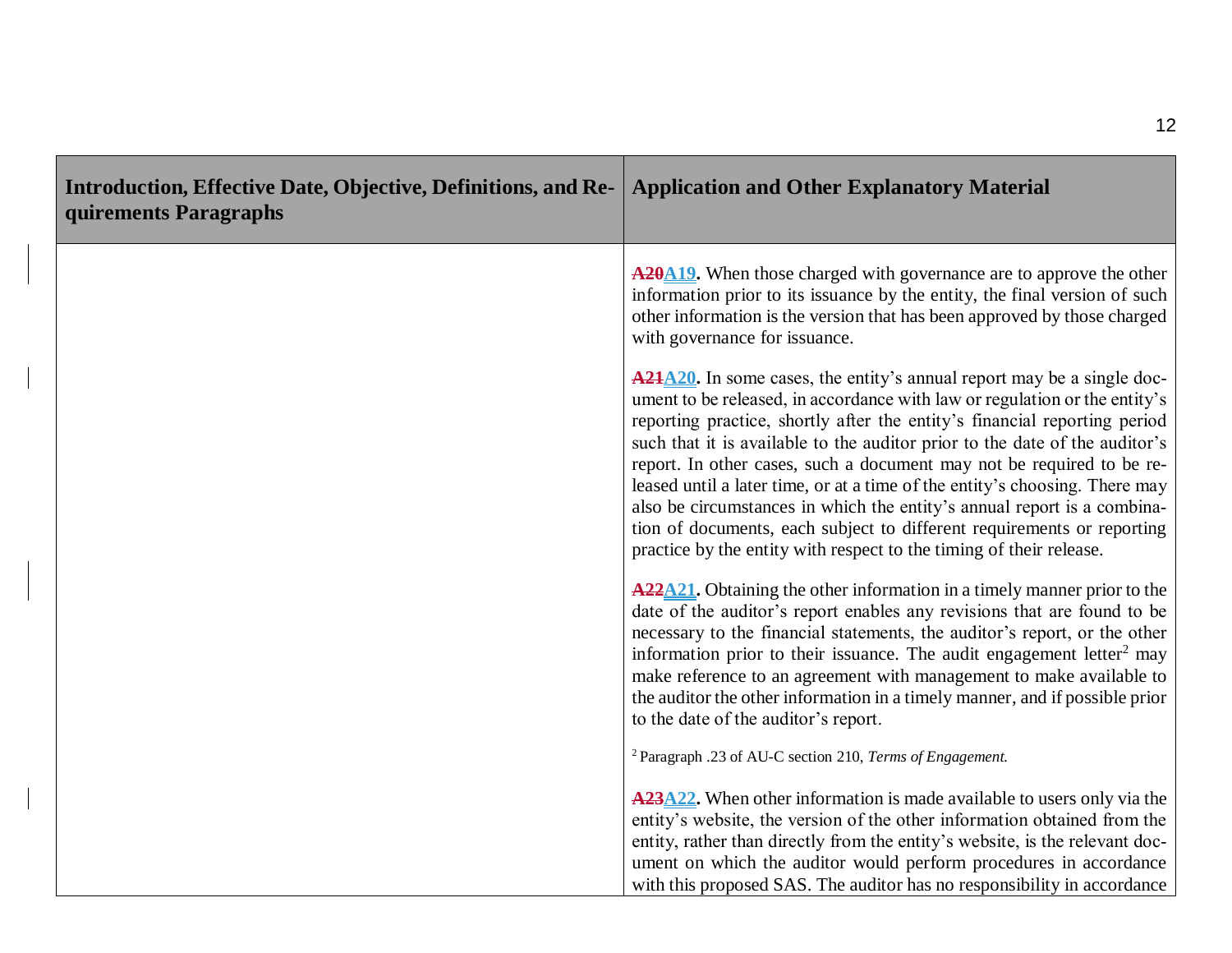| Introduction, Effective Date, Objective, Definitions, and Re-<br>quirements Paragraphs                                                                                                                                                                                                                                                                                                                                                                                                                                       | <b>Application and Other Explanatory Material</b>                                                                                                                                                                                                                                                                                                                                                                                                                                                                                             |
|------------------------------------------------------------------------------------------------------------------------------------------------------------------------------------------------------------------------------------------------------------------------------------------------------------------------------------------------------------------------------------------------------------------------------------------------------------------------------------------------------------------------------|-----------------------------------------------------------------------------------------------------------------------------------------------------------------------------------------------------------------------------------------------------------------------------------------------------------------------------------------------------------------------------------------------------------------------------------------------------------------------------------------------------------------------------------------------|
| c. When some or all of the documents determined in $(a)$ will not be<br>available until after the date of the auditor's report on the finan-<br>cial statements, request management to provide a written repre-<br>sentation that the final version of the documents will be provided<br>to the auditor when available, and prior to the document's issu-<br>ance by the entity, such that the auditor can complete the proce-<br>dures required by this proposed SAS. (Ref: par. $\triangle 24-\triangle 25-\triangle 26$ ) | with this proposed SAS to search for other information, including other<br>information that may be on the entity's website, nor to perform any pro-<br>cedures to confirm that other information is appropriately displayed on<br>the entity's website or otherwise has been appropriately transmitted or<br>displayed electronically.                                                                                                                                                                                                        |
|                                                                                                                                                                                                                                                                                                                                                                                                                                                                                                                              | <b>A24A23.</b> The auditor is not precluded from dating or issuing the audi-<br>tor's report if the auditor has not obtained some or all of the other infor-<br>mation.                                                                                                                                                                                                                                                                                                                                                                       |
|                                                                                                                                                                                                                                                                                                                                                                                                                                                                                                                              | <b>A25A24.</b> When the other information is obtained after the date of the<br>auditor's report, the auditor is not required to update the procedures per-<br>formed in accordance with paragraphs .09–.11 of AU-C section 560,<br>Subsequent Events and Subsequently Discovered Facts.                                                                                                                                                                                                                                                       |
|                                                                                                                                                                                                                                                                                                                                                                                                                                                                                                                              | A26A25. AU-C section 580, Written Representations, establishes re-<br>quirements and provides guidance on the use of written representations.<br>The written representation regarding other information that will be avail-<br>able only after the date of the auditor's report is intended to support the<br>auditor's ability to complete the procedures required by this proposed<br>SAS with respect to such information. In addition, the auditor may find<br>it useful to request other written representations, such as the following: |
|                                                                                                                                                                                                                                                                                                                                                                                                                                                                                                                              | That management has informed the auditor of all the documents<br>$\bullet$<br>that it expects to issue that may be other information<br>That the financial statements and any other information obtained<br>$\bullet$<br>by the auditor prior to the date of the auditor's report are con-<br>sistent with one another, and the other information does not con-<br>tain any material misstatements                                                                                                                                            |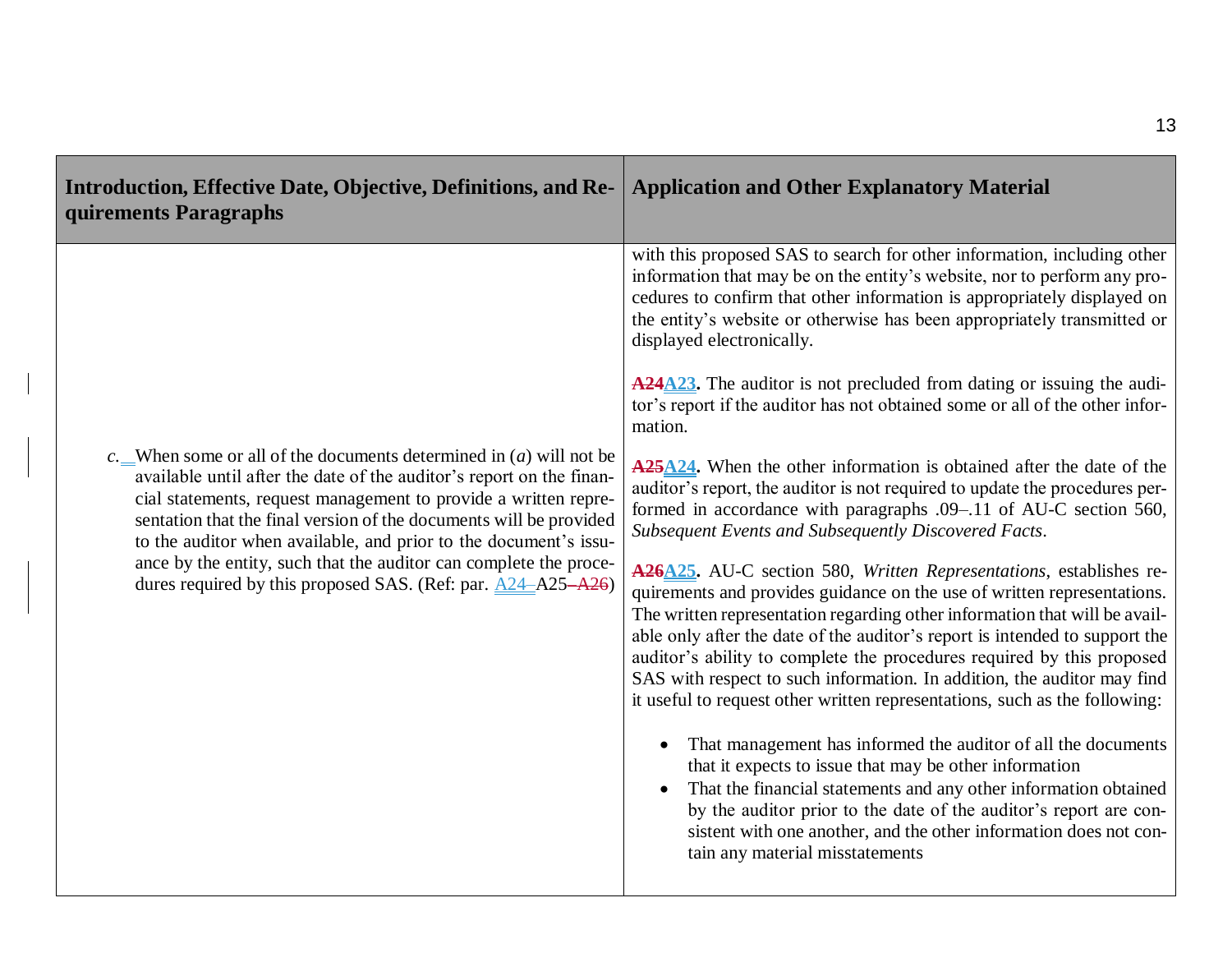| Introduction, Effective Date, Objective, Definitions, and Re-<br>quirements Paragraphs                                                                                                                                                                                                                           | <b>Application and Other Explanatory Material</b>                                                                                                                                                                                                                                                                                                                                                                                                                                                                                  |
|------------------------------------------------------------------------------------------------------------------------------------------------------------------------------------------------------------------------------------------------------------------------------------------------------------------|------------------------------------------------------------------------------------------------------------------------------------------------------------------------------------------------------------------------------------------------------------------------------------------------------------------------------------------------------------------------------------------------------------------------------------------------------------------------------------------------------------------------------------|
|                                                                                                                                                                                                                                                                                                                  | With regard to other information that has not been obtained by<br>the auditor prior to the date of the auditor's report, that manage-<br>ment intends to prepare and issue such other information and the<br>expected timing of such issuance                                                                                                                                                                                                                                                                                      |
|                                                                                                                                                                                                                                                                                                                  | <b>A27A26.</b> In accordance with paragraph 14, appropriate actions that the<br>auditor may take include these:                                                                                                                                                                                                                                                                                                                                                                                                                    |
| 14. If the auditor becomes aware that the entity did not provide the auditor<br>with the final version of documents determined in accordance with para-<br>graph $13a$ to be part of the annual report prior to the issuance of those<br>documents to third parties, the auditor should take appropriate action. | Obtaining those documents from management and performing<br>the procedures required by this proposed SAS as soon as practi-<br>cable                                                                                                                                                                                                                                                                                                                                                                                               |
| (Ref: par. A27A26)                                                                                                                                                                                                                                                                                               | Communicating the matter to those charged with governance, if<br>applicable<br>Considering the need to obtain legal advice                                                                                                                                                                                                                                                                                                                                                                                                         |
| <b>Reading and Considering the Performing Certain Limited Procedures</b><br>on Material Other Information                                                                                                                                                                                                        | Reading and Considering the Performing Certain Limited Proce-<br>dures on Material Other Information (Ref: par. 15)                                                                                                                                                                                                                                                                                                                                                                                                                |
| 15. The auditor should read the other information and doperform the fol-<br>lowing: (Ref: par. A28 A29)                                                                                                                                                                                                          | <b>A28</b> Performing Certain Limited Procedures on Other Information Di-<br>rectly Related to the Financial Statements (Ref: par. 15)                                                                                                                                                                                                                                                                                                                                                                                             |
|                                                                                                                                                                                                                                                                                                                  | A27. Paragraph .17 of AU-C section 200 requires the auditor to plan and<br>perform the audit with professional skepticism. Maintaining profes-<br>sional skepticism when reading and considering the other information<br>includes, for example, recognizing that management may be overly op-<br>timistic about the success of its plans, and being, based on the auditor's<br>knowledge obtained in the audit, remaining alert to information that may<br>be inconsistent with the audited financial statements or the auditor's |

 $\overline{\phantom{a}}$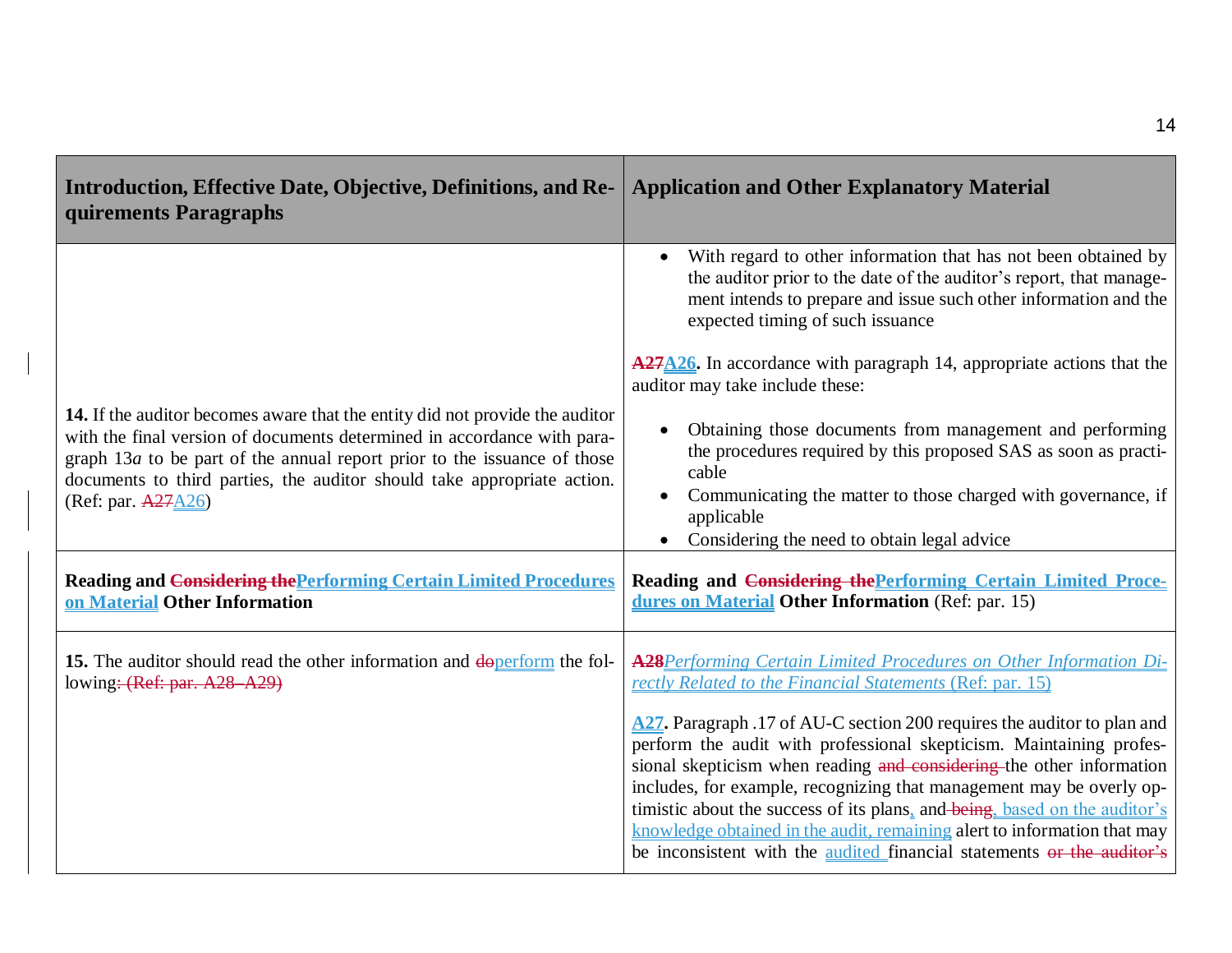| Introduction, Effective Date, Objective, Definitions, and Re-<br>quirements Paragraphs | <b>Application and Other Explanatory Material</b>                                                                                                                                                                                                                                                                                                                                                                                                                                                                                                                                                                                                                                                                                                                                                                                                                                                                                    |
|----------------------------------------------------------------------------------------|--------------------------------------------------------------------------------------------------------------------------------------------------------------------------------------------------------------------------------------------------------------------------------------------------------------------------------------------------------------------------------------------------------------------------------------------------------------------------------------------------------------------------------------------------------------------------------------------------------------------------------------------------------------------------------------------------------------------------------------------------------------------------------------------------------------------------------------------------------------------------------------------------------------------------------------|
|                                                                                        | knowledge obtained in the auditand to facts that may be materially mis-<br>stated.<br>$A29A28$ . In accordance with AU-C section 220, <sup>3</sup> the engagement part-<br>ner is required to take responsibility for the direction, supervision, and<br>performance of the audit engagement in compliance with professional<br>standards and applicable legal and regulatory requirements. In the con-<br>text of this proposed SAS, factors that may be considered when deter-<br>mining the appropriate engagement team members to address the re-<br>quirements of paragraphs 15–16 include these:                                                                                                                                                                                                                                                                                                                               |
|                                                                                        | The relative experience of engagement team members<br>$\bullet$<br>Whether the engagement team members have the relevant<br>knowledge obtained in the audit to identify inconsistencies be-<br>tween the other information and that knowledge the financial<br>statements and to remain alert for material misstatements of fact<br>The degree of judgment involved in addressing the requirements<br>of paragraphs 15-16; for example, performing procedures to<br>evaluate the consistency of less-experienced engagement team<br>members may compare amounts in the other information that are<br>intended to be the same aswith amounts in in the audited finan-<br>cial statements may be carried out by less experienced engage-<br>ment team members<br>Whether, in the case of a group audit, it is necessary to make<br>inquiries of a component auditor in addressing the other infor-<br>mation related to that component |
|                                                                                        | <sup>3</sup> Paragraph .17a of AU-C section 220, Quality Control for an Engagement Performed<br>in Accordance With Generally Accepted Auditing Standards                                                                                                                                                                                                                                                                                                                                                                                                                                                                                                                                                                                                                                                                                                                                                                             |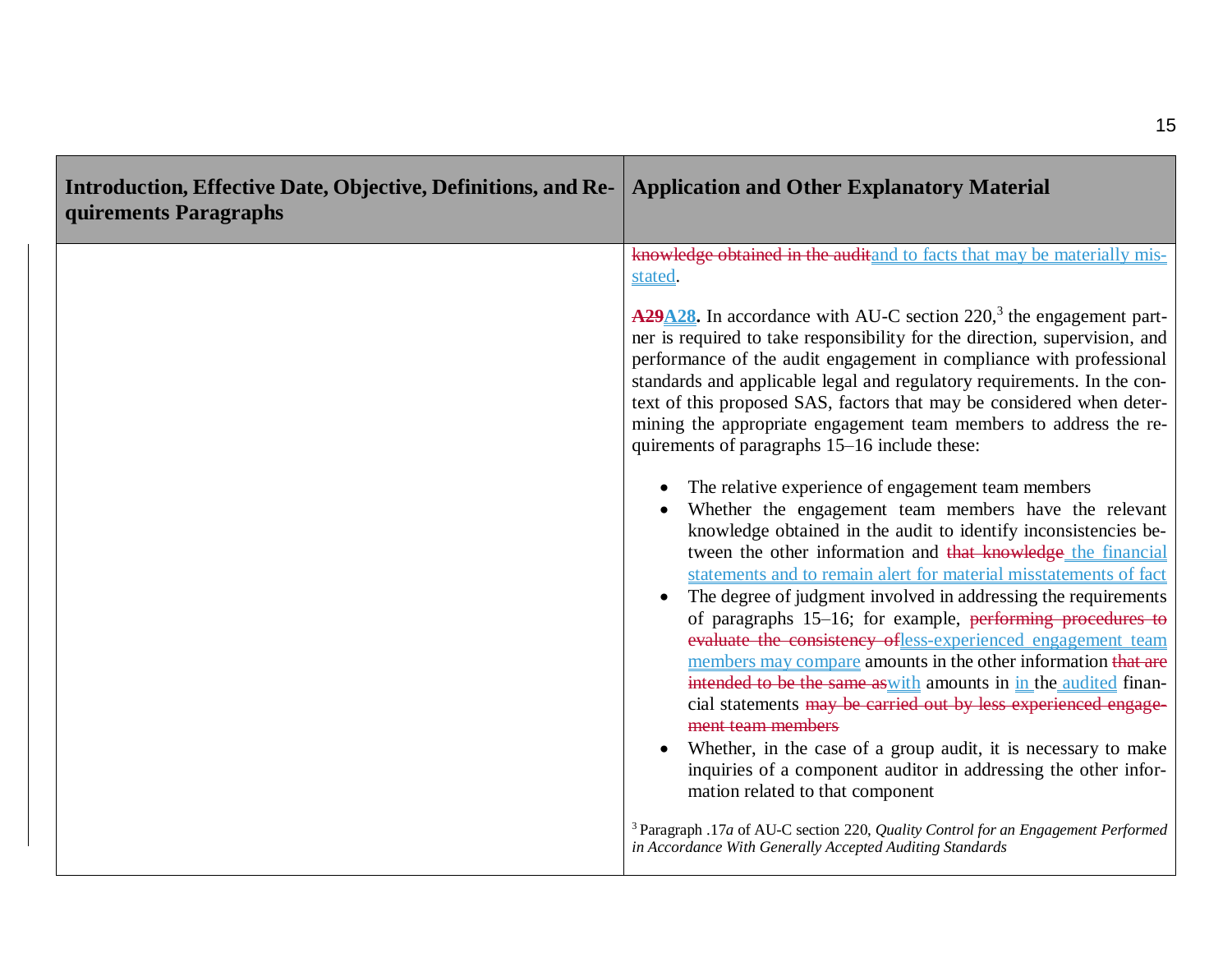| Introduction, Effective Date, Objective, Definitions, and Re-<br>quirements Paragraphs                                                                                                                       | <b>Application and Other Explanatory Material</b>                                                                                                                                                                                                                                                                                                                                                                                                                                                                                                                                                                                                                                                                                                                                                                                                                                    |
|--------------------------------------------------------------------------------------------------------------------------------------------------------------------------------------------------------------|--------------------------------------------------------------------------------------------------------------------------------------------------------------------------------------------------------------------------------------------------------------------------------------------------------------------------------------------------------------------------------------------------------------------------------------------------------------------------------------------------------------------------------------------------------------------------------------------------------------------------------------------------------------------------------------------------------------------------------------------------------------------------------------------------------------------------------------------------------------------------------------|
| Consider whether there is a limited procedures on the material incon-<br>sistency between the other information and that is directly related to the<br>audited financial statements. As: (Ref: par. A27-A33) | Considering Whether There is a Material Inconsistency between the<br>Other Information and the Financial Statements (Ref: par. 15a)<br><b>A30A29.</b> Other information may include amounts or other items that are<br>intended to be the same as, to summarize, or to provide greater detail<br>about the amounts or other items in the financial statements. Examples<br>of such amounts or other items may include the following:<br>Tables, charts, or graphs containing extracts of the financial<br>$\bullet$<br>statements<br>A disclosure providing greater detail about a balance or account<br>$\bullet$<br>shown in the financial statements, such as "Revenue for 20X1<br>was XXX million from product X and YYY million from prod-<br>uct Y"<br>Descriptions of the financial results, such as "Total research and<br>$\bullet$<br>development expense was XXX in 20X1" |
|                                                                                                                                                                                                              | <b>A30.</b> Comparing <b>A31.</b> In evaluating the consistency of selected amounts<br>or other items in the other information with the audited financial state-<br>ments, the auditor is not required to compare all amounts or other items<br>in-includes, when relevant given the nature of the other information that<br>are intended to be, the manner of their presentation.<br>A31. same as, to summarize, or to provide greater detail about Selecting<br>the amounts ormaterial other items in information directly related to the<br>financial statements, with such amounts or other items in the financial<br>statements.                                                                                                                                                                                                                                                |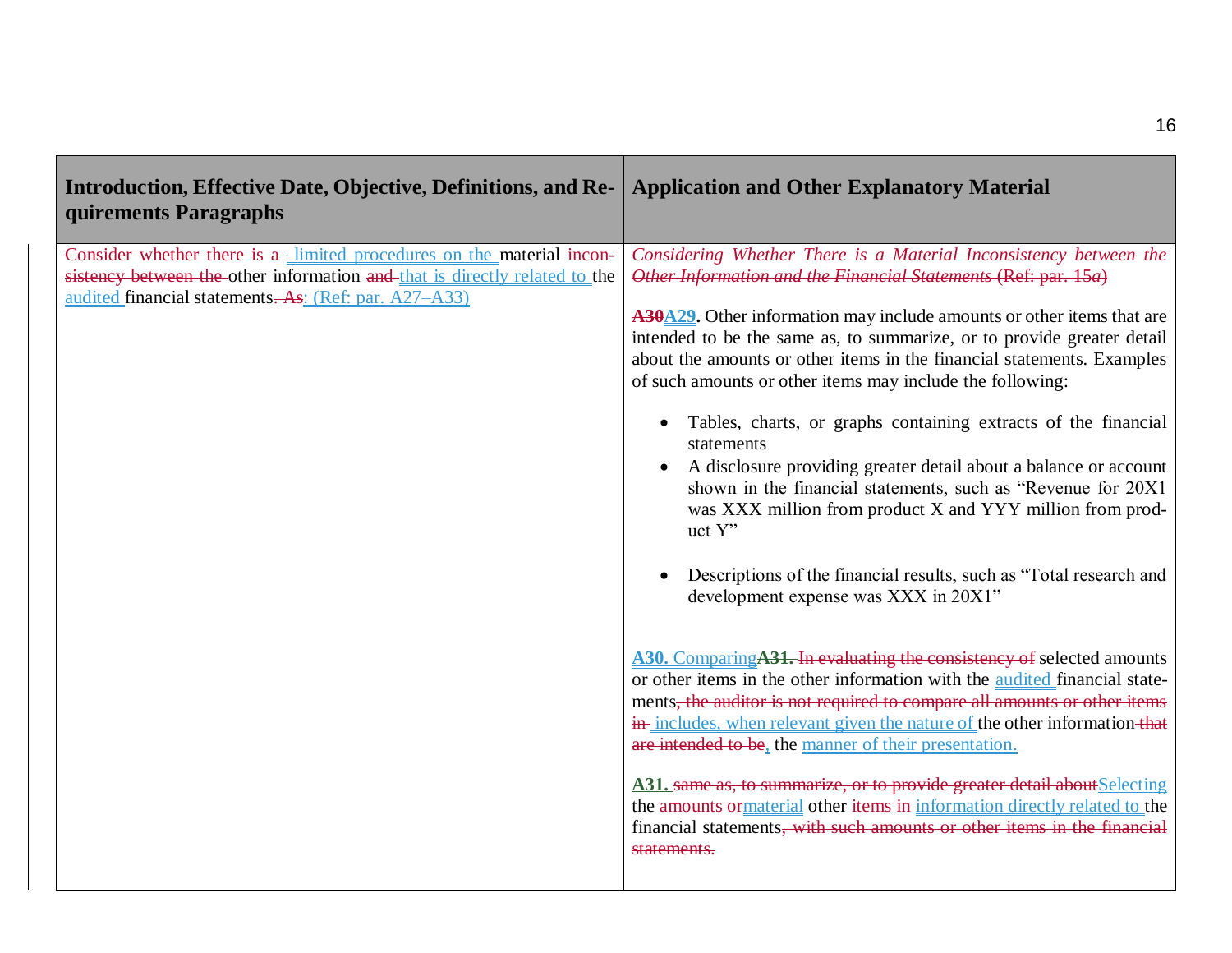| Introduction, Effective Date, Objective, Definitions, and Re-<br>quirements Paragraphs                                                                                                                                                                                                                                                                                                                                                                              | <b>Application and Other Explanatory Material</b>                                                                                                                                                                                                                                                                                                                                                                                                                                                                                                                                                                                                                                                                                                                                                                                                                                                                                                                                                                                                                                                                                                                                                                                                                                                                                                                                                                                                                                                                                                                                                                                                            |
|---------------------------------------------------------------------------------------------------------------------------------------------------------------------------------------------------------------------------------------------------------------------------------------------------------------------------------------------------------------------------------------------------------------------------------------------------------------------|--------------------------------------------------------------------------------------------------------------------------------------------------------------------------------------------------------------------------------------------------------------------------------------------------------------------------------------------------------------------------------------------------------------------------------------------------------------------------------------------------------------------------------------------------------------------------------------------------------------------------------------------------------------------------------------------------------------------------------------------------------------------------------------------------------------------------------------------------------------------------------------------------------------------------------------------------------------------------------------------------------------------------------------------------------------------------------------------------------------------------------------------------------------------------------------------------------------------------------------------------------------------------------------------------------------------------------------------------------------------------------------------------------------------------------------------------------------------------------------------------------------------------------------------------------------------------------------------------------------------------------------------------------------|
| $a$ . Compare the basis for this consideration, the auditor should, to<br>evaluate their consistency, compare selected amounts or other<br>items in the other information (that are intended to be the same as,<br>to summarize, or to-provide greater detail about, the amounts or<br>other items in the financial statements) and their presentation with<br>such, $(1)$ the amounts or other items in the audited financial state-<br>ments. (Ref: par. A30-A34) | A32. Selecting the amounts or other items to compare for comparison is<br>a matter of professional judgment. Factors relevant to this judgment in-<br>clude the following:<br>The guidance in AU-C 320 Materiality in planning and perform-<br>ing an audit<br>The significance of the amount or other item in the context in<br>which it is presented, which may affect the importance that users<br>would attach to the amount or other item (for example, a key ratio<br>or amount)<br>If quantitative, the relative size of the amount compared with ac-<br>$\bullet$<br>counts or items in the financial statements or the other infor-<br>mation to which they relate<br>The sensitivity of the particular amount or other item in the other<br>information, for example, share-based payments for senior man-<br>agement<br><b>A33A32.</b> Determining the nature and extent of procedures to address the<br>requirement requirements in paragraph $15a15$ is a matter of professional<br>judgment, recognizing that the auditor's responsibilities under this pro-<br>posed SAS do not constitute an assurance engagement on the other in-<br>formation or impose an obligation to obtain assurance about the other<br>information.those for an audit or a review. Examples of such procedures<br>include the following:<br>For information that is intended to be the same as information in<br>$\bullet$<br>the financial statements, comparing the information to the finan-<br>cial statements<br>For information intended to convey the same meaning as disclo-<br>$\bullet$<br>sures in the financial statements, comparing the words used and |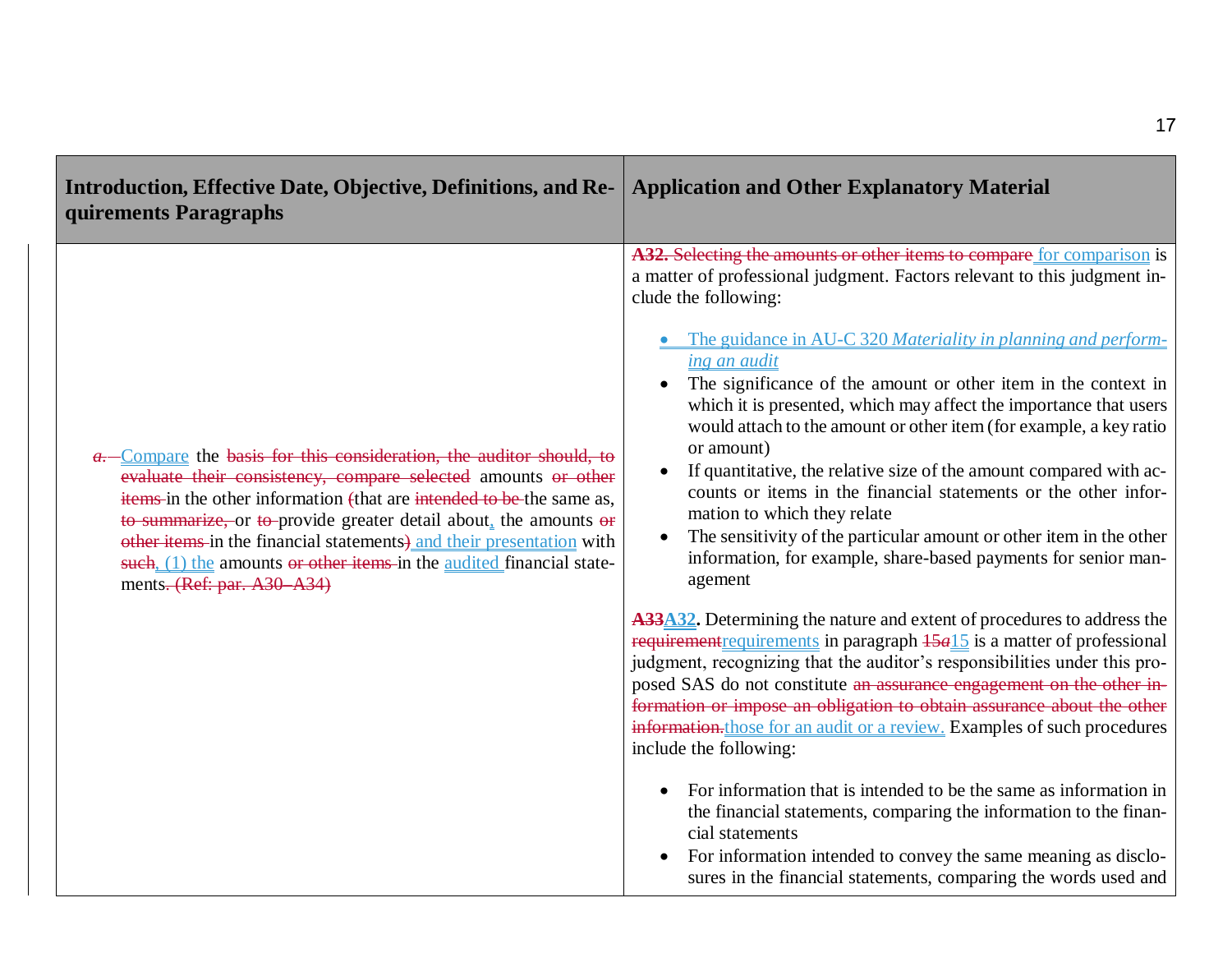| Introduction, Effective Date, Objective, Definitions, and Re-<br>quirements Paragraphs | <b>Application and Other Explanatory Material</b>                                                                                                                                                                                                                                                                                                                                                                                                                                                                              |
|----------------------------------------------------------------------------------------|--------------------------------------------------------------------------------------------------------------------------------------------------------------------------------------------------------------------------------------------------------------------------------------------------------------------------------------------------------------------------------------------------------------------------------------------------------------------------------------------------------------------------------|
|                                                                                        | considering the significance of differences in wording used and<br>whether such differences imply different meanings<br>Obtaining a reconciliation between an amount within the other<br>$\bullet$<br>information and the financial statements from management<br>Comparing items in the reconciliation to the financial statements<br>$\bullet$<br>and the other information<br>o) Checking whether the calculations within the reconciliation are<br>arithmetically accurate                                                 |
|                                                                                        | A34. Evaluating the consistency of selected amounts or other items in<br>the other information with the financial statements includes, when rele-<br>vant given the nature of the other information, the manner of their<br>presentation compared to the financial statements.<br><b>Considering Whether There Is a Material Inconsistency Between</b>                                                                                                                                                                         |
|                                                                                        | <b>A33.</b> In a group audit the engagement partner may decide to make ref-<br>erence to a component auditor in the auditor's report in accordance with<br>paragraph .24 of AU-C section 600, Special Considerations – Audits of<br><b>Group Financial Statements (Including the Work of Component Audi-</b><br>tors). In these instances the group auditor's responsibility for amounts<br>included in other information directly related to the referenced compo-                                                            |
|                                                                                        | nent's financial statements would be limited to comparing material<br>amounts in the other information related to that component to the com-<br>ponent's financial statements obtained and read by the group auditor in<br>accordance with paragraph .27b of AU-C section 600. The group auditor<br>has no responsibility to compare or reconcile amounts included in other<br>information to the underlying accounting records of the referenced com-<br>ponent. However, when the group auditor takes responsibility for the |
|                                                                                        |                                                                                                                                                                                                                                                                                                                                                                                                                                                                                                                                |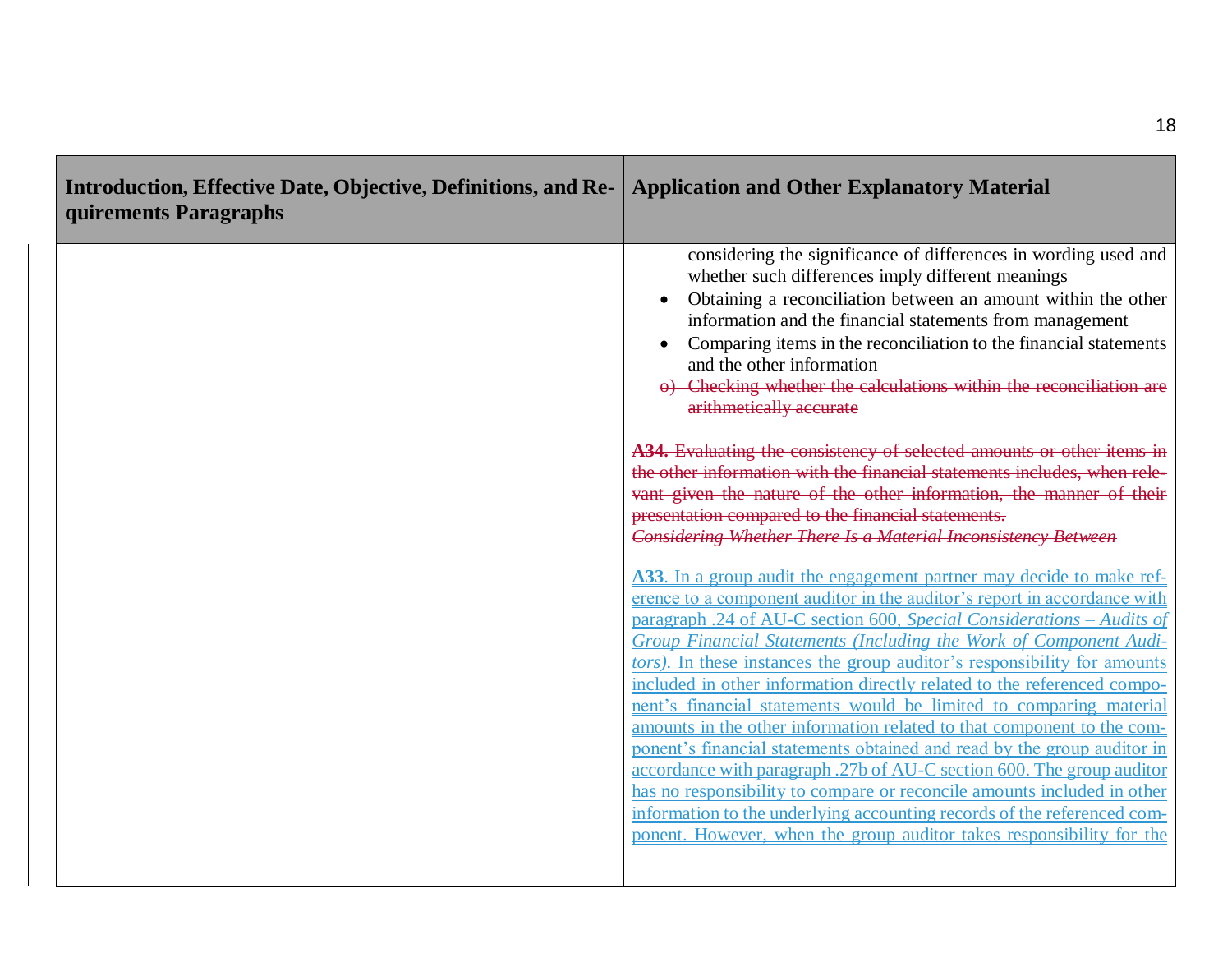| Introduction, Effective Date, Objective, Definitions, and Re-<br>quirements Paragraphs                                                                                                                                                                                                                                                                                                                                                          | <b>Application and Other Explanatory Material</b>                                                                                                                                                                                                                                                                                                                                                                                                                                                             |
|-------------------------------------------------------------------------------------------------------------------------------------------------------------------------------------------------------------------------------------------------------------------------------------------------------------------------------------------------------------------------------------------------------------------------------------------------|---------------------------------------------------------------------------------------------------------------------------------------------------------------------------------------------------------------------------------------------------------------------------------------------------------------------------------------------------------------------------------------------------------------------------------------------------------------------------------------------------------------|
|                                                                                                                                                                                                                                                                                                                                                                                                                                                 | work of a component auditor, all of the procedures described in para-<br>graph .15 of this proposed standard would apply.                                                                                                                                                                                                                                                                                                                                                                                     |
|                                                                                                                                                                                                                                                                                                                                                                                                                                                 | Remaining Alert for Indications That the Other Information and the Au-<br>ditor's Knowledge Obtained in the AuditAppears to Contain a Material<br>Misstatement of Fact (Ref: par. 45b16)                                                                                                                                                                                                                                                                                                                      |
| a. Consider whether there is a material inconsistency between, or $(2)$<br>the other information and the auditor's knowledge ob-<br>tained amounts in accounting records that are subject to the audit,<br>or amounts that have been derived directly from such accounting                                                                                                                                                                      | A35. Other information may include amounts or items that are related to<br>the auditor's knowledge obtained in the audit (other than those in para-<br>$graph$ 15 $a$ ). Examples of such amounts or items may include the follow-<br>ing:                                                                                                                                                                                                                                                                    |
| records by analysis or computation.<br><b>b.</b> Compare qualitative statements that represent, or provide greater<br>detail about, information in the context of audit evidence obtained<br>and conclusions reached financial statements, to (1) the audited fi-<br>nancial statements, or (2) accounting records that are subject to<br>the audit or have been derived directly from such accounting rec-<br>ords by analysis or computation. | p) A disclosure of the units produced, or a table summarizing such<br>production by geographical region<br>q) A statement that "the company introduced product X and product<br>Y during the year"<br>r) A summary of the locations of the entity's major operations, such<br>as "the entity's major center of operation is in country X, and<br>there are also operations in countries Y and Z"                                                                                                              |
| Recalculate the amounts in the audit. (Ref: par. A35 A42) other<br>information that are calculated using amounts in (1) the other in-<br>formation, (2) the audited financial statements, or (3) accounting<br>records that are subject to the audit, or have been derived directly<br>from such accounting records by analysis or computation.                                                                                                 | <b>A36A34.</b> The auditor's knowledge obtained in the audit includes the au-<br>ditor's understanding of the entity and its environment, including the en-<br>tity's internal control, obtained in accordance with AU-C section 315,<br>Understanding the Entity and Its Environment and Assessing the Risks<br>of Material Misstatement. <sup>4</sup> AU-C section 315 sets out the auditor's re-<br>quired understanding, which includes such matters as obtaining an un-<br>derstanding of the following: |
|                                                                                                                                                                                                                                                                                                                                                                                                                                                 | The relevant industry, regulatory, and other external factors                                                                                                                                                                                                                                                                                                                                                                                                                                                 |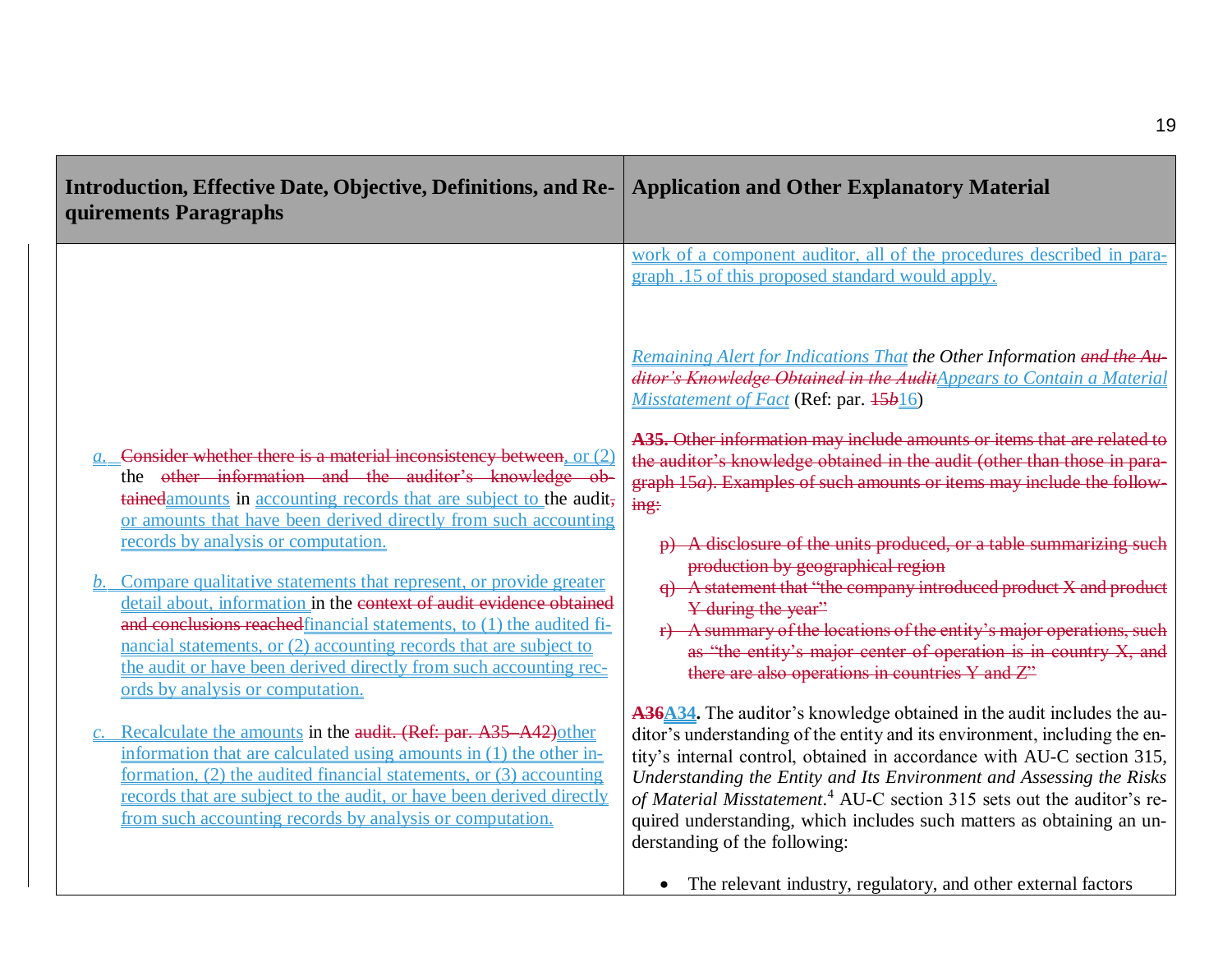| Introduction, Effective Date, Objective, Definitions, and Re-<br>quirements Paragraphs | <b>Application and Other Explanatory Material</b>                                                                                                                                                                                                                                                                                                                                                                                                                                                                                                                                                                                                                                                                                                             |
|----------------------------------------------------------------------------------------|---------------------------------------------------------------------------------------------------------------------------------------------------------------------------------------------------------------------------------------------------------------------------------------------------------------------------------------------------------------------------------------------------------------------------------------------------------------------------------------------------------------------------------------------------------------------------------------------------------------------------------------------------------------------------------------------------------------------------------------------------------------|
|                                                                                        | The nature of the entity<br>$\bullet$<br>The entity's selection and application of accounting policies<br>The entity's objectives and strategies<br>The measurement and review of the entity's financial perfor-<br>mance<br>The entity's internal control                                                                                                                                                                                                                                                                                                                                                                                                                                                                                                    |
|                                                                                        | <sup>4</sup> Paragraphs 12-13 of AU-C section 315, Understanding the Entity and Its Environ-<br>ment and Assessing the Risks of Material Misstatement.                                                                                                                                                                                                                                                                                                                                                                                                                                                                                                                                                                                                        |
|                                                                                        | <b>A37A35.</b> The auditor's knowledge obtained in the audit may also in-<br>clude matters that are prospective in nature. Such matters may include,<br>for example, business prospects and future cash flows that the auditor<br>considered when evaluating the assumptions used by management in<br>performing impairment tests on intangible assets such as goodwill, or<br>when evaluating management's evaluation of whether there are condi-<br>tions or events, considered in the aggregate, that raise substantial doubt<br>about the entity's ability to continue as a going concern for a reasonable<br>period of time in accordance with AU-C section 570, The Auditor's Con-<br>sideration of an Entity's Ability to Continue as a Going Concern. |
|                                                                                        | A38436. In the case of a group audit, though the group auditor performs<br>the procedures described in paragraph .16. The group auditor's<br>knowledge related to the components is limited to that obtained by the<br>group auditor:                                                                                                                                                                                                                                                                                                                                                                                                                                                                                                                         |
|                                                                                        | While performing the procedures required to read the entirety of<br>a)<br>the other information if, in accordance with by paragraph .2427 of                                                                                                                                                                                                                                                                                                                                                                                                                                                                                                                                                                                                                  |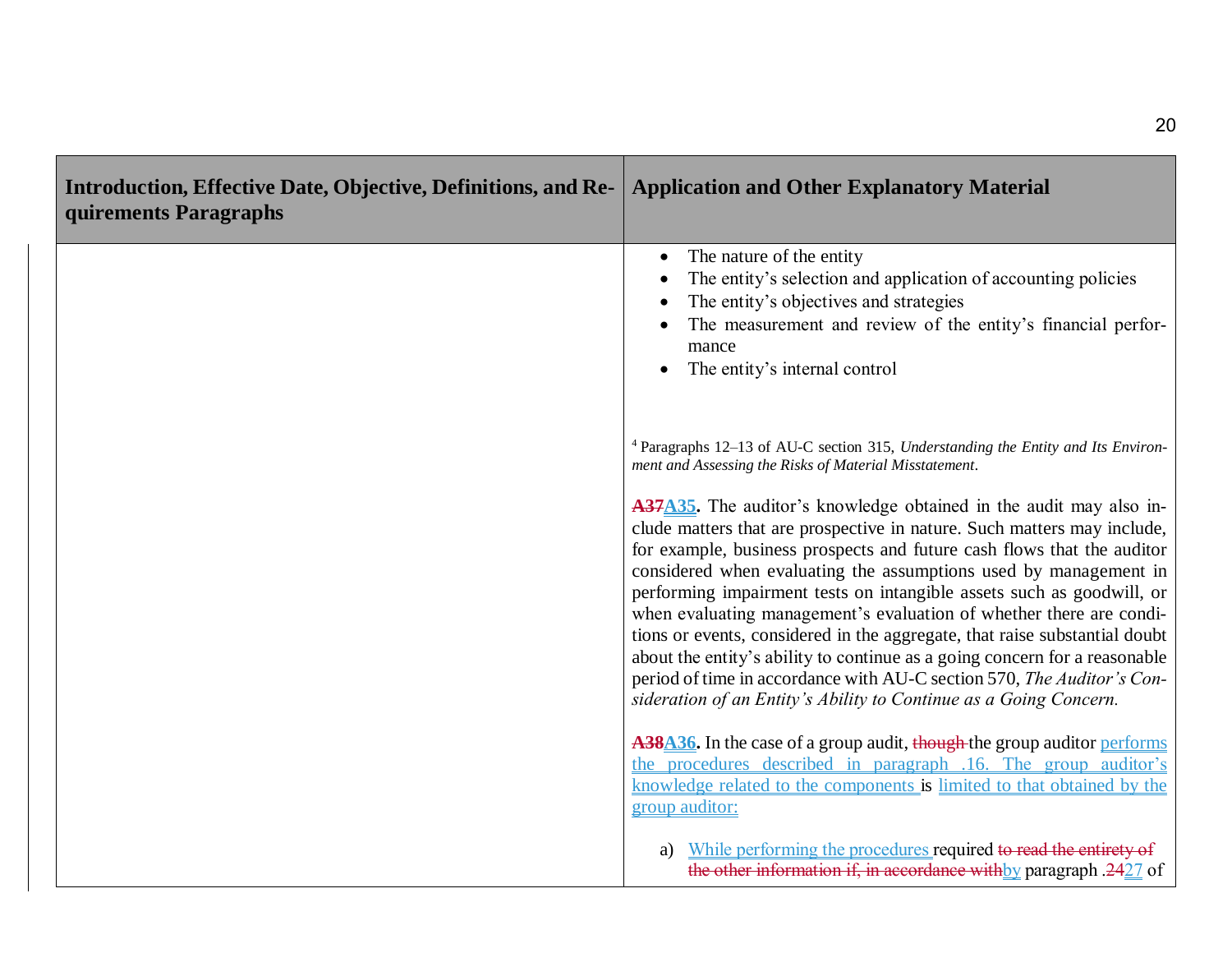| Introduction, Effective Date, Objective, Definitions, and Re-<br>quirements Paragraphs | <b>Application and Other Explanatory Material</b>                                                                                                                                                                                                                                                                                                                                                                                                                                                                                                                                                                                                                |
|----------------------------------------------------------------------------------------|------------------------------------------------------------------------------------------------------------------------------------------------------------------------------------------------------------------------------------------------------------------------------------------------------------------------------------------------------------------------------------------------------------------------------------------------------------------------------------------------------------------------------------------------------------------------------------------------------------------------------------------------------------------|
|                                                                                        | AU-C section 600, Special Considerations—Audits of Group<br>Financial Statements (Including the Work of Component<br><i>Auditors</i> , when the group auditorengagement partner decides to<br>make reference to the audit of a component auditor in the<br>auditor's report on the group financial statements, the group<br>auditor's knowledge does not extend beyond that obtained by the<br>group auditor during the audit of the group financial<br>statements accordance with paragraph .24 of AU-C section 600,                                                                                                                                            |
|                                                                                        | A39. In considering whether there is a material inconsistency between-<br>While performing the other information and the auditor's knowledge ob-<br>tained in the audit, the auditor may focus on those matters in the other<br>information that are of sufficient importance that a misstatement of the<br>other information in relation to those matters could be material.                                                                                                                                                                                                                                                                                    |
|                                                                                        | A40. In relation to many matters in the other information, the auditor's<br>recollection of the audit evidence obtained and conclusions reached dur-<br>ing the audit may be sufficient to enable the auditor to consider whether<br>there is a material inconsistency between the other information and the<br>auditor's knowledge obtained in the audit. The more experienced and<br>the more familiar with the key aspects of the audit the auditor is, the<br>more likely it is that the auditor's recollection of relevant matters will be                                                                                                                  |
|                                                                                        | sufficient. For example, the auditor may be able to consider whether<br>there is a material inconsistency between the other information and the<br>auditor's knowledge obtained in the audit in light of the auditor's recol-<br>lection of discussions held with management or those charged with gov-<br>ernance or findings from procedures carried out during the audit such as<br>the reading of board minutes, without the need to take further action.<br>b) A41. The auditor may determine that referring to relevant audit<br>documentation or making inquiries of relevant members of the<br>engagement team or relevant component auditors (whenfor a |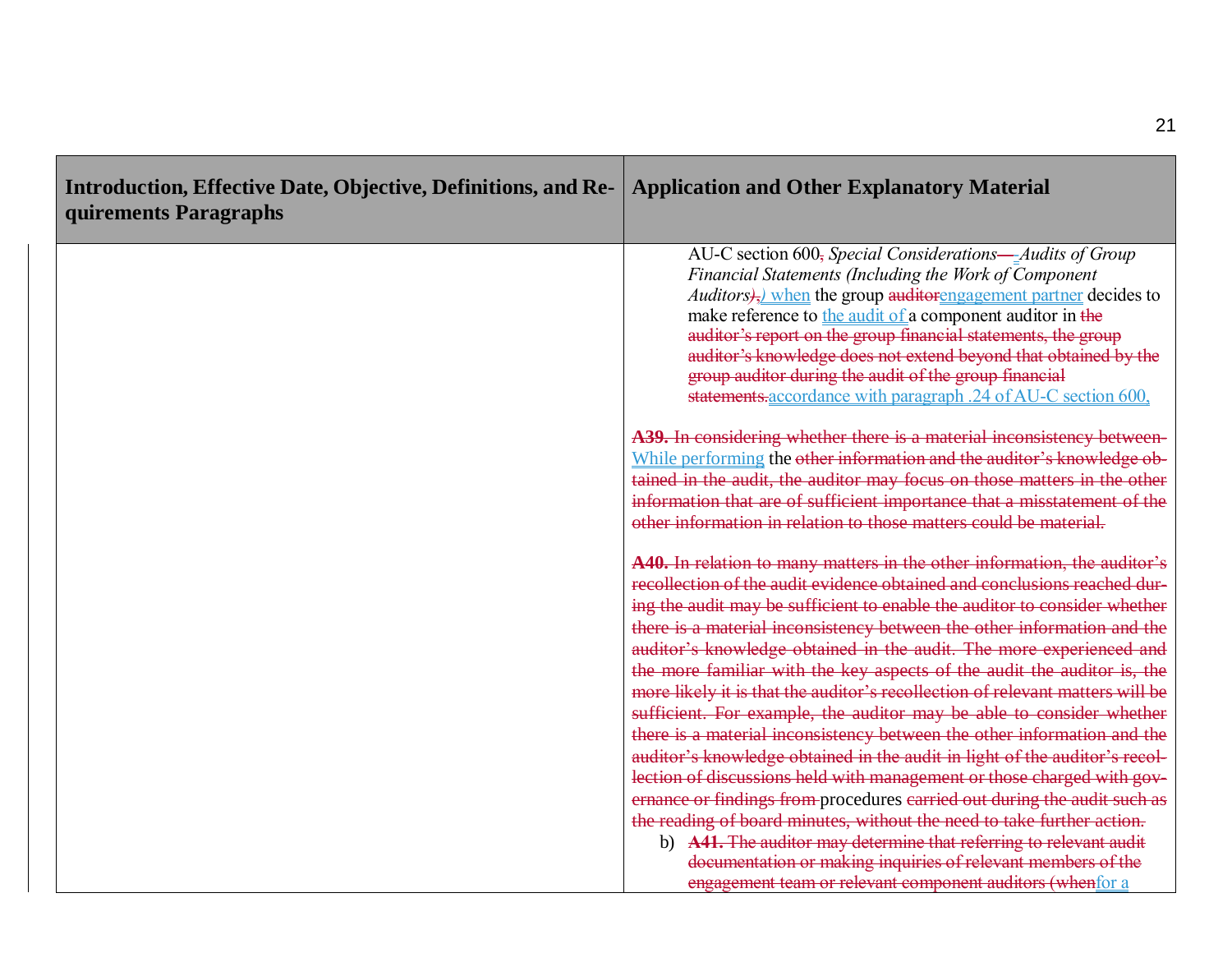| Introduction, Effective Date, Objective, Definitions, and Re-<br>quirements Paragraphs | <b>Application and Other Explanatory Material</b>                                                                                                                                                                                                                                                                                                                                                                                                                                                                                                                                                                                                                                                                                                                                                                                     |
|----------------------------------------------------------------------------------------|---------------------------------------------------------------------------------------------------------------------------------------------------------------------------------------------------------------------------------------------------------------------------------------------------------------------------------------------------------------------------------------------------------------------------------------------------------------------------------------------------------------------------------------------------------------------------------------------------------------------------------------------------------------------------------------------------------------------------------------------------------------------------------------------------------------------------------------|
|                                                                                        | group audit on components for which the auditor assumes<br>responsibility for the work of component auditors) is appropriate<br>as a basis for the auditor's consideration of whether a material<br>inconsistency exists. Examples are as follows:component<br>auditors, and                                                                                                                                                                                                                                                                                                                                                                                                                                                                                                                                                          |
|                                                                                        | e) When the other information describes the planned cessation of a<br>major product line, although the auditor is aware of the planned<br>cessation, the auditor may make inquiries of the relevant engage-<br>ment team member who performed the audit procedures in this<br>area to support the auditor's consideration of whether the de-<br>scription is materially inconsistent with the auditor's knowledge<br>obtained during the audit.<br>d) When the other information describes important details of a law-<br>suit addressed in the audit, but the auditor cannot recall them ad<br>equately, it may be necessary to refer to the audit documentation<br>where such details are summarized to support the auditor's rec-<br>ollection.                                                                                    |
|                                                                                        | A42. Whether, and if so the extent to which, the auditor refers to<br>$\mathbf{c})$<br>relevant audit documentation or makes inquiries of relevant<br>members of the engagement team or relevant component auditors<br>is a matter of professional judgment. However, it may not be<br>necessary for the auditor to refer to relevant audit documentation<br>or to make inquiries of relevant members of the engagement team<br>or relevant component auditors about any matter included in the<br>other information. This may be the case, for example, when the<br>group auditor decides to make reference to a component auditor<br>in the auditor's report in accordance with paragraph .24 of AU-C<br>section 600 and the group auditor has obtained sufficient<br>knowledge in connection with the group audit about matters in |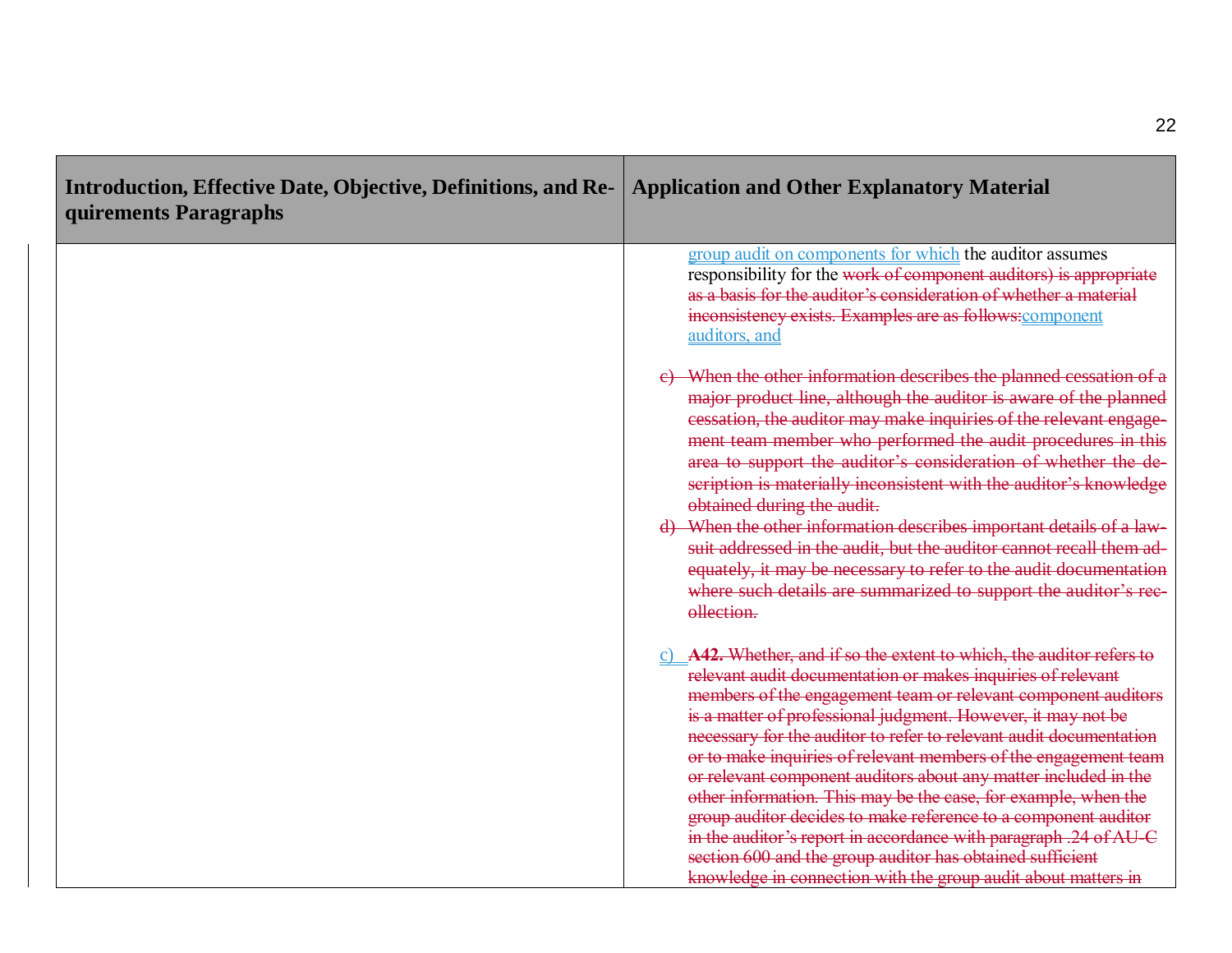| Introduction, Effective Date, Objective, Definitions, and Re-<br>quirements Paragraphs                                                                                                                                                                                                                                                                                                                   | <b>Application and Other Explanatory Material</b>                                                                                                                                                                                                                                                                                                                                                                                               |
|----------------------------------------------------------------------------------------------------------------------------------------------------------------------------------------------------------------------------------------------------------------------------------------------------------------------------------------------------------------------------------------------------------|-------------------------------------------------------------------------------------------------------------------------------------------------------------------------------------------------------------------------------------------------------------------------------------------------------------------------------------------------------------------------------------------------------------------------------------------------|
|                                                                                                                                                                                                                                                                                                                                                                                                          | the other information relating to a significant component. As part<br>of the procedures performed to conclude on the overall financial<br>statements as required by paragraphs .14 through .16 of AU-C<br>section 700.                                                                                                                                                                                                                          |
| 16. While reading the other information in accordance with paragraph 15,<br>the auditor should remain alert for indications that the other information<br>not related to the financial statements or the auditor's appears to contain a<br>material misstatement of fact, based solely on knowledge obtained indur-<br>ing the audit-appears to be materially misstated. (Ref: par. A43 A44 A 34<br>A38) | Remaining Alert for Other Indications That the Other Information Ap-<br>pears to Be Materially Misstated (Ref: par. 16)<br><b>A43A37.</b> Other information may include discussion of matters that are<br>not related to the financial statements and may also extend beyond the<br>auditor's knowledge obtained in the audit. For example, the other infor-<br>mation may include statements about the entity's greenhouse gas emis-<br>sions. |
|                                                                                                                                                                                                                                                                                                                                                                                                          | A44A38. Remaining alert for other indications that the other information<br>not directly related to the financial statements appears to be materially<br>misstated contain a material misstatement of fact could potentially result<br>in the auditor identifying such matters as the following:                                                                                                                                                |
|                                                                                                                                                                                                                                                                                                                                                                                                          | Differences between the other information and the general<br>$\bullet$<br>knowledge, apart from the knowledge obtained in the audit, of<br>the engagement team member reading the other information that<br>lead the auditor to believe that the other information appears to<br>be materially misstated contain a material misstatement of fact                                                                                                |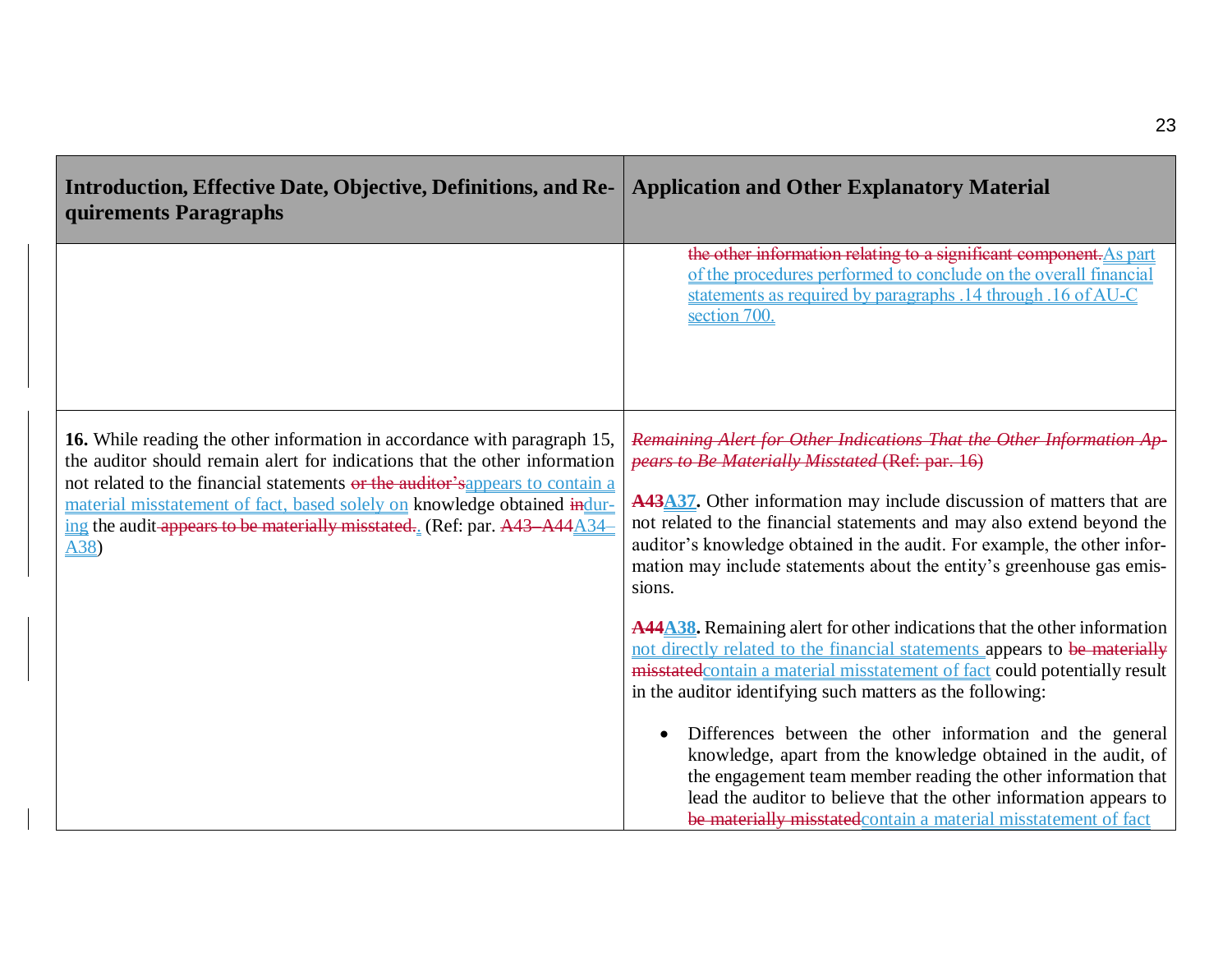| Introduction, Effective Date, Objective, Definitions, and Re-<br>quirements Paragraphs                                                                                                                                                                                                                                                                                                                                                                                                                                                                                                                                                                                                              | <b>Application and Other Explanatory Material</b>                                                                                                                                                                                                                                                                                                                                                                                                                                                                                                                                                                                                                                                                                                                                                                                                                                                                                                                                                                                                                                                                                                                                                                                                                                                  |
|-----------------------------------------------------------------------------------------------------------------------------------------------------------------------------------------------------------------------------------------------------------------------------------------------------------------------------------------------------------------------------------------------------------------------------------------------------------------------------------------------------------------------------------------------------------------------------------------------------------------------------------------------------------------------------------------------------|----------------------------------------------------------------------------------------------------------------------------------------------------------------------------------------------------------------------------------------------------------------------------------------------------------------------------------------------------------------------------------------------------------------------------------------------------------------------------------------------------------------------------------------------------------------------------------------------------------------------------------------------------------------------------------------------------------------------------------------------------------------------------------------------------------------------------------------------------------------------------------------------------------------------------------------------------------------------------------------------------------------------------------------------------------------------------------------------------------------------------------------------------------------------------------------------------------------------------------------------------------------------------------------------------|
|                                                                                                                                                                                                                                                                                                                                                                                                                                                                                                                                                                                                                                                                                                     | An internal inconsistency in the other information that leads the<br>$\bullet$<br>auditor to believe that the other information appears to be mate-<br>rially misstated contains a material misstatement of fact                                                                                                                                                                                                                                                                                                                                                                                                                                                                                                                                                                                                                                                                                                                                                                                                                                                                                                                                                                                                                                                                                   |
| <b>Responding When a Material Inconsistency Appears to Exist or Other</b><br><b>Information Appears to <del>be Materially Misstated</del>Contain a Material</b><br><b>Misstatement of Fact</b>                                                                                                                                                                                                                                                                                                                                                                                                                                                                                                      | Responding When a Material Inconsistency Appears to Exist or<br>Other Information Appears to Be Materially Misstated Contain a<br><b>Material Misstatement of Fact (Ref: par. 17)</b>                                                                                                                                                                                                                                                                                                                                                                                                                                                                                                                                                                                                                                                                                                                                                                                                                                                                                                                                                                                                                                                                                                              |
| 17. If the auditor identifies that a material inconsistency that appears to<br>exist (or becomes aware that the other information appears to be materially<br>misstated), contain a material misstatement of fact, the auditor should dis-<br>cuss the matter with management and, if necessary, perform other proce-<br>dures to conclude the following: (Ref: par. A45 A49A39-A42)<br>Whether a material inconsistency or a material misstatement of the<br>$a$ .<br>other informationfact exists<br>Whether a material misstatement of the financial statements exists<br>b.<br>Whether the auditor's understanding of the entity and its environ-<br>$\mathbf{c}$ .<br>ment needs to be updated | <b>A45A39.</b> The auditor's discussion with management about a material<br>inconsistency (or other information that appears to be materially mis-<br>stated)a material misstatement of fact may include requesting that man-<br>agement to provide support for the basis of management's statements in<br>the other information. Based on management's further information or<br>explanations, the auditor may be satisfied that the other information is<br>not materially misstated, inconsistent or does not contain a material mis-<br>statement of fact. For example, management explanations may indicate<br>reasonable and sufficient grounds for valid differences of judgment re-<br>garding other information not directly related to the financial statements.<br>A46A40. Conversely, the discussion with management may provide fur-<br>ther information that supports the auditor's conclusion that a material<br>misstatement of the other information fact exists.<br><b>A47</b> Additionally, when discussing an apparent material misstatement of<br>fact with management, the auditor should consider that he or she may<br>not be able to evaluate the validity of some disclosures included in the<br>other information or management's responses to the auditor's inquiries. |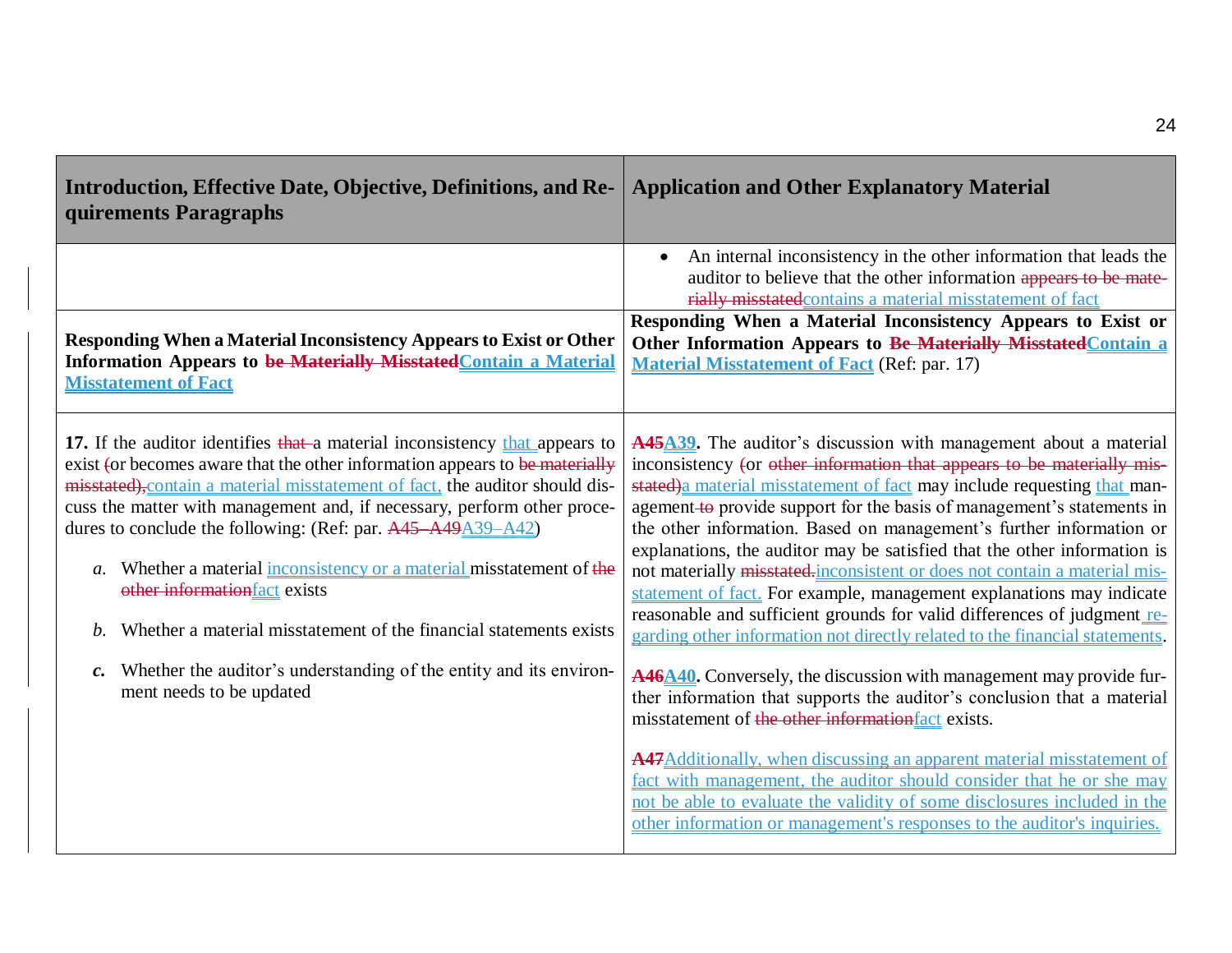| Introduction, Effective Date, Objective, Definitions, and Re-<br>quirements Paragraphs | <b>Application and Other Explanatory Material</b>                                                                                                                                                                                                                                                                                                                                                                                                                                                                                                                                                                                                                                                                                                                                                                                                   |
|----------------------------------------------------------------------------------------|-----------------------------------------------------------------------------------------------------------------------------------------------------------------------------------------------------------------------------------------------------------------------------------------------------------------------------------------------------------------------------------------------------------------------------------------------------------------------------------------------------------------------------------------------------------------------------------------------------------------------------------------------------------------------------------------------------------------------------------------------------------------------------------------------------------------------------------------------------|
|                                                                                        | <b>A41.</b> It may be more difficult for the auditor to challenge management<br>on matters of judgment than on those of a more factual nature. However,<br>there may be circumstances where the auditor concludes that the other<br>information contains a statement that is not consistent with the financial<br>statements or, based on the auditor's knowledge obtained in the audit-, a<br>material misstatement of fact. These circumstances may raise doubt<br>about the other information, or the audited financial statements, or the<br>auditor's knowledge obtained in the audit.                                                                                                                                                                                                                                                         |
|                                                                                        | A48. Because there is a wide range of possible material misstatements<br>of the other information, the nature and extent of other procedures the<br>auditor may perform to conclude whether a material misstatement of the<br>other information exists are matters of the auditor's professional judg-<br>ment in the circumstances.                                                                                                                                                                                                                                                                                                                                                                                                                                                                                                                |
|                                                                                        | <b>A49A42.</b> When a matter is unrelated to the financial statements-or the<br>auditor's knowledge obtained in the audit, the auditor may not be able<br>to fully assess management's responses to the auditor's inquiries about<br>possible material misstatements of fact. Nevertheless, based on manage-<br>ment's further information or explanations, or following changes made<br>by management to the other information, the auditor may be satisfied<br>that a material inconsistencymisstatement of fact no longer appears to<br>exist-or that the other information no longer appears to be materially<br>misstated. When the auditor is unable to conclude that a material incon-<br>sistencymisstatement of fact no longer appears to exist-or that the other<br>information no longer appears to be materially misstated, the auditor |
|                                                                                        | may request that management to consult with a qualified third party (for<br>example, a management's expert or legal counsel). In certain cases, after<br>considering the responses from management's consultation, the auditor<br>may not be able to conclude whether a material misstatement of the other                                                                                                                                                                                                                                                                                                                                                                                                                                                                                                                                          |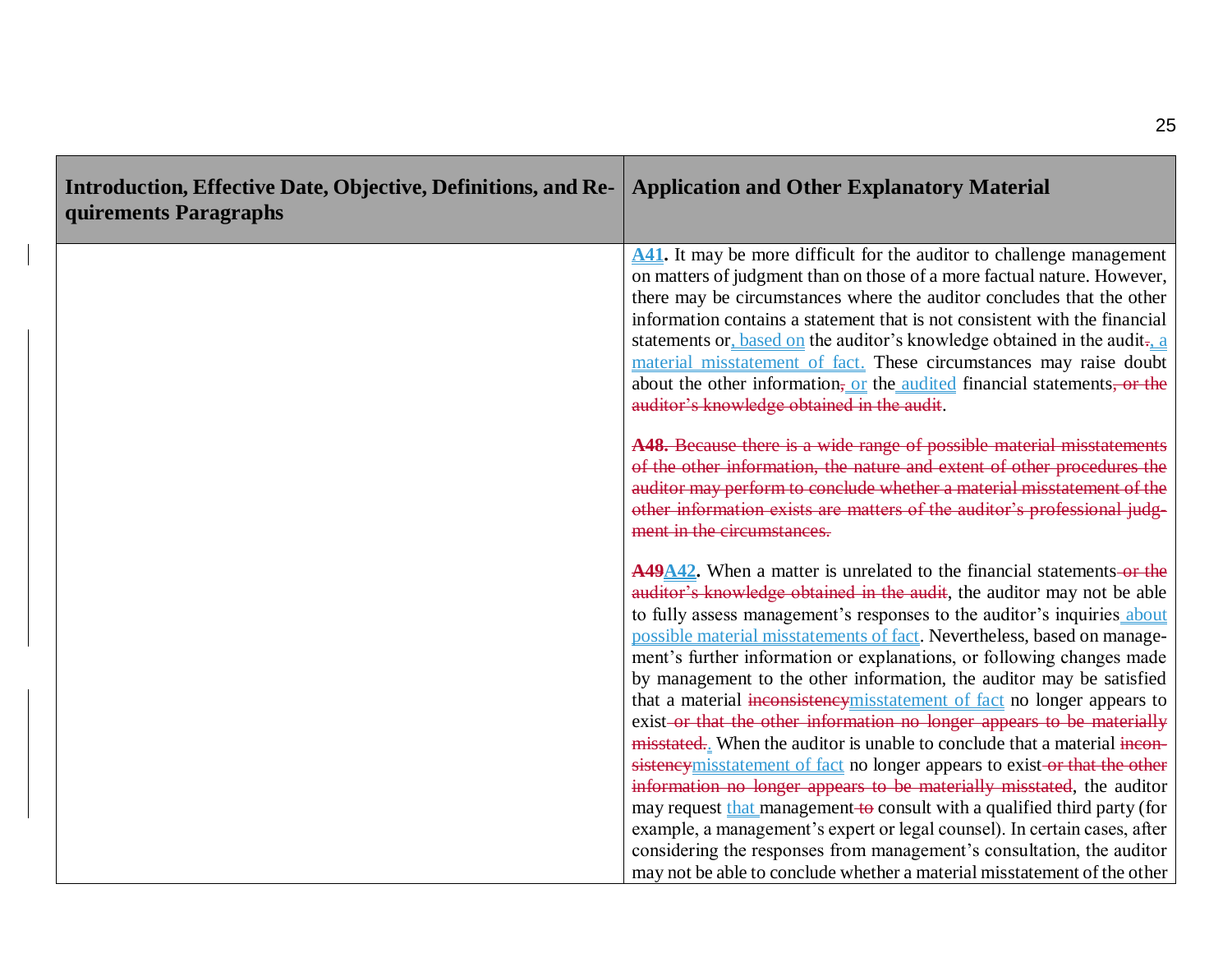| Introduction, Effective Date, Objective, Definitions, and Re-<br>quirements Paragraphs                                                                                                                                   | <b>Application and Other Explanatory Material</b>                                                                                                                                                                                                                                                                                                                                                                                          |
|--------------------------------------------------------------------------------------------------------------------------------------------------------------------------------------------------------------------------|--------------------------------------------------------------------------------------------------------------------------------------------------------------------------------------------------------------------------------------------------------------------------------------------------------------------------------------------------------------------------------------------------------------------------------------------|
|                                                                                                                                                                                                                          | information exists. Actions the auditor may then take include one or<br>more of the following:<br>Obtaining advice from the auditor's legal counsel<br>Considering the implications for the auditor's report, for exam-<br>ple, whether to describe the circumstances when there is a limi-<br>tation imposed by management<br>Withdrawing from the audit, where withdrawal is possible under<br>$\bullet$<br>applicable law or regulation |
| Responding When the Auditor Concludes That a Material Incon-<br>sistency or a Material Misstatement of the Other Information Fact Ex-<br>ists                                                                            | Responding When the Auditor Concludes That a Material Incon-<br>sistency or a Material Misstatement of the Other Information Fact<br><b>Exists</b>                                                                                                                                                                                                                                                                                         |
| 18. If the auditor concludes that a material inconsistency or material mis-<br>statement of <u>fact in</u> the other information exists, the auditor should request<br>that management to correct the other information: |                                                                                                                                                                                                                                                                                                                                                                                                                                            |
| a. If management agrees to make the correction, the auditor should<br>determine that the correction has been made.                                                                                                       |                                                                                                                                                                                                                                                                                                                                                                                                                                            |
| If management refuses to make the correction, the auditor should<br>b.<br>communicate the matter with those charged with governance and<br>request that the correction be made.                                          |                                                                                                                                                                                                                                                                                                                                                                                                                                            |
| 19. If the auditor concludes that a material inconsistency or a material mis-<br>statement of fact exists in other information obtained prior to the date of                                                             | Responding When the Auditor Concludes That a Material <i>Inconsistency</i><br>or a Material Misstatement of Fact Exists in Other Information Ob-<br>tained Prior to the Date of the Auditor's Report (Ref: par. 19)                                                                                                                                                                                                                        |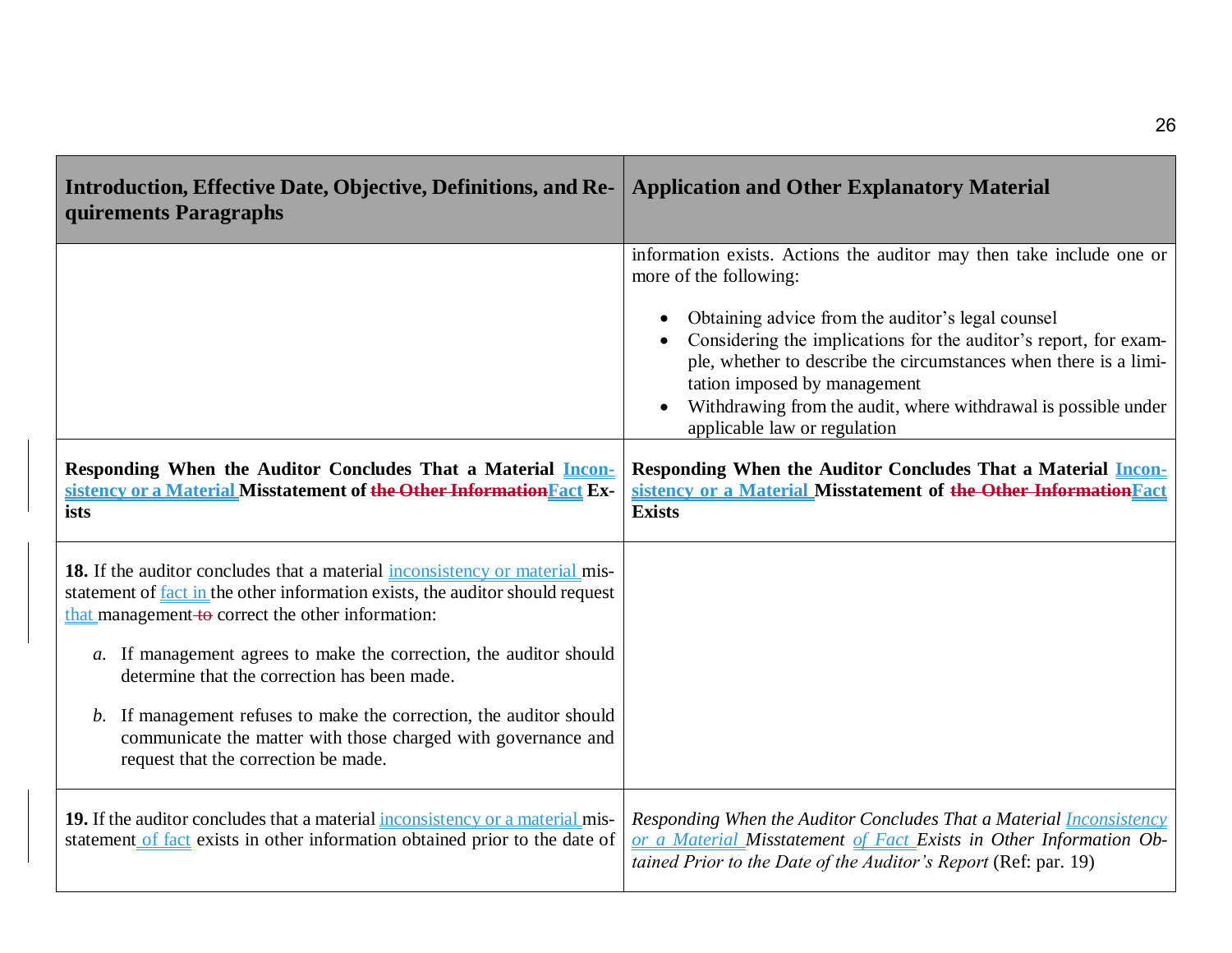| <b>Introduction, Effective Date, Objective, Definitions, and Re-</b><br>quirements Paragraphs                                                                                                                                                                                                                                                                                                                                                                                             | <b>Application and Other Explanatory Material</b>                                                                                                                                                                                                                                                                                                                                                                                                                                                                                                                                                                                                                                                                                                                                                                                                                                                                                                  |
|-------------------------------------------------------------------------------------------------------------------------------------------------------------------------------------------------------------------------------------------------------------------------------------------------------------------------------------------------------------------------------------------------------------------------------------------------------------------------------------------|----------------------------------------------------------------------------------------------------------------------------------------------------------------------------------------------------------------------------------------------------------------------------------------------------------------------------------------------------------------------------------------------------------------------------------------------------------------------------------------------------------------------------------------------------------------------------------------------------------------------------------------------------------------------------------------------------------------------------------------------------------------------------------------------------------------------------------------------------------------------------------------------------------------------------------------------------|
| the auditor's report, and the other information is not corrected after com-<br>municating with those charged with governance, the auditor should take<br>appropriate action, including the following: (Ref: par. $A50A43$ )                                                                                                                                                                                                                                                               | <b>A50A43.</b> The actions the auditor takes if the other information is not<br>corrected after communicating with those charged with governance are<br>a matter of the auditor's professional judgment. The auditor may con-<br>sider whether the rationale given by management and those charged with<br>governance for not making the correction raises doubt about the integrity<br>or honesty of management or those charged with governance, such as<br>when the auditor suspects an intention to mislead. The auditor may also<br>consider it appropriate to seek legal advice. In some cases, the auditor<br>may be required by law, regulation, or other professional standards to<br>communicate the matter to a regulator or relevant professional body.<br>Reporting Implications (Ref: par. 19a)                                                                                                                                      |
| a. Consider the implications for the auditor's report and communi-<br>cate with those charged with governance about how the auditor<br>plans to address the material inconsistency or material misstate-<br>ment of fact in the auditor's report. (see paragraph 23eii); (Ref: par.<br>A51A44)<br>Withhold the auditor's report. (Ref: par. A53A46)<br>b.<br>c. -Withdraw from the engagement if withdrawal is possible under<br>applicable law or regulation. (Ref: par. A52 A53A45-A46) | <b>A51A44.</b> In rare circumstances, a disclaimer of opinion on the financial<br>statements may be appropriate when the refusal to correct the material<br>inconsistency or material misstatement of fact in the other information<br>casts such doubt on the integrity of management and those charged with<br>governance as to call into question the reliability of audit evidence in<br>general.<br>Withdrawal From the Engagement (Ref: par. $19c$ )<br><b>A52A45.</b> Withdrawal from the engagement, if withdrawal is possible<br>under applicable law or regulation, may be appropriate when the circum-<br>stances surrounding the refusal to correct the material inconsistency or<br>material misstatement of fact in the other information cast such doubt on<br>the integrity of management and those charged with governance as to<br>call into question the reliability of representations obtained from them<br>during the audit. |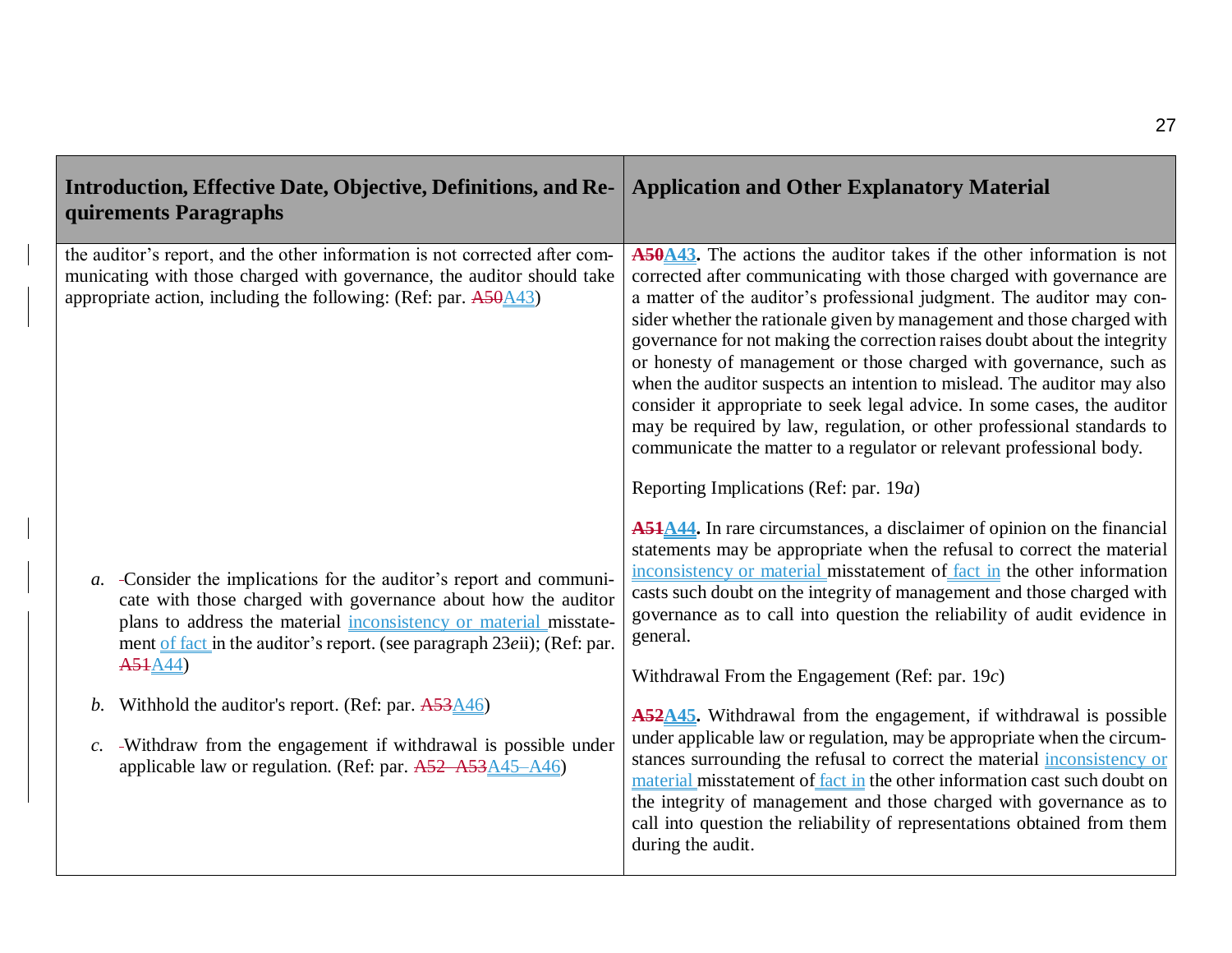| Introduction, Effective Date, Objective, Definitions, and Re-<br>quirements Paragraphs                                                                                                                                                                                                                                                                                                                                                           | <b>Application and Other Explanatory Material</b>                                                                                                                                                                                                                                                                                                                                                                                                                                                                                                                                                                    |
|--------------------------------------------------------------------------------------------------------------------------------------------------------------------------------------------------------------------------------------------------------------------------------------------------------------------------------------------------------------------------------------------------------------------------------------------------|----------------------------------------------------------------------------------------------------------------------------------------------------------------------------------------------------------------------------------------------------------------------------------------------------------------------------------------------------------------------------------------------------------------------------------------------------------------------------------------------------------------------------------------------------------------------------------------------------------------------|
|                                                                                                                                                                                                                                                                                                                                                                                                                                                  | Considerations Specific to Governmental Entities (Ref: par. $19b-c$ )<br><b>A53A46</b> In audits of governmental entities, withdrawal from the en-<br>gagement or withholding the auditor's report may not be possible under                                                                                                                                                                                                                                                                                                                                                                                         |
|                                                                                                                                                                                                                                                                                                                                                                                                                                                  | law or regulation. In such cases, the auditor may issue a report or written<br>communication to those charged with governance and the appropriate<br>statutory body, if applicable, giving details of the inconsistency- or ma-<br>terial misstatement of fact.                                                                                                                                                                                                                                                                                                                                                      |
| <b>20.</b> If the auditor concludes that a material inconsistency or material mis-<br>statement of fact exists in other information obtained after the date of the<br>auditor's report, the auditor should do the following:                                                                                                                                                                                                                     | Responding When the Auditor Concludes That a Material <i>Inconsistency</i><br>or a Material Misstatement of Fact Exists in Other Information Ob-<br>tained After the Date of the Auditor's Report (Ref: par. 20)                                                                                                                                                                                                                                                                                                                                                                                                     |
| a. If the other information is corrected, perform the procedures nec-<br>essary in the circumstances. (Ref: par. A54A47)                                                                                                                                                                                                                                                                                                                         | <b>A54A47.</b> If the auditor concludes that a material inconsistency or a ma-<br>terial misstatement of fact exists in other information obtained after the<br>date of the auditor's report, and such a material misstatement hasmatters<br>have been corrected, the auditor's procedures necessary in the circum-<br>stances include determining that the correction has been made (in ac-<br>cordance with paragraph $18a$ ) and may include reviewing the steps taken<br>by management to communicate with those in receipt of the other infor-<br>mation, if previously issued, to inform them of the revision. |
| b. If the other information is not corrected after communicating with<br>those charged with governance, take appropriate action considering<br>the auditor's legal rights and obligations to seek to have the uncor-<br>rected material inconsistency or material misstatement of fact ap-<br>propriately brought to the attention of anyone in receipt of the fi-<br>nancial statements and the auditor's report. (Ref. par. A55<br>A56A48-A49) | <b>A55A48.</b> If those charged with governance do not agree to revise the<br>other information, taking appropriate action to seek to have the uncor-<br>rected material inconsistency or material misstatement of fact appropri-<br>ately brought to the attention of anyone in receipt of the financial state-<br>ments and the auditor's report requires the exercise of professional judg-                                                                                                                                                                                                                       |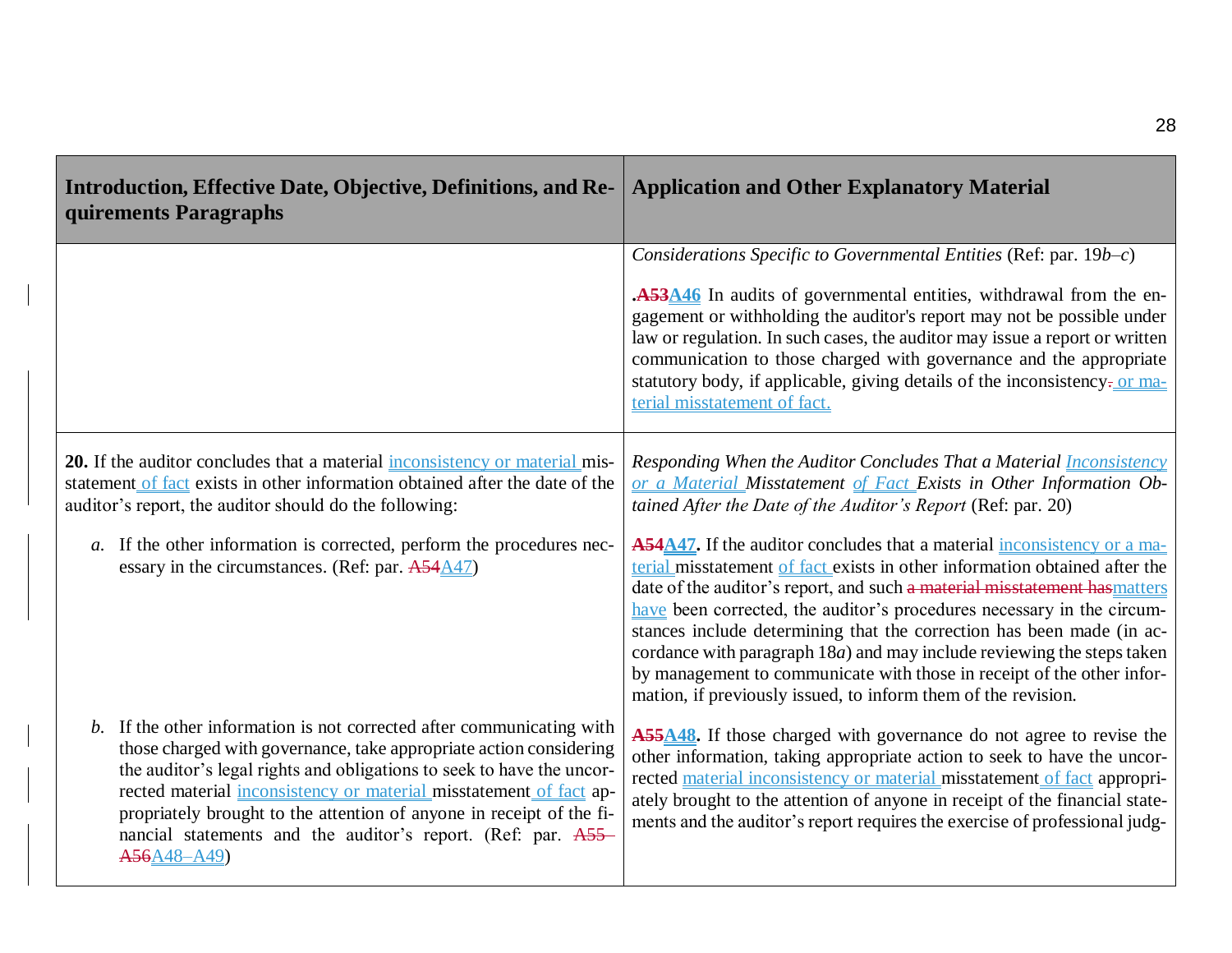| Introduction, Effective Date, Objective, Definitions, and Re-<br>quirements Paragraphs | <b>Application and Other Explanatory Material</b>                                                                                                                                                                                                                                                                                                                                                                                                                                                                                                                                                                              |
|----------------------------------------------------------------------------------------|--------------------------------------------------------------------------------------------------------------------------------------------------------------------------------------------------------------------------------------------------------------------------------------------------------------------------------------------------------------------------------------------------------------------------------------------------------------------------------------------------------------------------------------------------------------------------------------------------------------------------------|
|                                                                                        | ment, and may be affected by relevant law or regulation in the jurisdic-<br>tion. Accordingly, the auditor may consider it appropriate to seek legal<br>advice about the auditor's legal rights and obligations.                                                                                                                                                                                                                                                                                                                                                                                                               |
|                                                                                        | <b>A56A49.</b> When a material inconsistency or material misstatement of the<br>other information fact remains uncorrected, appropriate actions that the<br>auditor may take to seek to have the uncorrected material misstatement-<br>matter appropriately brought to the attention of anyone in receipt of the<br>financial statements and the auditor's report, when permitted by law or<br>regulation, include, for example, the following:                                                                                                                                                                                |
|                                                                                        | Providing a new or amended auditor's report to management in-<br>cluding a modified section in accordance with paragraph 23, and<br>requesting management to provide this new or amended audi-<br>tor's report to anyone in receipt of the financial statements and<br>the auditor's report. In doing so, the auditor may need to consider<br>the effect, if any, on the date of the new or amended auditor's<br>report, in view of the requirements of GAAS or applicable law<br>or regulation. The auditor may also review the steps taken by<br>management to provide the new or amended auditor's report to<br>such users. |
|                                                                                        | Bringing the material misstatement of the other information-<br>$\bullet$<br>matter to the attention of known users of the financial statements<br>and the auditor's report.                                                                                                                                                                                                                                                                                                                                                                                                                                                   |
|                                                                                        | Communicating with a regulator or relevant professional body<br>about the uncorrected material inconsistency or material mis-<br>statement of fact.                                                                                                                                                                                                                                                                                                                                                                                                                                                                            |
|                                                                                        | Considering the implications for engagement continuance (see<br>also paragraph A52A43).                                                                                                                                                                                                                                                                                                                                                                                                                                                                                                                                        |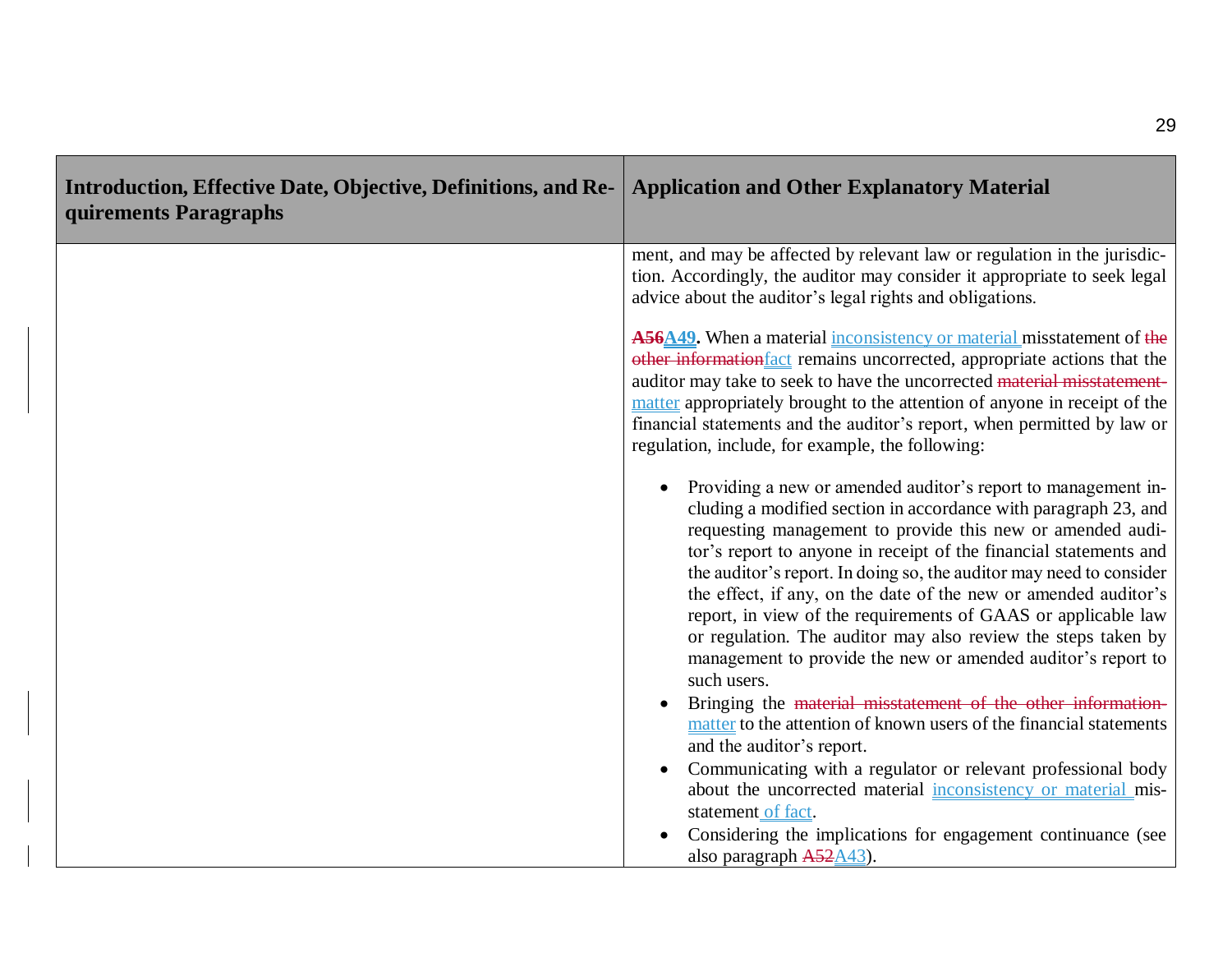| Introduction, Effective Date, Objective, Definitions, and Re-<br>quirements Paragraphs                                                                                                                                                                                                                                                                            | <b>Application and Other Explanatory Material</b>                                                                                                                                                                                                                                                                                                                                                                                                                                                                                                                                                                                                                                                                                                                                                                                                                                                      |
|-------------------------------------------------------------------------------------------------------------------------------------------------------------------------------------------------------------------------------------------------------------------------------------------------------------------------------------------------------------------|--------------------------------------------------------------------------------------------------------------------------------------------------------------------------------------------------------------------------------------------------------------------------------------------------------------------------------------------------------------------------------------------------------------------------------------------------------------------------------------------------------------------------------------------------------------------------------------------------------------------------------------------------------------------------------------------------------------------------------------------------------------------------------------------------------------------------------------------------------------------------------------------------------|
| Responding When a Material Misstatement in the Financial State-<br>ments Exists or the Auditor's Understanding of the Entity and Its En-<br>vironment Needs to Be Updated                                                                                                                                                                                         | Responding When a Material Misstatement in the Financial State-<br>ments Exists or the Auditor's Understanding of the Entity and Its<br><b>Environment Needs to Be Updated (Ref: par. 21)</b>                                                                                                                                                                                                                                                                                                                                                                                                                                                                                                                                                                                                                                                                                                          |
| 21. If, as a result of performing the procedures in paragraphs $15-17$ , the<br>auditor concludes that a material misstatement in the financial statements<br>exists or the auditor's understanding of the entity and its environment<br>needs to be updated, the auditor should respond appropriately in accord-<br>ance with the other SASs. (Ref: par. A57A50) | <b>A57A50.</b> In reading the other information, the auditor may become<br>aware of new information that has implications for the following:<br>The auditor's understanding of the entity and its environment.<br>$\bullet$<br>which may indicate the need to revise the auditor's risk assess-<br>ment. <sup>5</sup><br>The auditor's responsibility to evaluate the effect of identified<br>$\bullet$<br>misstatements on the audit and of uncorrected misstatements, if<br>any, on the financial statements. <sup>6</sup><br>The auditor's responsibilities relating to subsequent events. <sup>7</sup><br>$\bullet$<br><sup>5</sup> Paragraphs .11, .31, and .A1 of AU-C section 315.<br>$6$ AU-C section 450, Evaluation of Misstatements Identified During the Audit.<br><sup>7</sup> Paragraphs .10 and .14 of AU-C section 560, Subsequent Events and Subsequently<br><b>Discovered Facts.</b> |
| <b>Reporting</b>                                                                                                                                                                                                                                                                                                                                                  | <b>Reporting</b> (Ref: par. 23–24)                                                                                                                                                                                                                                                                                                                                                                                                                                                                                                                                                                                                                                                                                                                                                                                                                                                                     |
| 22. The auditor's report should include a separate section with the heading<br>"Other Information," or other appropriate heading, when, at the date of the                                                                                                                                                                                                        |                                                                                                                                                                                                                                                                                                                                                                                                                                                                                                                                                                                                                                                                                                                                                                                                                                                                                                        |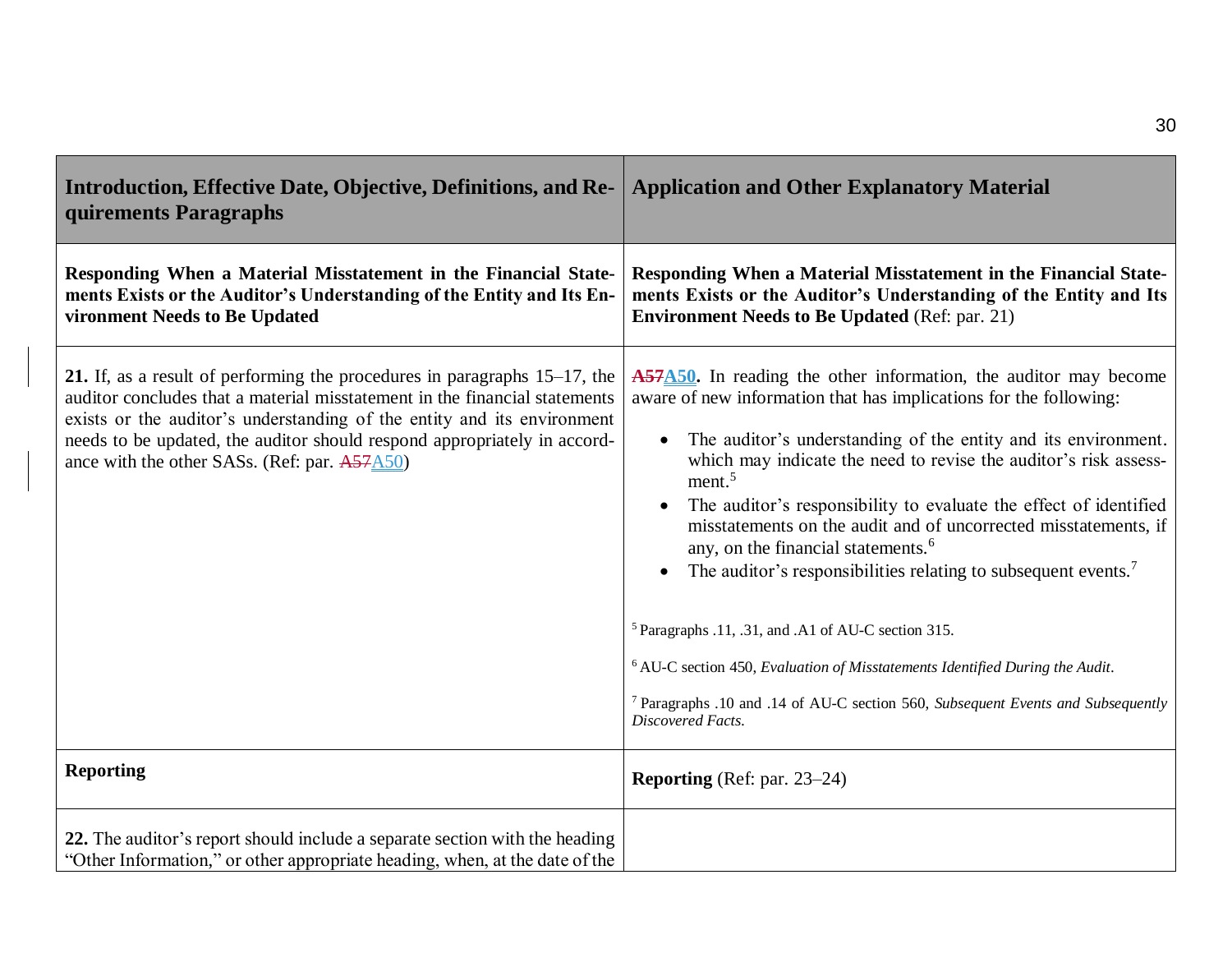| Introduction, Effective Date, Objective, Definitions, and Re-<br>quirements Paragraphs                                                                                                                                                                                                                                                                                                                                                                                                                                      | <b>Application and Other Explanatory Material</b>                                                                                                                                                                                                                                                                                                                                                                                                                                                                                                                                                           |
|-----------------------------------------------------------------------------------------------------------------------------------------------------------------------------------------------------------------------------------------------------------------------------------------------------------------------------------------------------------------------------------------------------------------------------------------------------------------------------------------------------------------------------|-------------------------------------------------------------------------------------------------------------------------------------------------------------------------------------------------------------------------------------------------------------------------------------------------------------------------------------------------------------------------------------------------------------------------------------------------------------------------------------------------------------------------------------------------------------------------------------------------------------|
| auditor's report, the auditor has obtained some or-all of the other infor-<br>mation.                                                                                                                                                                                                                                                                                                                                                                                                                                       |                                                                                                                                                                                                                                                                                                                                                                                                                                                                                                                                                                                                             |
| 23. When the auditor's report is required to include an other information<br>section in accordance with paragraph 22, the section should be the last one<br>presented in the auditor's report and should include the following: (Ref:<br>par. A58A51)                                                                                                                                                                                                                                                                       | <b>A58A51.</b> Illustrative examples of the "Other Information" section of the<br>auditor's report are included in the appendix.                                                                                                                                                                                                                                                                                                                                                                                                                                                                            |
| a. A statement that management is responsible for the other infor-<br>mation<br>An identificationIdentification of the annual report that contains<br>b.<br>the other information, if any, obtained by the auditor prior to the<br>date of the auditor's report (Ref: par. A59A52)<br>c. A statement that the auditor's opinion does not cover the other in-<br>formation and that the auditor does not express an opinion or any<br>form of assurance on the other information(Ref: par. A53)                              | <b>A59A52.</b> Though not required, the auditor may consider that the identi-<br>fication in the auditor's report of other information that the auditor ex-<br>pects to obtain after the date of the auditor's report would be appropriate<br>in order to provide additional transparency about the other information<br>that is subject to the auditor's responsibilities under this proposed SAS.<br>The auditor may consider it appropriate to do so, for example, when<br>management can represent to the auditor that such other information will<br>be issued after the date of the auditor's report. |
| $d.$ A description of the auditor's responsibilities relating related to<br>reading, considering, other information, including:<br>1) A statement that the auditor's responsibility is to read<br>and reportingperform certain limited procedures on<br>other information as included in the annual report (Ref:<br>par. A54)<br>$\Theta$ 2) A statement that in the event the auditor becomes aware<br>that the other information contains a material incon-<br>sistency with the audited financial statements, a material | <b>A53.</b> The auditor is unable to provide any form of assurance on the other<br>information presented in the entity's annual report because (1) the audi-<br>tor generally does not possess and is not required to have the expertise<br>to evaluate whether the other information unrelated to the financial state-<br>ments is materially misstated, (2) the nature and extent of the procedures<br>required to be performed under this proposed SAS is limited, and (3) the<br>absence of generally recognized standards or frameworks available to                                                   |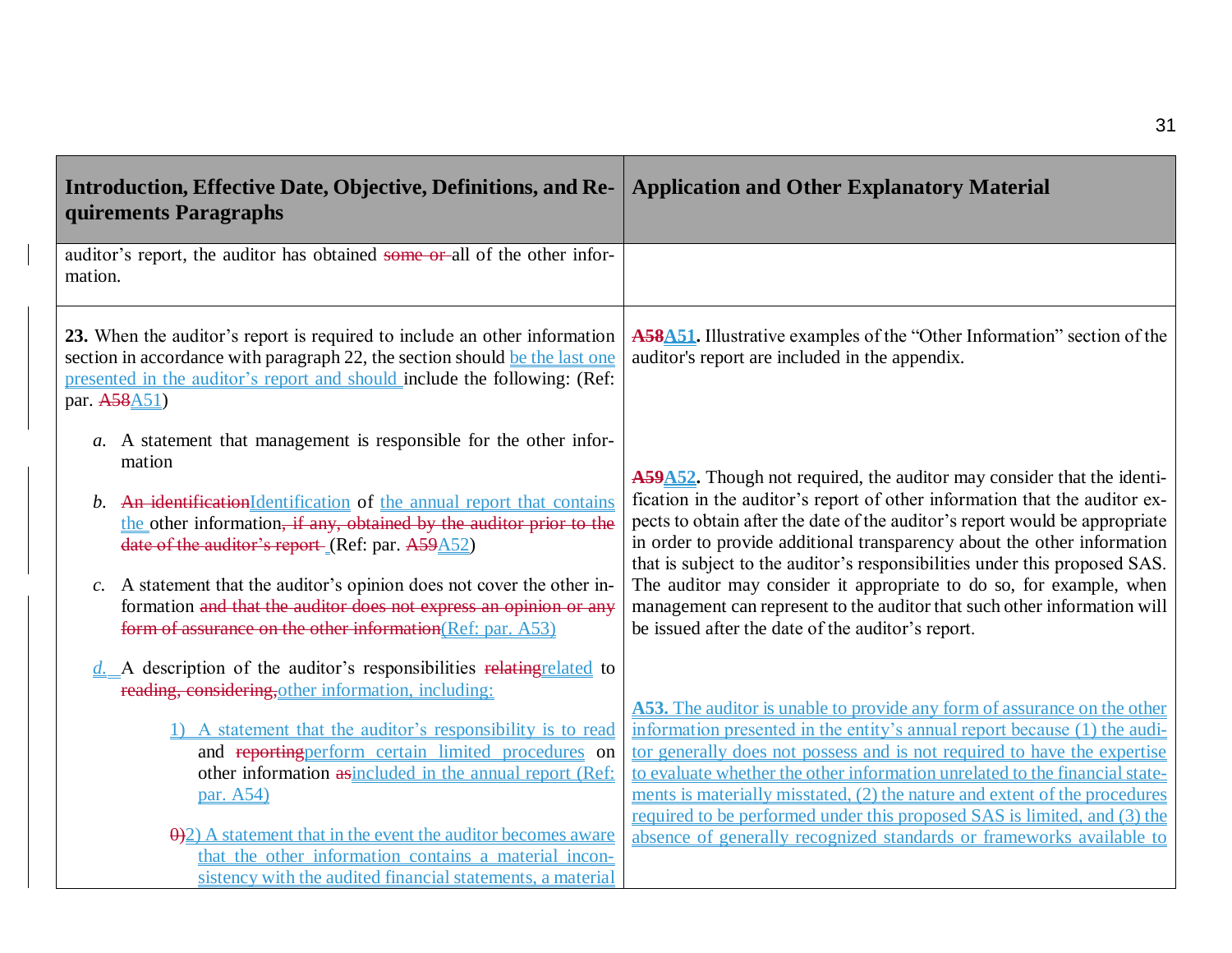| Introduction, Effective Date, Objective, Definitions, and Re-<br>quirements Paragraphs                                                                                                                                                                                                                                                                                                                                                                                                                                                                | <b>Application and Other Explanatory Material</b>                                                                                                                                                                                                                                                                                                                                                                                                                                                                                                                                                             |
|-------------------------------------------------------------------------------------------------------------------------------------------------------------------------------------------------------------------------------------------------------------------------------------------------------------------------------------------------------------------------------------------------------------------------------------------------------------------------------------------------------------------------------------------------------|---------------------------------------------------------------------------------------------------------------------------------------------------------------------------------------------------------------------------------------------------------------------------------------------------------------------------------------------------------------------------------------------------------------------------------------------------------------------------------------------------------------------------------------------------------------------------------------------------------------|
| misstatement of fact in the other information, or both,<br>that has not been appropriately revised, the auditor is re-<br>quired by this proposed SASto describe the incon-<br>sistency or misstatement, or both, in the auditor's report<br>3) A statement that the auditor is not responsible for<br>searching for omitted information or for the complete-<br>ness of the other information presented in the entity's<br>annual report<br>A statement that the limited procedures do not constitute<br>an audit or review of the other information | assess the presentation of the other information prepared by manage-<br>ment.<br>A54. When the engagement partner decides to make reference to a com-<br>ponent auditor in the auditor's report in the case of a group audit in ac-<br>cordance with paragraph .24 of AU-C section 600, the auditor makes<br>clear the group auditor has no responsibility for the other information<br>related to the components audited by the component auditor by referenc-<br>ing the statements made in the auditor's responsibility section of the au-<br>ditor's report required by paragraph 28 of AU-C section 600. |
| 5) A description of the limited procedures performed on<br>other information directly related to the financial state-<br>ments                                                                                                                                                                                                                                                                                                                                                                                                                        |                                                                                                                                                                                                                                                                                                                                                                                                                                                                                                                                                                                                               |
| 6) A statement that the procedures performed on other in-<br>formation unrelated to matters appearing in the financial<br>statements are limited to reading the other information<br>and, based solely on knowledge obtained in the audit of<br>the financial statements, remaining alert for indications<br>that other information is materially incorrectly stated or<br>presented,                                                                                                                                                                 |                                                                                                                                                                                                                                                                                                                                                                                                                                                                                                                                                                                                               |
| e. Either<br>i. a statement that the auditor has nothing to report or<br>if the auditor has concluded that there is an uncorrected mate-<br>ii.<br>rial misstatement of the other information, a statement that                                                                                                                                                                                                                                                                                                                                       |                                                                                                                                                                                                                                                                                                                                                                                                                                                                                                                                                                                                               |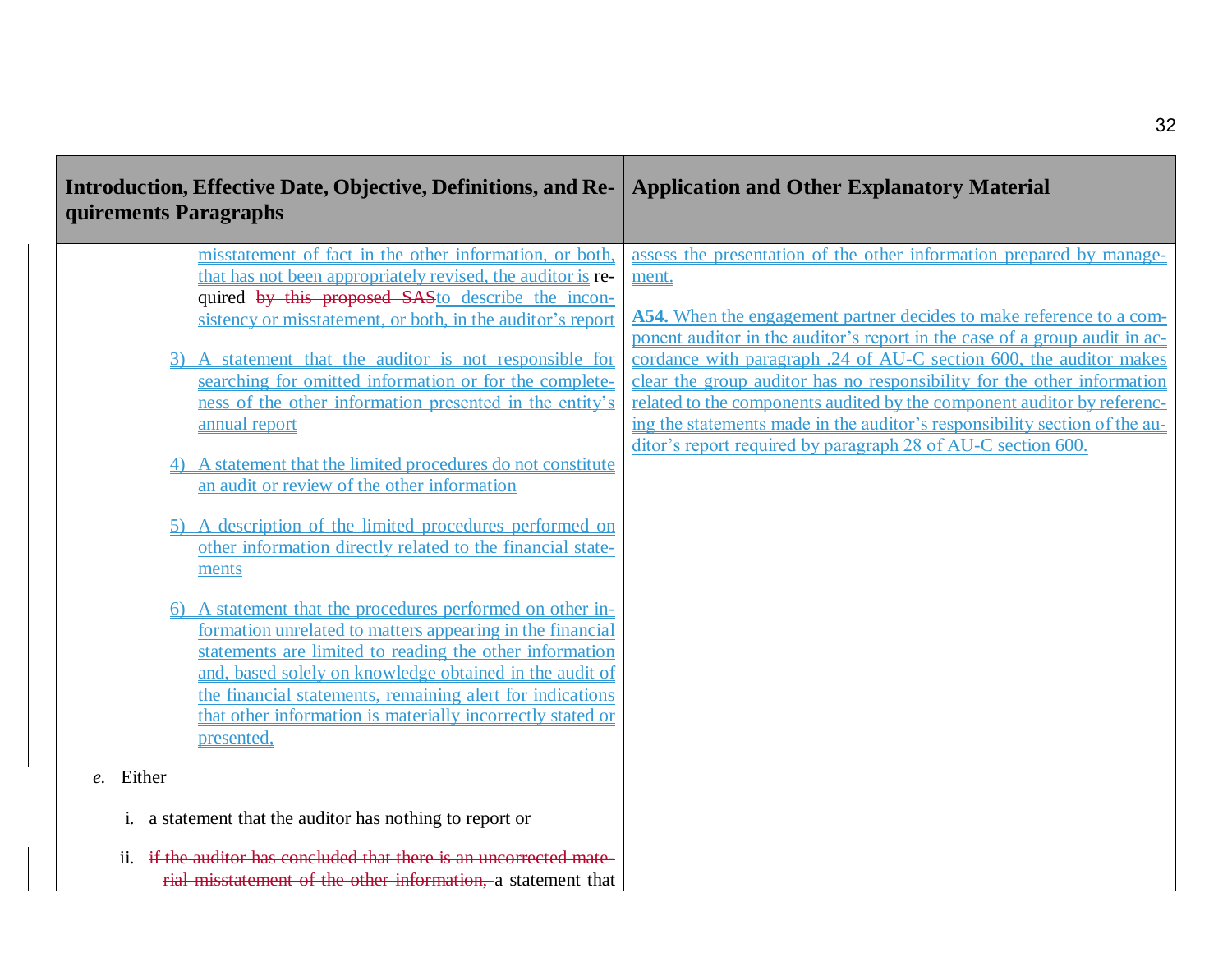| Introduction, Effective Date, Objective, Definitions, and Re-<br>quirements Paragraphs                                                                                                                                                                                                                                                                               | <b>Application and Other Explanatory Material</b>                                                                                                                                                                                                                                                                                                                                                                                                                                                                                                                                                                                                                                                                                                                                                                                                                                                                                                                                                                                                                                                                                                                                                                                                                                                                                                                                                                                                                                                                          |
|----------------------------------------------------------------------------------------------------------------------------------------------------------------------------------------------------------------------------------------------------------------------------------------------------------------------------------------------------------------------|----------------------------------------------------------------------------------------------------------------------------------------------------------------------------------------------------------------------------------------------------------------------------------------------------------------------------------------------------------------------------------------------------------------------------------------------------------------------------------------------------------------------------------------------------------------------------------------------------------------------------------------------------------------------------------------------------------------------------------------------------------------------------------------------------------------------------------------------------------------------------------------------------------------------------------------------------------------------------------------------------------------------------------------------------------------------------------------------------------------------------------------------------------------------------------------------------------------------------------------------------------------------------------------------------------------------------------------------------------------------------------------------------------------------------------------------------------------------------------------------------------------------------|
| describes the uncorrected material inconsistency or material<br>misstatement of fact in the other information                                                                                                                                                                                                                                                        |                                                                                                                                                                                                                                                                                                                                                                                                                                                                                                                                                                                                                                                                                                                                                                                                                                                                                                                                                                                                                                                                                                                                                                                                                                                                                                                                                                                                                                                                                                                            |
| 24. When the auditor expresses a qualified or adverse opinion in accord-<br>ance with AU-C section 705, Modifications to the Opinion in the Inde-<br>pendent Auditor's Report, the auditor should consider the implications of<br>the matter giving rise to the modification of opinion for the statement re-<br>quired in paragraph 23e. (Ref: par. A60 A64A53-A57) | Reporting Implications When the Auditor's Opinion on the Financial<br>Statements Is Qualified or Adverse (Ref: par. 24)<br><b>A60A55.</b> A qualified or adverse auditor's opinion on the financial state-<br>ments may not have an impact on the statement required by paragraph<br>23e if the matter in respect of which the auditor's opinion has been mod-<br>ified is not included or otherwise addressed in the other information and<br>the matter does not affect any part of the other information. For example,<br>a qualified opinion on the financial statements because of nondisclosure<br>of directors' remuneration as required by the applicable financial report-<br>ing framework may have no implications for the reporting required un-<br>der this proposed SAS. In other circumstances, there may be implica-<br>tions for such reporting as described in paragraphs A60–A62.<br>Qualified Opinion Due to a Material Misstatement in the Financial State-<br>ments<br><b>A61A56.</b> In circumstances in which the auditor's opinion is qualified,<br>consideration may be given to whether the other information is also ma-<br>terially misstated for the same matter as, or a matter related to, the matter<br>giving rise to the qualified opinion on the financial statements.<br>Qualified Opinion Due to Limitation of Scope<br><b>A62A57.</b> When there is a limitation of scope with respect to a material<br>item in the financial statements, the auditor will not have obtained suffi- |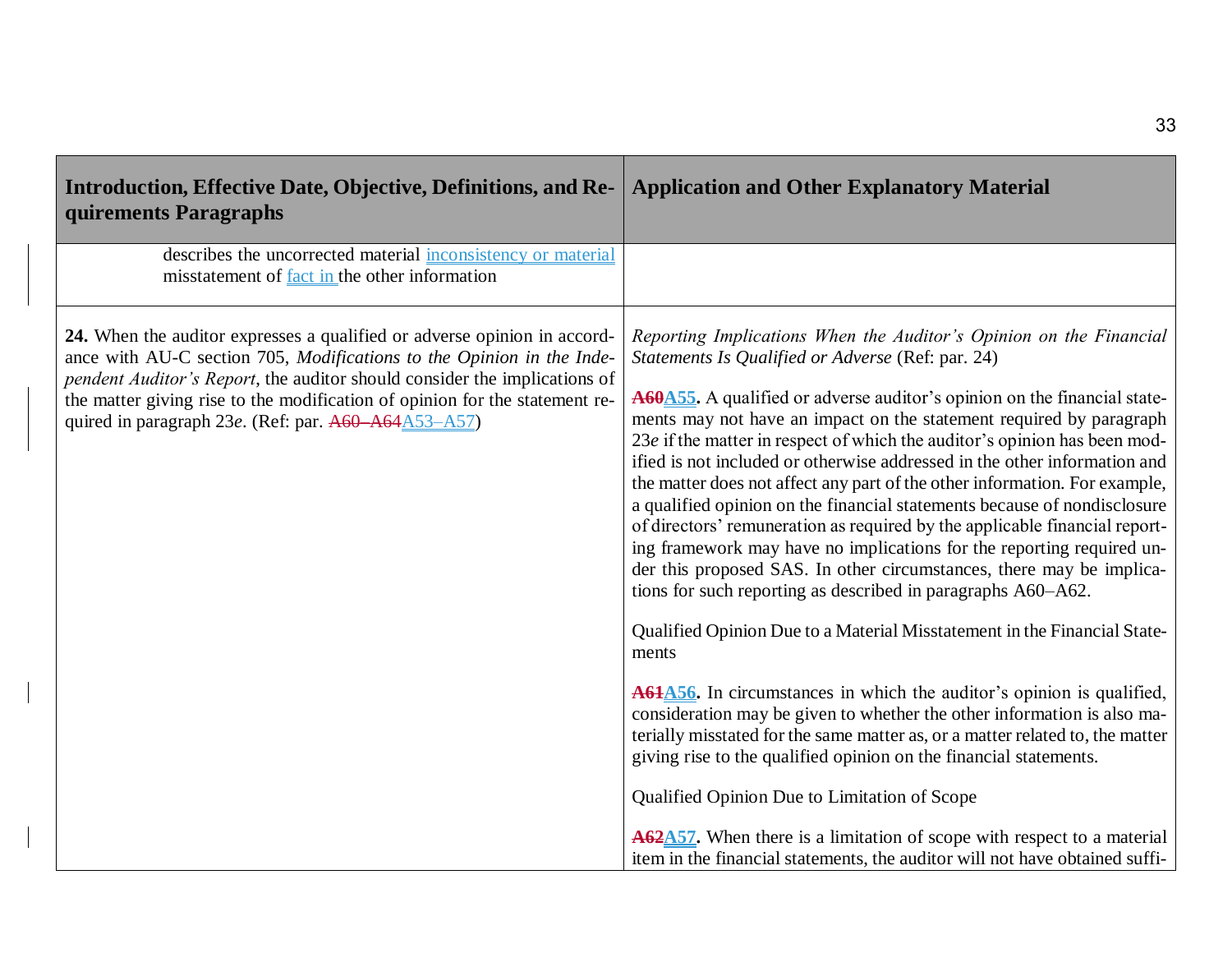| Introduction, Effective Date, Objective, Definitions, and Re-<br>quirements Paragraphs | <b>Application and Other Explanatory Material</b>                                                                                                                                                                                                                                                                                                                                                                                                                                                                                                                                                                                                                                                                                                                                                                                                                                                  |
|----------------------------------------------------------------------------------------|----------------------------------------------------------------------------------------------------------------------------------------------------------------------------------------------------------------------------------------------------------------------------------------------------------------------------------------------------------------------------------------------------------------------------------------------------------------------------------------------------------------------------------------------------------------------------------------------------------------------------------------------------------------------------------------------------------------------------------------------------------------------------------------------------------------------------------------------------------------------------------------------------|
|                                                                                        | cient appropriate audit evidence about that matter. In these circum-<br>stances, the auditor may be unable to conclude whether or not the<br>amounts or other items in the other information related to this matter<br>result in a material inconsistency or a material misstatement of fact in<br>the other information. Accordingly, the auditor may need to modify the<br>statement required by paragraph $23e$ to refer to the auditor's inability to<br>consider management's description of the matter in the other infor-<br>mation in respect of which the auditor's opinion on the financial state-<br>ments has been qualified as explained in the basis for qualified opinion<br>paragraph. The auditor is nevertheless required to report any other un-<br>corrected material inconsistencies or material misstatements of fact in<br>the other information that have been identified. |
|                                                                                        | <b>Adverse Opinion</b>                                                                                                                                                                                                                                                                                                                                                                                                                                                                                                                                                                                                                                                                                                                                                                                                                                                                             |
|                                                                                        | <b>A63A58.</b> An adverse opinion on the financial statements relating to a<br>specific matter or matters described in the basis for adverse opinion par-<br>agraph does not justify the omission of reporting of material inconsist-<br>encies or material misstatements of fact in the other information that the<br>auditor has identified in the auditor's report in accordance with para-<br>graph $\frac{23eii}{23hii}$ . When an adverse opinion has been expressed on the<br>financial statements, the auditor may need to appropriately modify the<br>statement required by paragraph $23e/23h$ , for example, to indicate that<br>amounts or items in the other information are materially misstated for<br>the same matter as, or a related matter to, the matter giving rise to the<br>adverse opinion on the financial statements.                                                    |
|                                                                                        | Disclaimer of Opinion                                                                                                                                                                                                                                                                                                                                                                                                                                                                                                                                                                                                                                                                                                                                                                                                                                                                              |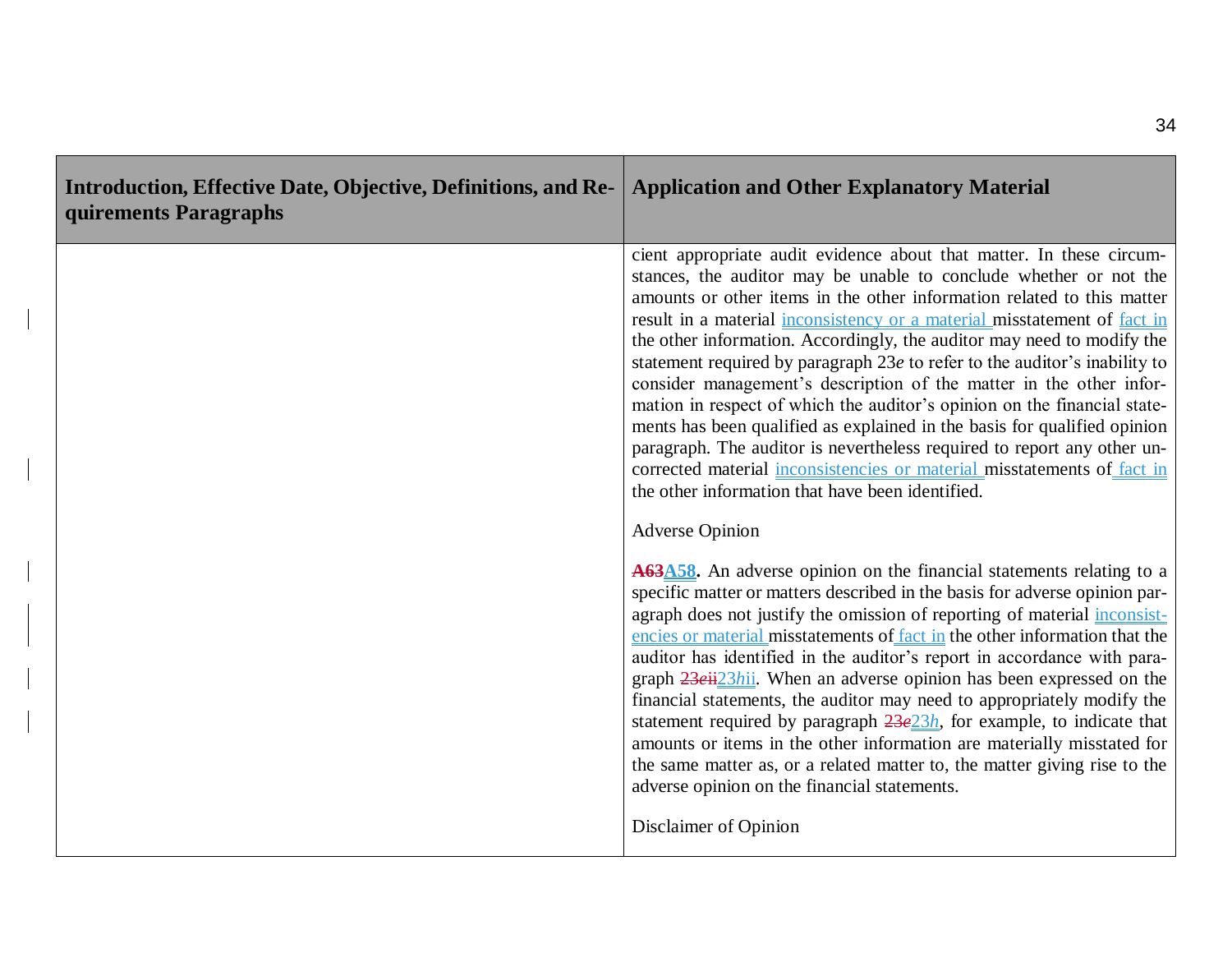| Introduction, Effective Date, Objective, Definitions, and Re-<br>quirements Paragraphs                                                                                                                                          | <b>Application and Other Explanatory Material</b>                                                                                                                                                                                                                                                                                                                                                                                                                                          |
|---------------------------------------------------------------------------------------------------------------------------------------------------------------------------------------------------------------------------------|--------------------------------------------------------------------------------------------------------------------------------------------------------------------------------------------------------------------------------------------------------------------------------------------------------------------------------------------------------------------------------------------------------------------------------------------------------------------------------------------|
|                                                                                                                                                                                                                                 | <b>A64A59</b> . When the auditor disclaims an opinion on the financial state-<br>ments, providing further details about the audit, including a section to<br>address other information, may overshadow the disclaimer of opinion on<br>the financial statements as a whole. Accordingly, in those circumstances,<br>as required by proposed revised AU-C section 705, the auditor's report<br>does not include a section addressing the reporting requirements under<br>this proposed SAS. |
| <b>Documentation</b>                                                                                                                                                                                                            |                                                                                                                                                                                                                                                                                                                                                                                                                                                                                            |
| 25. In addressing the requirements of paragraphs .08–.11 of AU-C section<br>230, Audit Documentation, as those requirements apply to this proposed<br>SAS, the auditor should include the following in the audit documentation: |                                                                                                                                                                                                                                                                                                                                                                                                                                                                                            |
| The procedures performed under this proposed SAS<br>$a_{\cdot}$                                                                                                                                                                 |                                                                                                                                                                                                                                                                                                                                                                                                                                                                                            |
| The final version of the other information on which the auditor has<br>b.<br>performed the work required under this proposed SAS                                                                                                |                                                                                                                                                                                                                                                                                                                                                                                                                                                                                            |
| Any documents or reconciliations obtained from management<br>when comparing other information directly related to the financial<br>statements with accounting records that are subject to the audit                             |                                                                                                                                                                                                                                                                                                                                                                                                                                                                                            |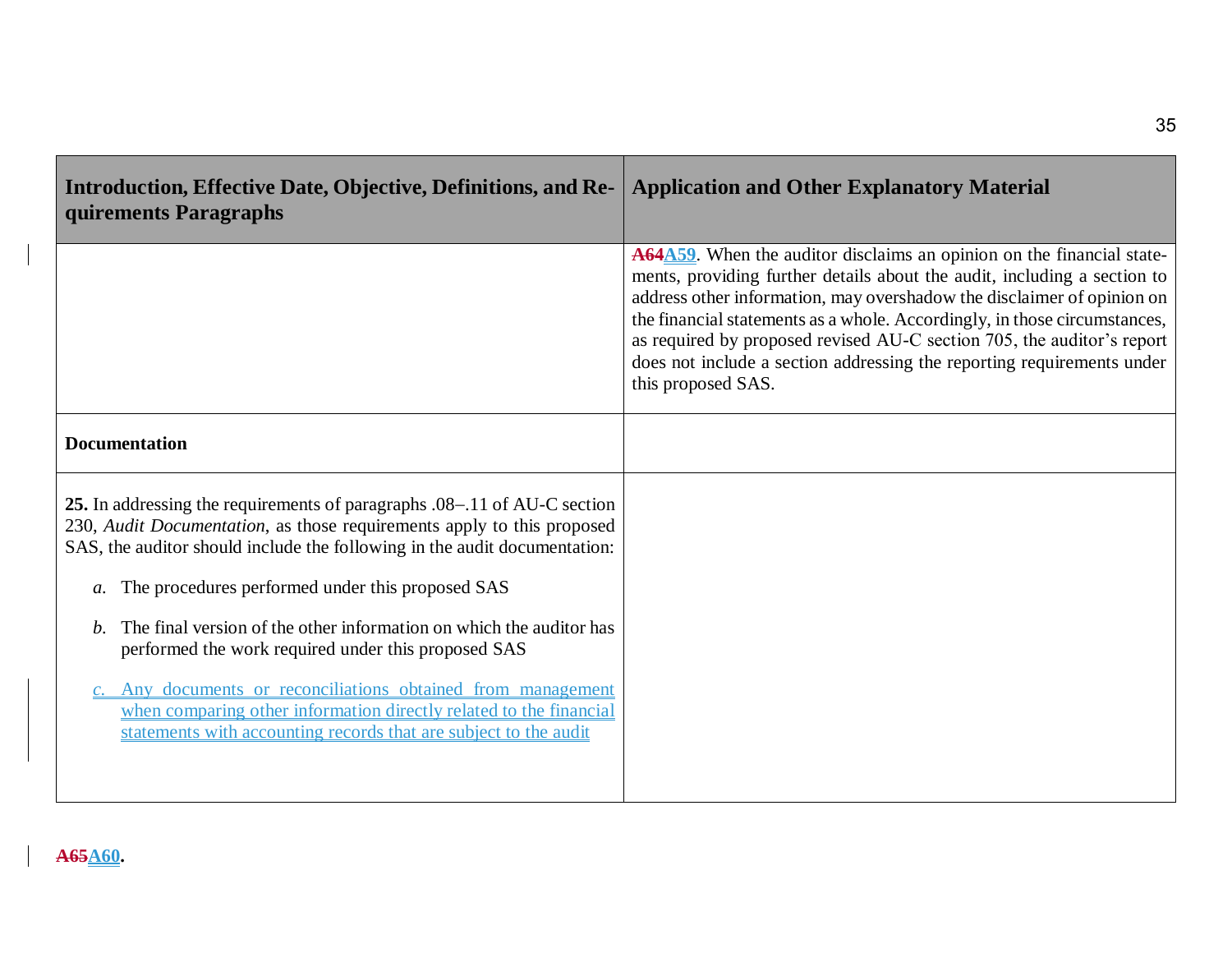# **Appendix**

# **Illustrations of Other Information Sections to Be Included in Auditor's Reports Relating to Other Information Included in the Annual Report**

- Illustration 1: The auditor has not identified a material inconsistency or material misstatement of fact in the other information.
- Illustration 2: The auditor has concluded that a material inconsistency or material misstatement of fact in the other information exists.
- Illustration 3: A limitation of scope with respect to a material item in the consolidated financial statements also affects the other information.
- Illustration 4: The adverse opinion on the consolidated financial statements also affects the other information.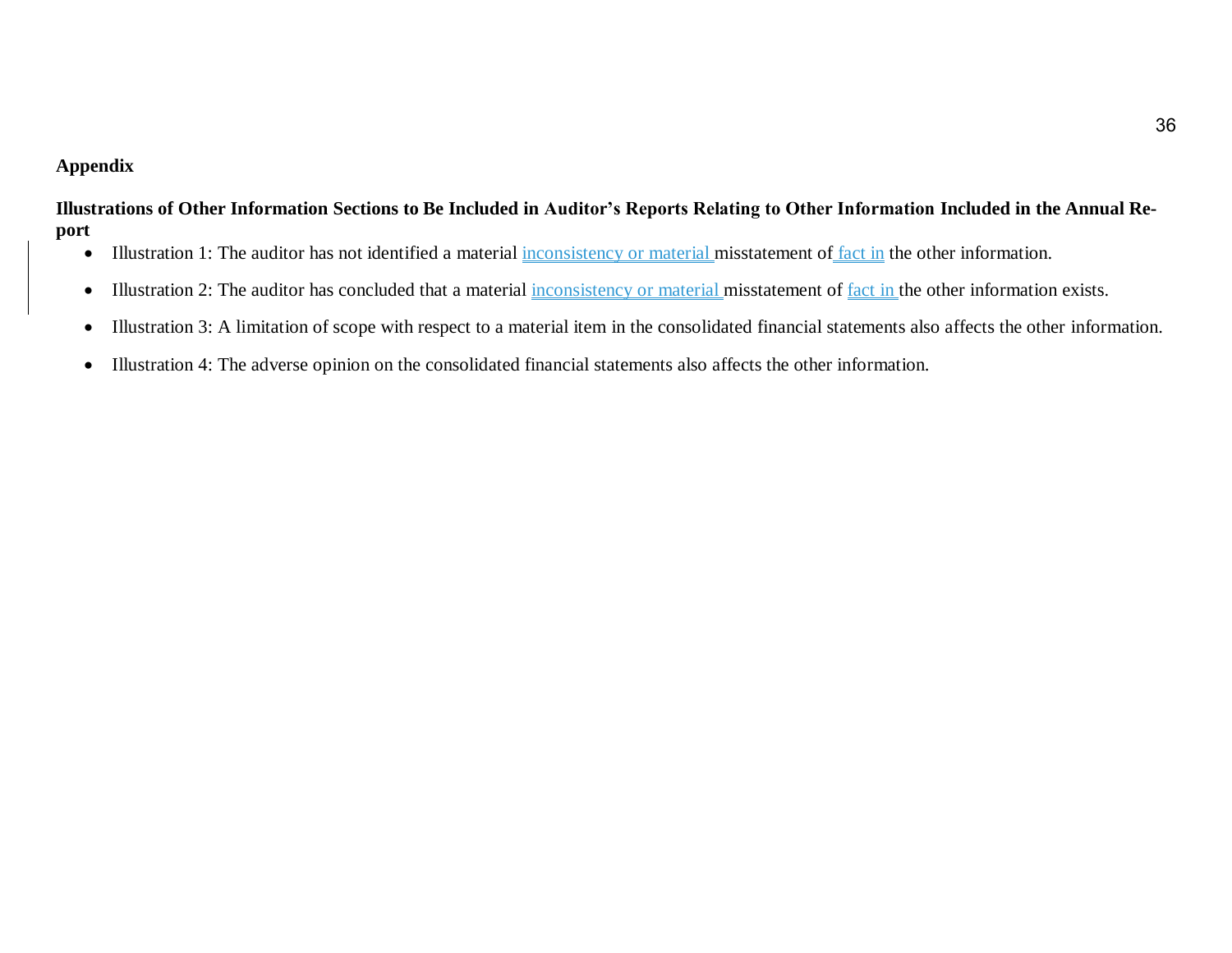# **Illustration 1: The Auditor Has Not Identified a Material Inconsistency or Material Misstatement of Fact in the Other Information.**

### *Other Information [Included in the Annual Report]*

Management is responsible for the other information [included in the annual report]. The other information comprises the [information included in the  $X$  report],<sup>1</sup> but does not include the financial statements and our auditor's report thereon.

Our opinion on the financial statements does not cover the other information and we do not express an opinion or any form of assurance on it.

In connection with our audit of the financial statements, our responsibility is to read the and perform certain limited procedures on the other information and, and to report any material inconsistencies with the audited financial statements or material misstatements of facts in doing so, consider whether the other information is materially inconsistent withof which we become aware that have not been appropriately revised. We are not responsible for searching for omitted information or for the completeness of the other information presented in the entity's annual report. Accordingly, these limited procedures do not constitute an audit or review of the other information.

With respect to the material other information directly related to the financial statements or, our procedures consist of comparing it to (1) the audited financial statements or (2) accounting records that are subject to the audit or have been derived directly from such accounting records by analysis or computation and, where applicable, recalculating the amounts of the other information. With respect to other information unrelated to matters appearing in the audited financial statements, our procedures are limited to reading the other information and remaining alert for any potential material misstatement of fact based solely on knowledge obtained in the audit or otherwise appears to be materially misstated. If, based on the work we have of the financial statements.

Based on the limited procedures performed, we conclude that there is a material misstatement of this other information, we are required to report that fact. We have nothing to report in this regard.

**Illustration 2: The auditorAuditor Has Concluded That a Material Inconsistency or Material Misstatement of Fact in the Other Information Exists.**

 $<sup>1</sup>$  A more specific description of the other information, such as "the management report and chairman's statement," may be used to identify the other information.</sup>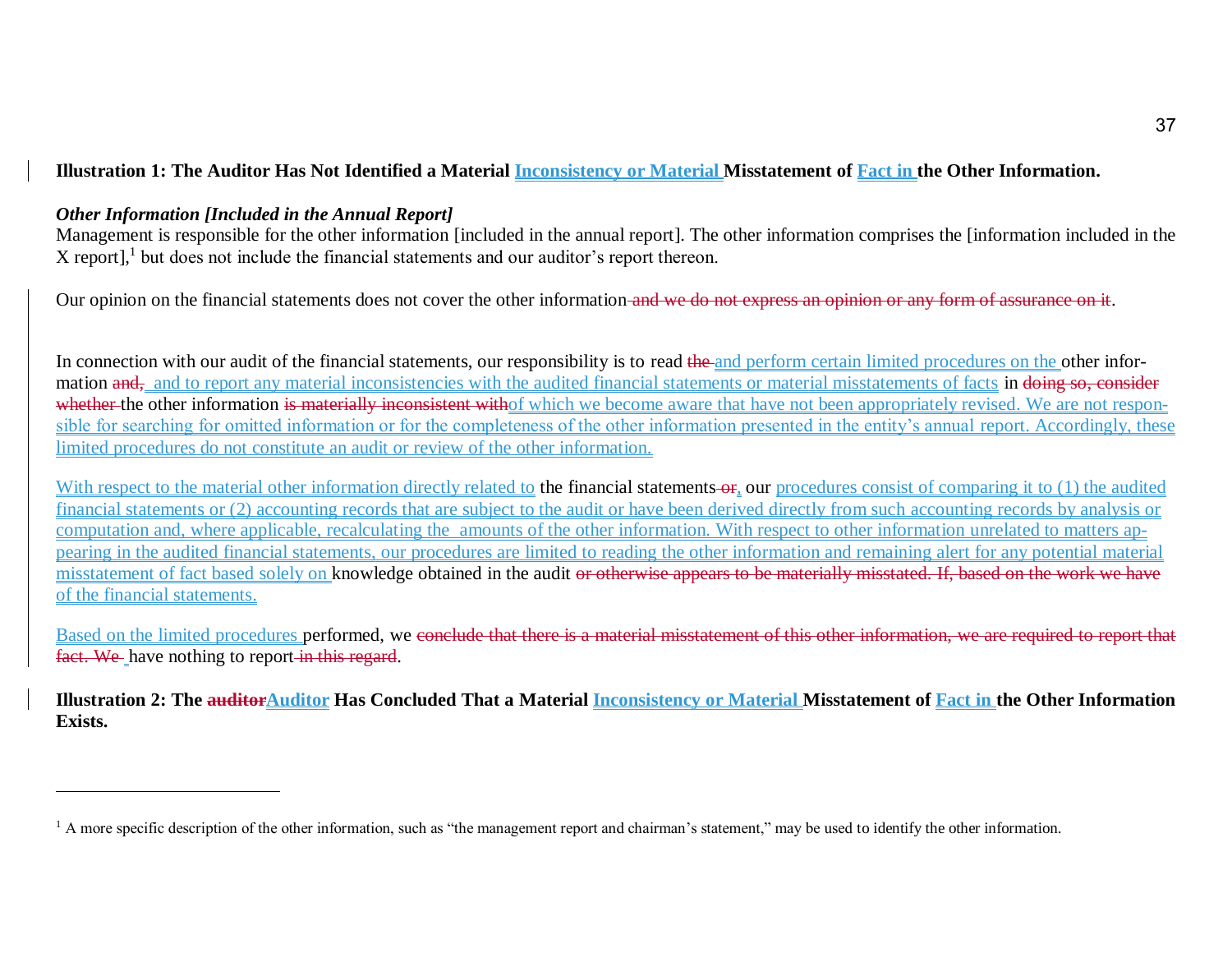# *Other Information [Included in the Annual Report]*

Management is responsible for the other information [included in the annual report]. The other information comprises [the information included in the X report],<sup>2</sup> but does not include the financial statements and our auditor's report thereon.

Our opinion on the financial statements does not cover the other information and we do not express an opinion or any form of assurance on it.

In connection with our audit of the financial statements, our responsibility is to read the and perform certain limited procedures on the other information and, and to report any material inconsistencies with the audited financial statements or material misstatements of facts in doing so, consider whether the other information is materially inconsistent withof which we become aware that have not been appropriately revised. We are not responsible for searching for omitted information or for the completeness of the other information presented in the entity's annual report. Accordingly, these limited procedures do not constitute an audit or review of the other information.

With respect to the material other information directly related to the financial statements or, our procedures consist of comparing it to (1) the audited financial statements or (2) accounting records that are subject to the audit or have been derived directly from such accounting records by analysis or computation and, where applicable, recalculating the amounts of the other information. With respect to other information unrelated to matters appearing in the audited financial statements, our procedures are limited to reading the other information and remaining alert for any potential material misstatement of fact based solely on knowledge obtained in the audit or otherwise appears to be materially misstated. of the financial statements.

If, basedBased on the work we havelimited procedures performed, we have identified the following material [inconsistencies and/or misstatements of fact]:

[*Description of material* conclude that there is a material misstatement of this other information, we are required to report that fact. As described below, we have concluded that such a*inconsistency with the audited financial statements, the material misstatement of <u>fact in</u> the other information exists.<sup>or</sup> both.*]

[*Description of material misstatement of the other information*]

**Illustration 3: A Limitation of Scope With Respect to a Material Item in the Consolidated Financial Statements Also Affects the Other Information** 

 $2 \text{ A}$  more specific description of the other information, such as "the management report and chairman's statement," may be used to identify the other information.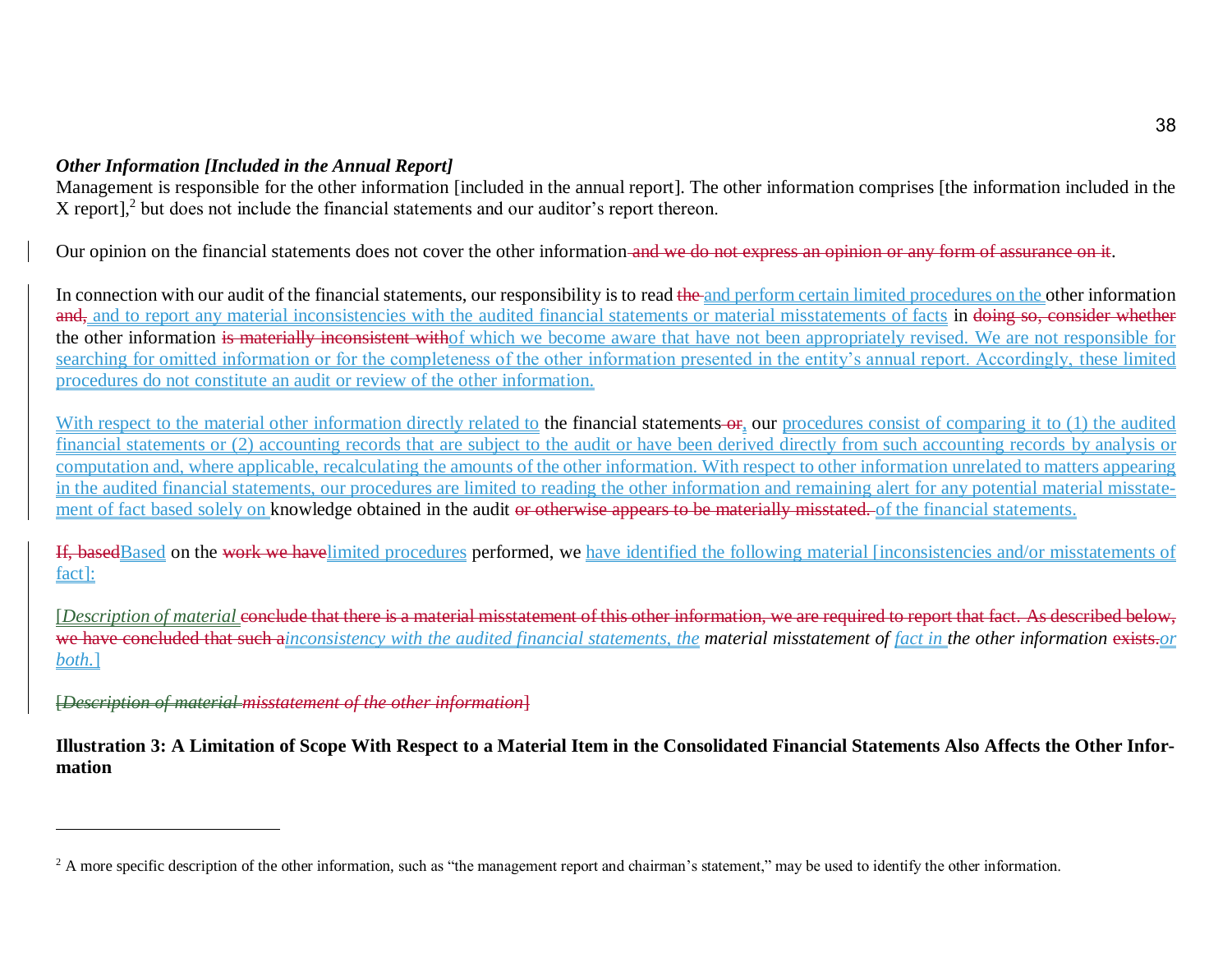# *Other Information [Included in the Annual Report]*

Management is responsible for the other information [included in the annual report]. The other information comprises [the information included in the  $X$  report],<sup>3</sup> but does not include the financial statements and our auditor's report thereon.

Our opinion on the financial statements does not cover the other information and we do not express an opinion or any form of assurance on it.

In connection with our audit of the financial statements, our responsibility is to read the and perform certain limited procedures on other information and<del>, in doing so, consider whether the other information is materially inconsistent</del> to report any material inconsistencies with the audited financial statements or our knowledge obtained in the audit or otherwise appears to be materially misstated.

If, based on the workmaterial misstatements of facts in the other information of which we have performed, we concludebecome aware that there is a material misstatement of this other information, we are required to report that fact. have not been appropriately revised. We are not responsible for searching for omitted information or for the completeness of the other information presented in the entity's annual report. Accordingly, these limited procedures do not constitute an audit or review of the other information.

With respect to the material other information directly related to the financial statements, our procedures consist of comparing it to (1) the audited financial statements or (2) accounting records that are subject to the audit or have been derived directly from such accounting records by analysis or computation and, where applicable, recalculating the amounts of the other information. With respect to other information unrelated to matters appearing in the audited financial statements, our procedures are limited to reading the other information and remaining alert for any potential material misstatement of fact based solely on knowledge obtained in the audit of the financial statements.

As described in the Basis for Qualified Opinion paragraph, we were unable to obtain sufficient appropriate evidence about the carrying amount of ABC Company's investment in XYZ Company as of December 31, 20X1 and ABC Company's share of XYZ Company's net income for the year. Accordingly, we are unable to concludedetermine whether the other information is materially misstated contains a material inconsistency with the audited financial statements, a material misstatement of fact or both, with respect to this matter.

# **Illustration 4: The Adverse Opinion on the Consolidated Financial Statements Also Affects the Other Information.**

<sup>&</sup>lt;sup>3</sup> A more specific description of the other information, such as "the management report and chairman's statement," may be used to identify the other information.